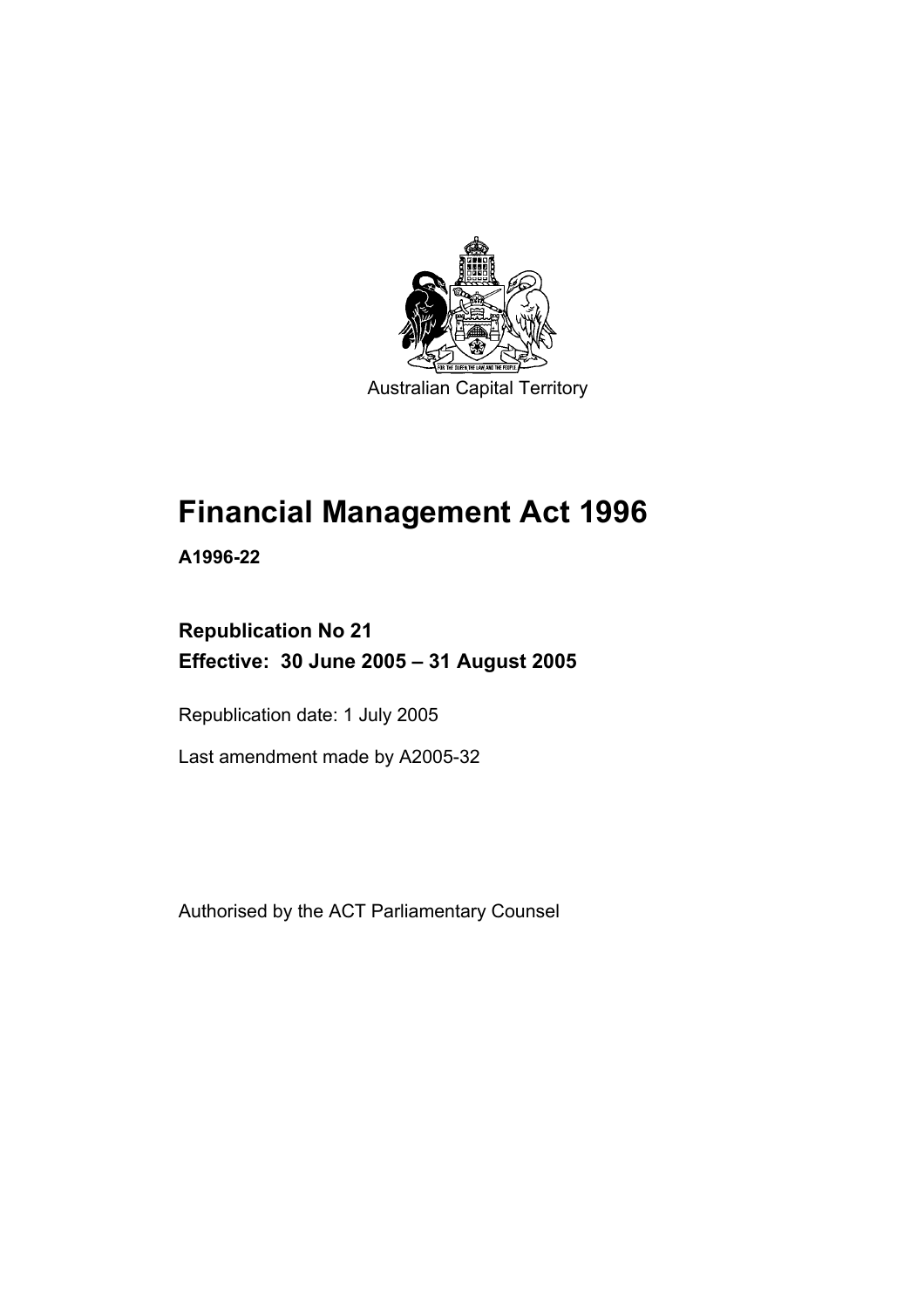#### **About this republication**

#### **The republished law**

This is a republication of the *Financial Management Act 1996* (including any amendment made under the *Legislation Act 2001*, part 11.3 (Editorial changes)) as in force on 1 July 2005*.* It also includes any amendment, repeal or expiry affecting the republished law to 30 June 2005.

The legislation history and amendment history of the republished law are set out in endnotes 3 and 4.

#### **Kinds of republications**

The Parliamentary Counsel's Office prepares 2 kinds of republications of ACT laws (see the ACT legislation register at www.legislation.act.gov.au):

- authorised republications to which the *Legislation Act 2001* applies
- unauthorised republications.

The status of this republication appears on the bottom of each page.

#### **Editorial changes**

The *Legislation Act 2001*, part 11.3 authorises the Parliamentary Counsel to make editorial amendments and other changes of a formal nature when preparing a law for republication. Editorial changes do not change the effect of the law, but have effect as if they had been made by an Act commencing on the republication date (see *Legislation Act 2001*, s 115 and s 117). The changes are made if the Parliamentary Counsel considers they are desirable to bring the law into line, or more closely into line, with current legislative drafting practice.

This republication does not include amendments made under part 11.3 (see endnote 1).

#### **Uncommenced provisions and amendments**

If a provision of the republished law has not commenced or is affected by an uncommenced amendment, the symbol  $\mathbf{U}$  appears immediately before the provision heading. The text of the uncommenced provision or amendment appears only in the last endnote.

#### **Modifications**

If a provision of the republished law is affected by a current modification, the symbol  $\mathbf{M}$ appears immediately before the provision heading. The text of the modifying provision appears in the endnotes. For the legal status of modifications, see *Legislation Act 2001*, section 95.

#### **Penalties**

The value of a penalty unit for an offence against this republished law at the republication date is—

- (a) if the person charged is an individual—\$100; or
- (b) if the person charged is a corporation—\$500.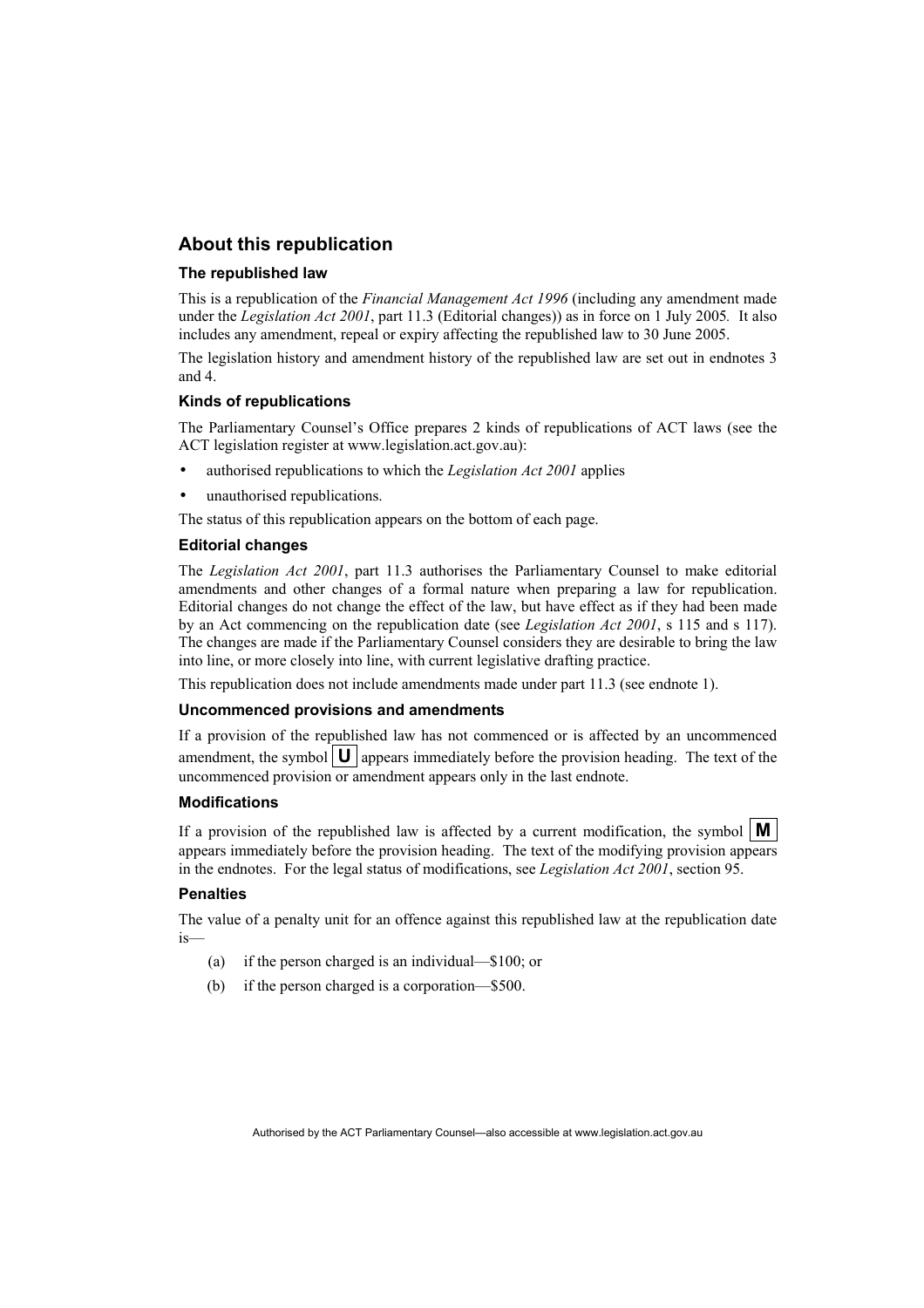

# **Financial Management Act 1996**

# **Contents**

|                     |                                                                            | Page       |
|---------------------|----------------------------------------------------------------------------|------------|
| Part 1              | <b>Preliminary</b>                                                         |            |
| 1                   | Name of Act                                                                | 2          |
| 2                   | Act subject to Territory Superannuation Provision Protection Act           | 2          |
| 3                   | Dictionary                                                                 | 2          |
| 3A                  | <b>Notes</b>                                                               | 2          |
| 3B                  | Declaration that certain authorities are not territory authorities for Act | 3          |
| 4                   | Application of pt 2, pt 3 and pt 5 to Legislative Assembly secretariat     | 3          |
| Part 2              | <b>Budget management</b>                                                   |            |
| <b>Division 2.1</b> | <b>Appropriations and budgets</b>                                          |            |
| 5                   | Timing of first Appropriation Bill for financial year                      | 4          |
| 6                   | Necessity for appropriation                                                | 4          |
| 7                   | Payments authorised on lapse of appropriation                              | 4          |
| 8                   | Form of appropriation                                                      | 5          |
| R <sub>21</sub>     | Financial Management Act 1996                                              | contents 1 |
| 01/07/05            | Effective: 30/06/05-31/08/05                                               |            |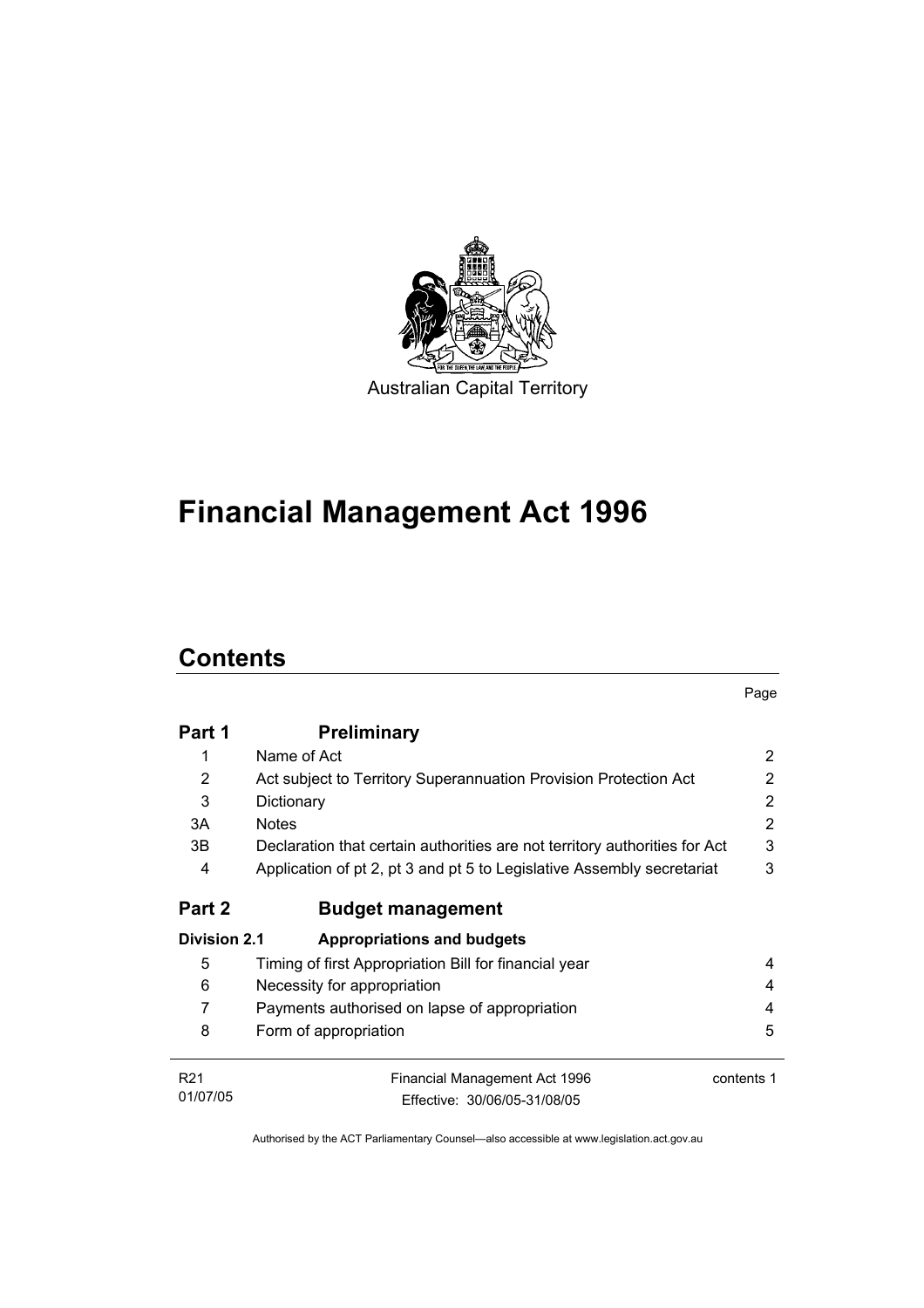#### **Contents**

|                     |                                                                                | Page           |
|---------------------|--------------------------------------------------------------------------------|----------------|
| 9                   | Net appropriations for outputs                                                 | 5.             |
| <b>9A</b>           | Net appropriations for capital injections                                      | 6              |
| 9B                  | Appropriations for payments on behalf of Territory to be net<br>appropriations | 6              |
| 10                  | <b>Budget papers</b>                                                           | 6              |
| 11                  | <b>Territory budgets</b>                                                       | $\overline{7}$ |
| <b>11A</b>          | Financial policy objectives and strategies statement                           | 10             |
| 12                  | Departmental budgets                                                           | 11             |
| 12A                 | Public trading enterprise budgets                                              | 12             |
| 13                  | Supplementary budget papers                                                    | 12             |
| 13A                 | Amendment of departmental budget for supplementary appropriation               | 13             |
| 14                  | Transfer of funds between appropriations                                       | 14             |
| 15                  | Transfer of funds within appropriations                                        | 14             |
| <b>15A</b>          | Reclassification of certain appropriations                                     | 15             |
| 16                  | Transfer of functions between departments                                      | 15             |
| 17                  | Variation of appropriations for Commonwealth grants                            | 16             |
| <b>17A</b>          | Variations of appropriations for certain payments to Commonwealth              | 17             |
| 18                  | Treasurer's advance                                                            | 17             |
| 18A                 | Assembly to be told about treasurer's advance                                  | 19             |
| 19                  | Refunds of payments made without liability                                     | 19             |
| 19A                 | Payments for Territory GST liabilities                                         | 20             |
| 19B                 | Authorisation of expenditure of certain Commonwealth grants                    | 20             |
| 19 <sub>C</sub>     | Amendment of conditions of capital injection                                   | 20             |
| 19D                 | Amendment of performance criteria                                              | 21             |
| 19E                 | Amendment of financial targets                                                 | 22             |
| 19F                 | Amendment of budgets                                                           | 22             |
| 20                  | <b>Budgets for Legislative Assembly secretariat</b>                            | 23             |
| <b>Division 2.2</b> | <b>Budget reviews and pre-election updates</b>                                 |                |
| 20A                 | <b>Budget review</b>                                                           | 24             |
| 20B                 | Purpose and contents of budget review                                          | 24             |
| 20C                 | Pre-election budget update                                                     | 25             |
| 20 <sub>D</sub>     | Purpose and contents of pre-election budget update                             | 26             |

contents 2 Financial Management Act 1996 Effective: 30/06/05-31/08/05

R21 01/07/05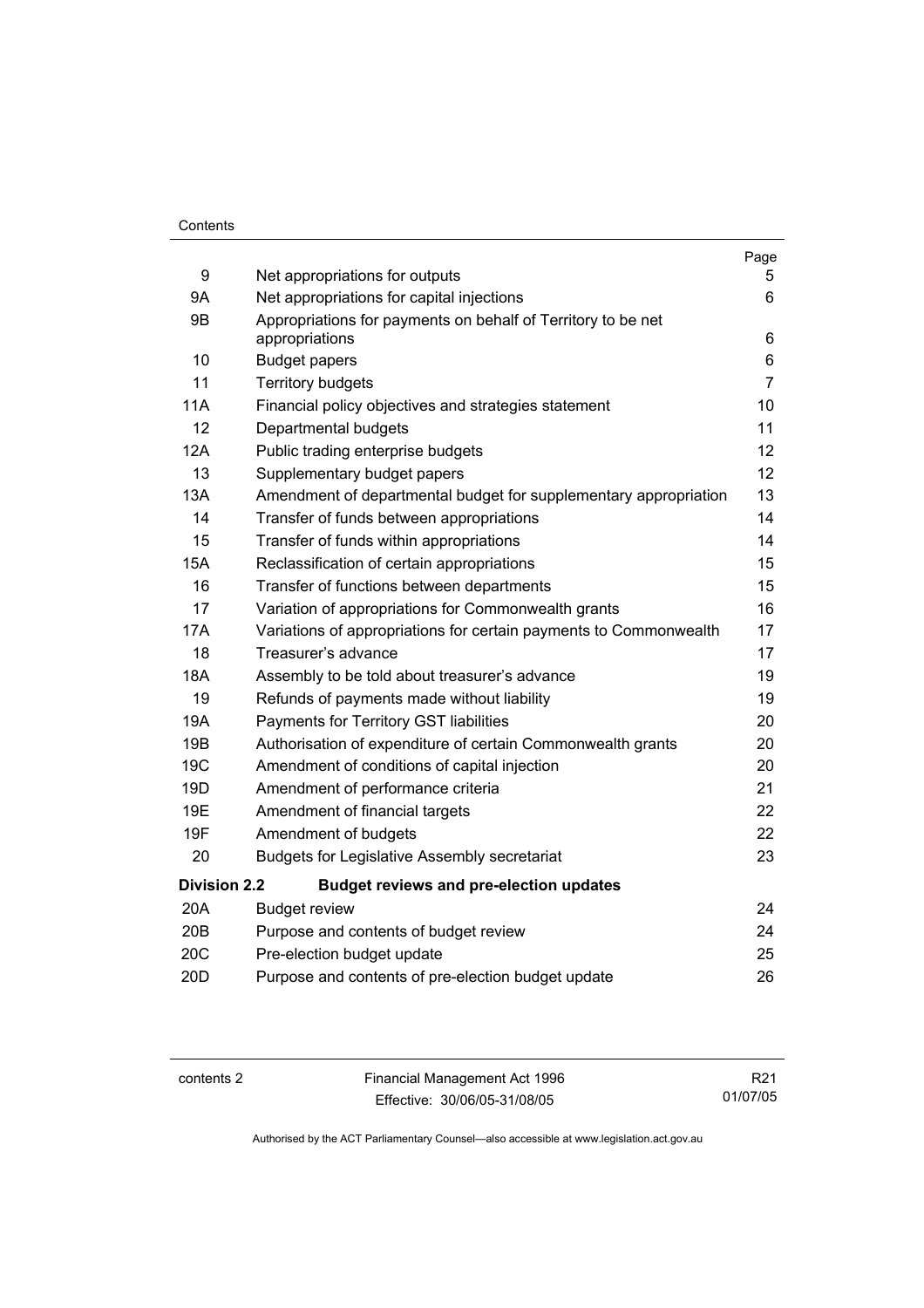#### Contents

|                     |                                                                              | Page       |
|---------------------|------------------------------------------------------------------------------|------------|
| Part 3              | <b>Financial reports</b>                                                     |            |
| <b>Division 3.1</b> | <b>Financial reports of the Territory</b>                                    |            |
| 21                  | Meaning of the Territory in div 3.1                                          | 28         |
| 22                  | Annual financial statements of the Territory                                 | 28         |
| 23                  | Responsibility for annual financial statements                               | 28         |
| 24                  | Audit of annual financial statements                                         | 29         |
| 25                  | Presentation of annual financial statements to Legislative Assembly          | 30         |
| 26                  | Periodic financial statements                                                | 30         |
| <b>Division 3.2</b> | <b>Financial reports of departments</b>                                      |            |
| 27                  | Annual financial statements of departments                                   | 31         |
| 28                  | Responsibility for annual financial statements                               | 32         |
| 29                  | Audit of financial statements of departments                                 | 32         |
| 30                  | Presentation of annual financial statements                                  | 33         |
| 30A                 | Quarterly departmental performance reports                                   | 33         |
| Part 4              | Financial management responsibilities of chief<br>executives of departments  |            |
| 31                  | Responsibilities of chief executives of departments                          | 35         |
| Part 5              | <b>Banking and investment</b>                                                |            |
| 32                  | Agreement for the conduct of banking for Territory                           | 37         |
| 33                  | Territory banking account                                                    | 37         |
| 34                  | Departmental banking accounts                                                | 37         |
| 34A                 | Transfer of departmental banking account                                     | 38         |
| 34B                 | End of year balances of departmental banking accounts                        | 39         |
| 35                  | Payments into banking accounts                                               | 39         |
| 36                  | Transfer following change in departmental responsibilities                   | 40         |
| 36A                 | Transfers from departmental banking accounts to territory banking<br>account | 40         |
| 37                  | Payments from territory banking account                                      | 40         |
| 38                  | Investment of certain public money                                           | 41         |
| Part 6              | <b>Borrowing and guarantees</b>                                              |            |
| 39                  | Power of Territory to borrow                                                 | 43         |
|                     |                                                                              |            |
| R <sub>21</sub>     | Financial Management Act 1996                                                | contents 3 |
| 01/07/05            |                                                                              |            |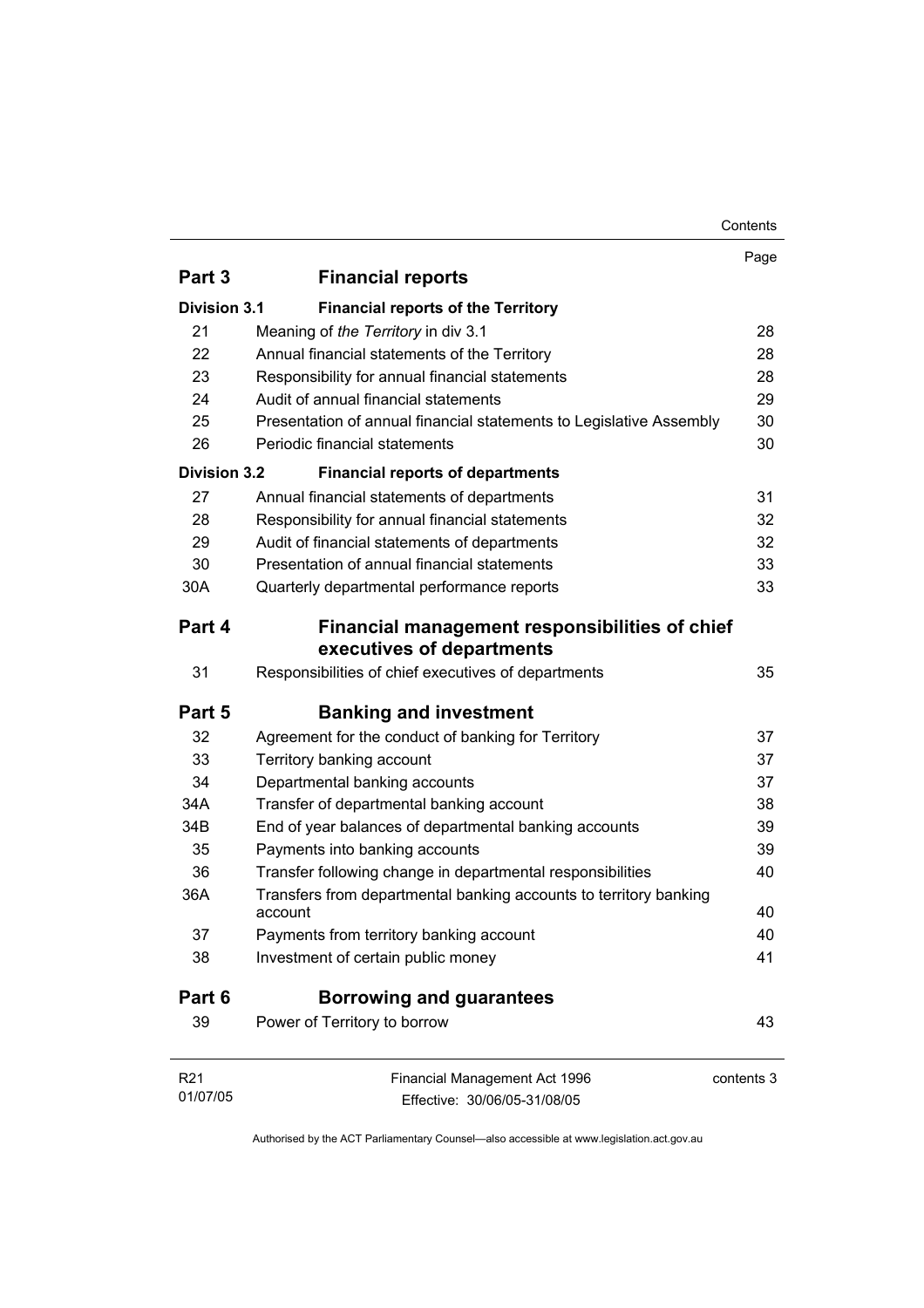#### **Contents**

|            |                                                                                               | Page            |
|------------|-----------------------------------------------------------------------------------------------|-----------------|
| 40         | Treasurer may borrow on behalf of Territory                                                   | 43              |
| 41         | Power of territory authorities to borrow                                                      | 43              |
| 42         | Borrowings by territory authorities to be approved<br>Territory authorities may give security | 43<br>44        |
| 43         |                                                                                               |                 |
| 44         | Power to approve borrowings not delegable                                                     | 44              |
| 45         | Loans to be paid into territory banking account                                               | 44              |
| 46         | Payments by Treasurer                                                                         | 44              |
| 47         | <b>Guarantees by Territory</b>                                                                | 44              |
| Part 7     | <b>Trust money</b>                                                                            |                 |
| 49         | Identity of trust money                                                                       | 46              |
| 50         | Administration of trust money                                                                 | 46              |
| 51         | Departmental trust banking accounts                                                           | 46              |
| 52         | Transfers between banking accounts                                                            | 47              |
| 53         | Investment of trust money                                                                     | 47              |
| 53A        | Unclaimed trust money                                                                         | 47              |
| 53B        | Review of decisions                                                                           | 49              |
| 53C        | Notification of decisions                                                                     | 49              |
| Part 8     | <b>Financial provisions relating to territory</b><br>authorities                              |                 |
| 54         | Responsibilities of chief executive officers                                                  | 50              |
| 55         | Banking accounts                                                                              | 51              |
| 56         | Investment                                                                                    | 51              |
| 57         | Borrowing                                                                                     | 52              |
| 58         | <b>Statements of intent</b>                                                                   | 53              |
| 59         | Annual financial statements                                                                   | 53              |
| 60         | Responsibility for annual financial statements                                                | 54              |
| 61         | Audit of annual financial statements                                                          | 55              |
| 62         | Presentation of annual financial statements                                                   | 55              |
| 63         | Interim financial statements                                                                  | 55              |
| Part 9     | <b>Miscellaneous</b>                                                                          |                 |
| 64         | Act of grace payments                                                                         | 57              |
| 65         | Waiver of debts etc                                                                           | 58              |
| contents 4 | Financial Management Act 1996                                                                 | R <sub>21</sub> |
|            | Effective: 30/06/05-31/08/05                                                                  | 01/07/05        |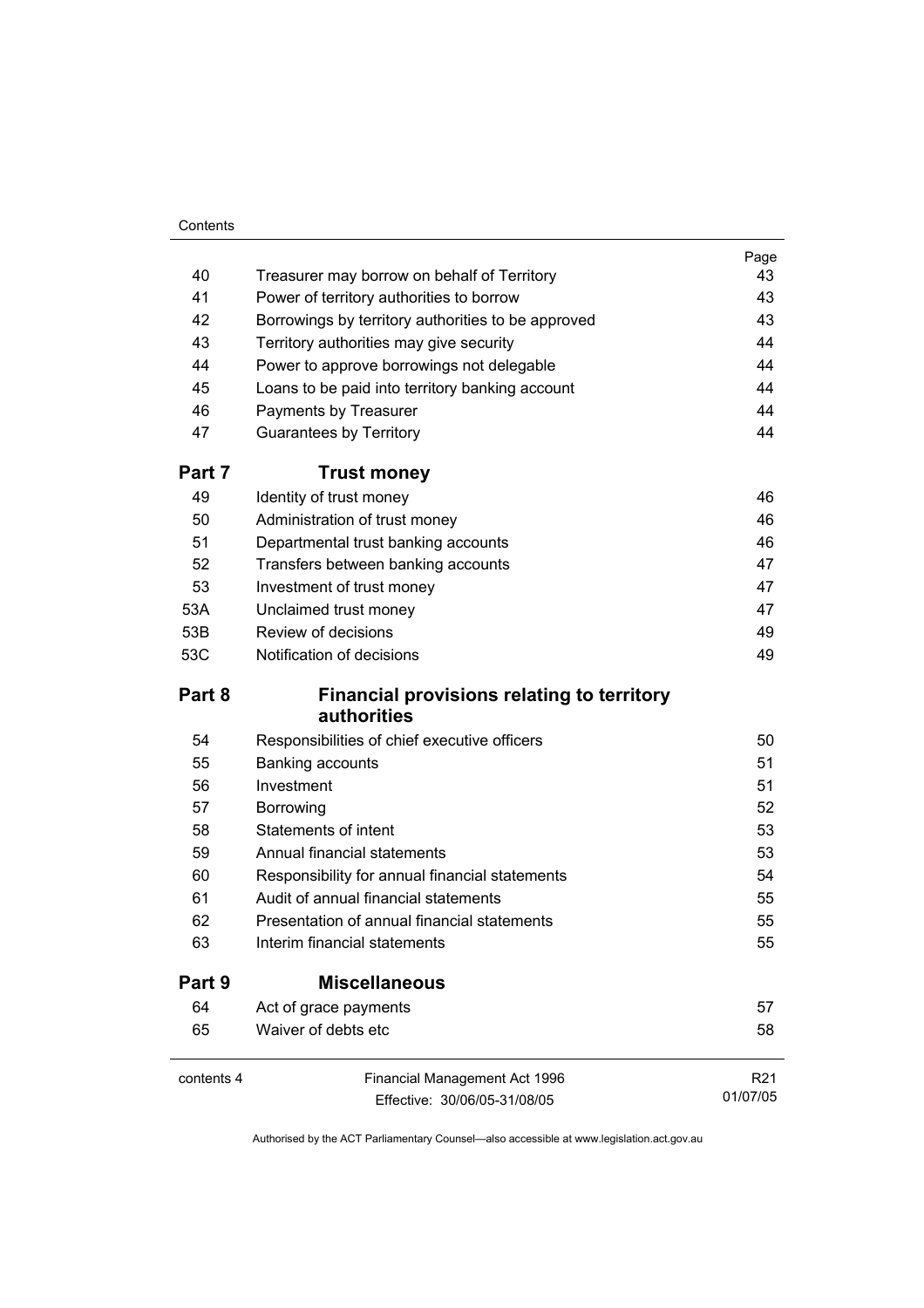|                                      |                                          | Contents   |
|--------------------------------------|------------------------------------------|------------|
| 66                                   | Payments in relation to deceased estates | Page<br>59 |
| 67                                   | Guideline-making power                   | 60         |
|                                      |                                          |            |
| 68                                   | Regulation-making power                  | 60         |
| <b>Dictionary</b><br><b>Endnotes</b> |                                          | 61         |
| 1                                    | About the endnotes                       | 67         |
| 2                                    | Abbreviation key                         | 67         |
| 3                                    | Legislation history                      | 68         |
| 4                                    | Amendment history                        | 72         |
| 5                                    | Earlier republications                   | 80         |

 $\overline{a}$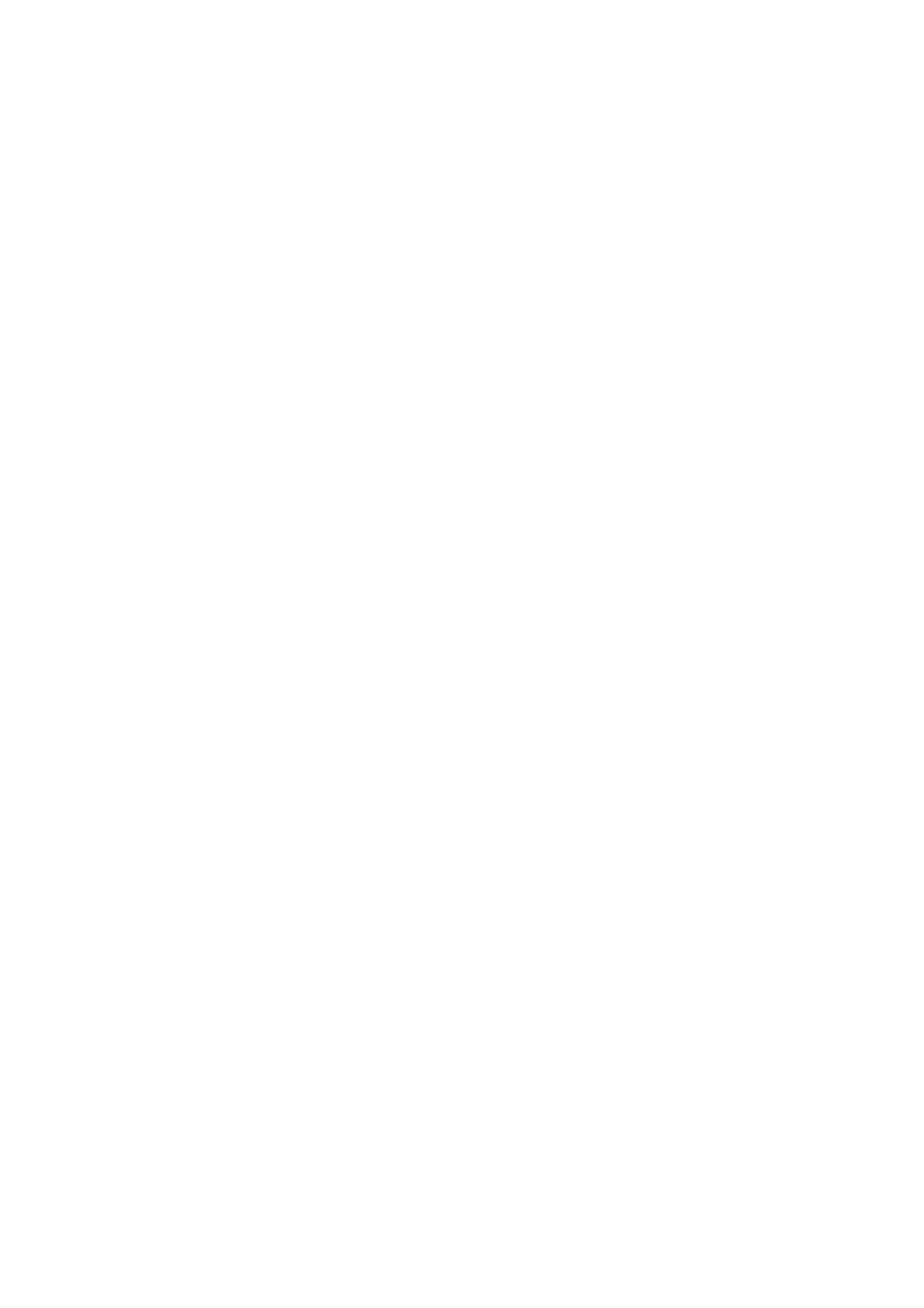

Australian Capital Territory

# **Financial Management Act 1996**

An Act to provide for the financial management of the government of the Territory, to provide for the scrutiny of that management by the Legislative Assembly, to specify financial reporting requirements for the government of the Territory, and for related purposes

R21 01/07/05

I

Financial Management Act 1996 Effective: 30/06/05-31/08/05

page 1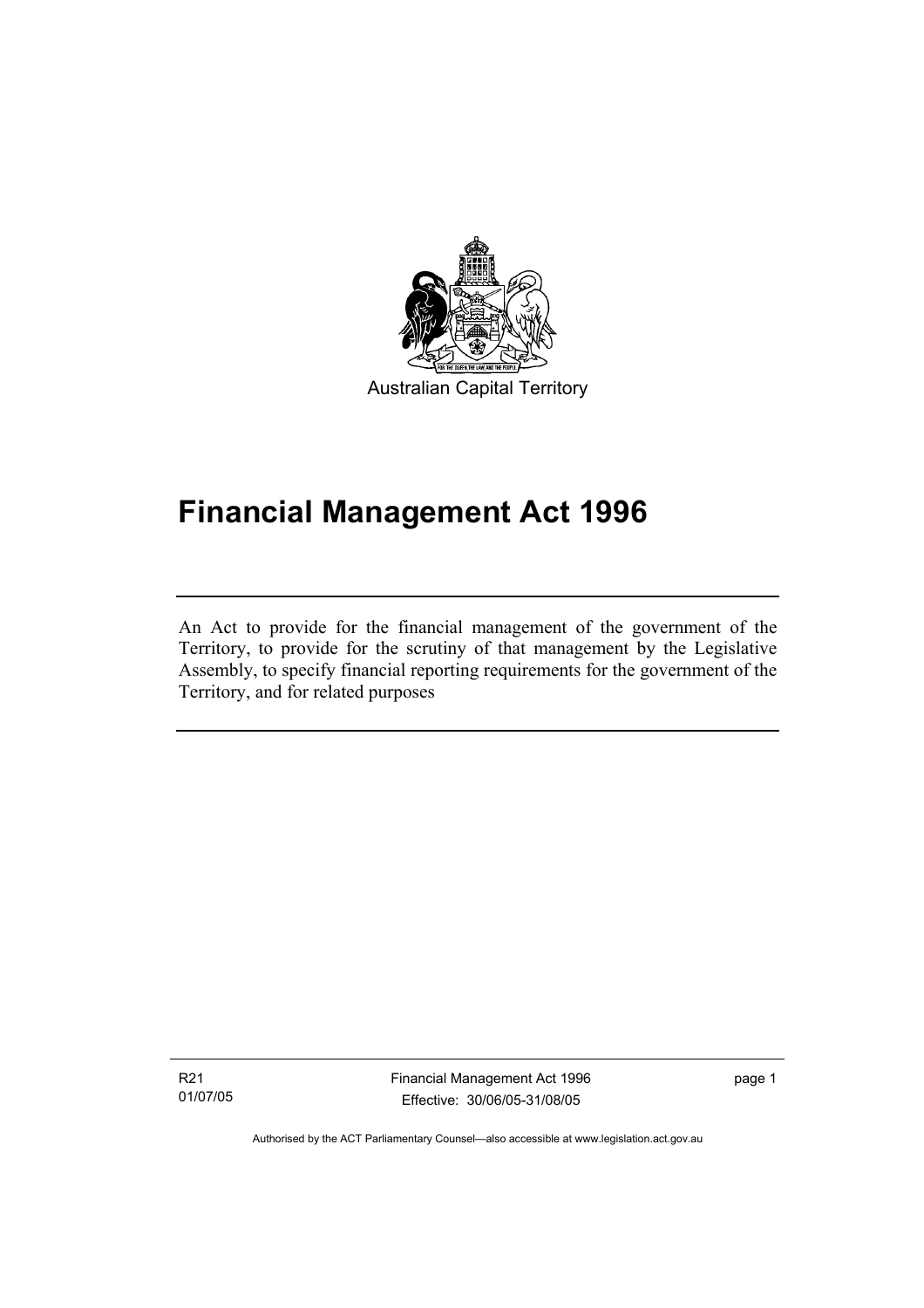#### **Part 1** Preliminary

Section 1

### **Part 1** Preliminary

#### **1 Name of Act**

This Act is the *Financial Management Act 1996*.

#### **2 Act subject to Territory Superannuation Provision Protection Act**

This Act is subject to the *Territory Superannuation Provision Protection Act 2000*.

#### **3 Dictionary**

The dictionary at the end of this Act is part of this Act.

*Note 1* The dictionary at the end of this Act defines certain words and expressions used in the Act, and includes references (*signpost definitions*) to other words and expressions defined elsewhere in this Act or in other legislation.

> For example, the signpost definition '*superannuation appropriation* see the *Territory Superannuation Provision Protection Act 2000*, dictionary.' means that the expression 'superannuation appropriation' is defined in that dictionary and the definition applies to this Act.

*Note 2* A definition in the dictionary (including a signpost definition) applies to the entire Act unless the definition, or another provision of the Act, provides otherwise or the contrary intention otherwise appears (see Legislation Act, s 155 and s 156).

#### **3A Notes**

A note included in this Act is explanatory and is not part of the Act.

*Note* See the Legislation Act, s 127 (1), (4) and (5) for the legal status of notes.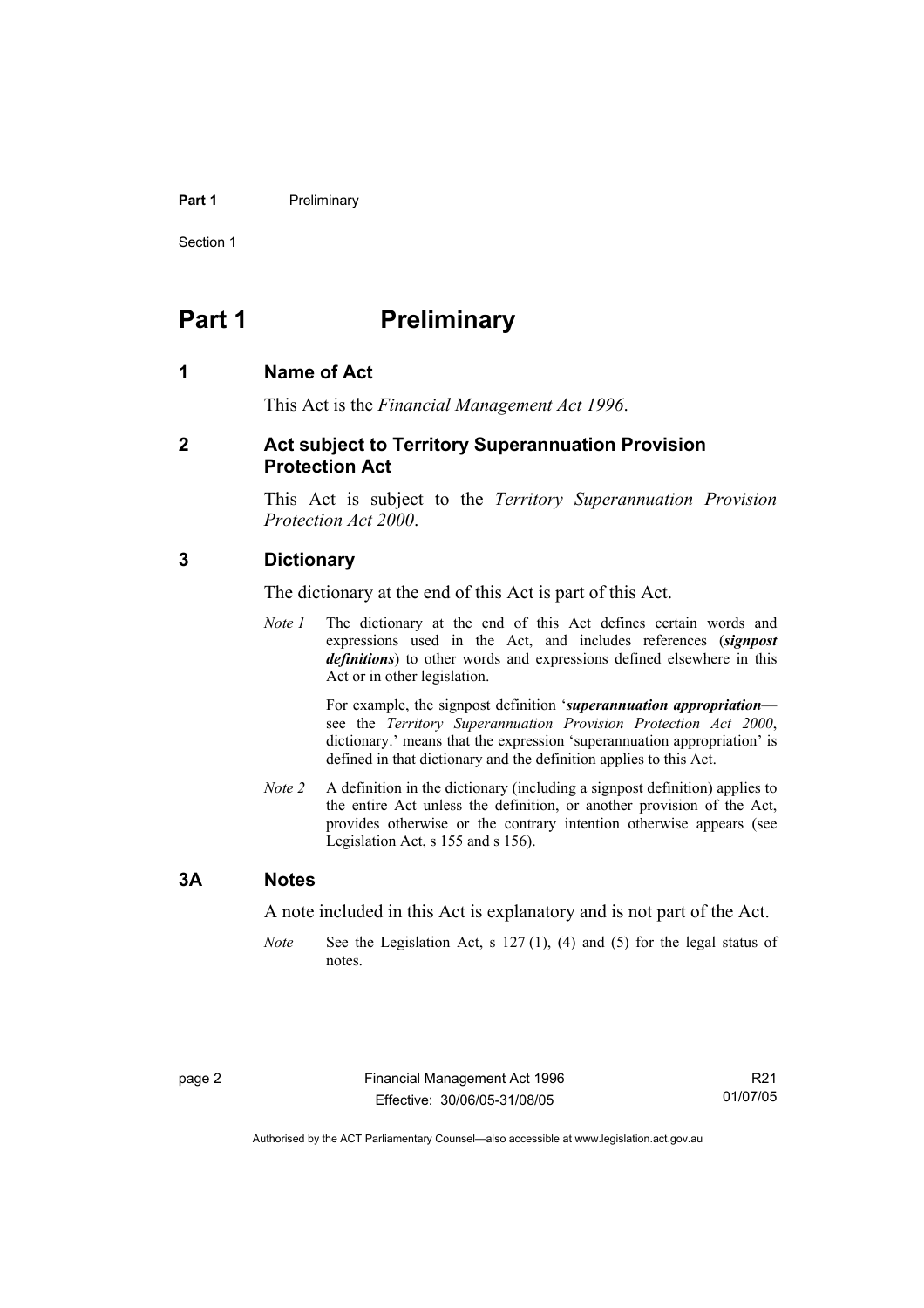#### **3B Declaration that certain authorities are not territory authorities for Act**

- (1) The Treasurer may, in writing, declare that a stated body is not a territory authority for this Act.
- (2) A declaration under subsection (1) is a notifiable instrument.

*Note* A notifiable instrument must be notified under the Legislation Act.

#### **4 Application of pt 2, pt 3 and pt 5 to Legislative Assembly secretariat**

Unless the contrary intention appears, the provisions of part 2, part 3 and part 5 apply to the Legislative Assembly secretariat as if—

- (a) a reference in those provisions to a department included a reference to the Legislative Assembly secretariat; and
- (b) a reference in those provisions to the responsible Minister of a department were a reference to the Speaker of the Legislative Assembly; and
- (c) a reference in those provisions to the responsible chief executive of a department included a reference to the clerk of the Legislative Assembly.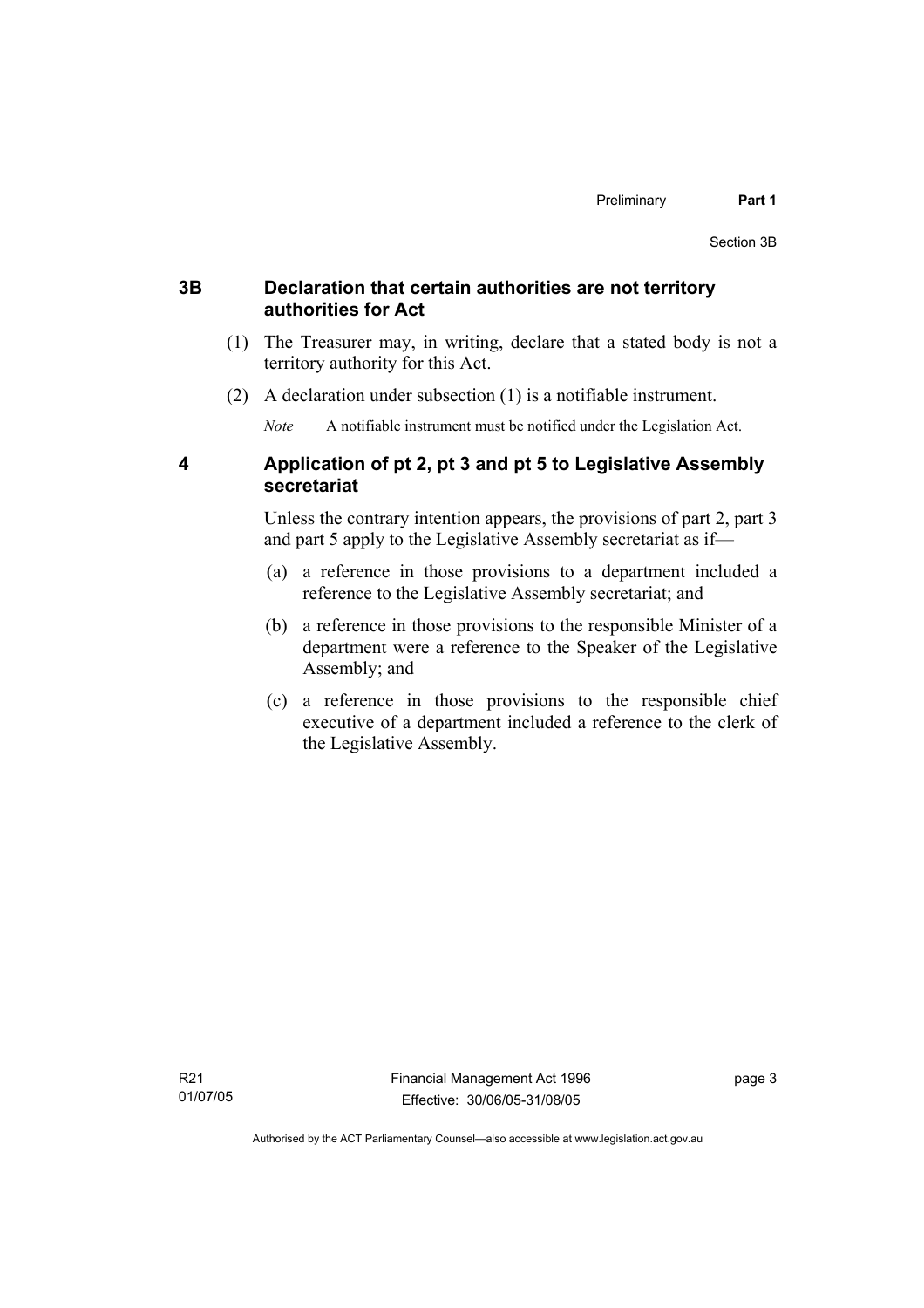**Part 2** Budget management<br>**Division 2.1** Appropriations and by **Division 2.1** Appropriations and budgets Section 5

# **Part 2 Budget management**

#### **Division 2.1 Appropriations and budgets**

#### **5 Timing of first Appropriation Bill for financial year**

Except as otherwise provided by a resolution of the Legislative Assembly, the first Appropriation Bill relating to a financial year must be introduced into the Legislative Assembly not later than 3 months after the beginning of the financial year.

#### **6 Necessity for appropriation**

No payment of public money must be made otherwise than in accordance with an appropriation.

#### **7 Payments authorised on lapse of appropriation**

If, before the end of a financial year, no Act other than this Act has been passed appropriating public money to meet the requirements of the next financial year, the Treasurer may pay the amounts necessary to meet those requirements subject to the following provisions:

- (a) the authority of the Treasurer under this section ceases on the commencement of the first Appropriation Act for the next financial year;
- (b) on that commencement all payments made under this section for the next financial year are taken for all purposes to have been paid out of money appropriated by that Act;
- (c) the payments made under this section for any purpose must not exceed, in total,  $\frac{1}{2}$  of the amount appropriated by Appropriation Acts for the immediately previous financial year for that purpose.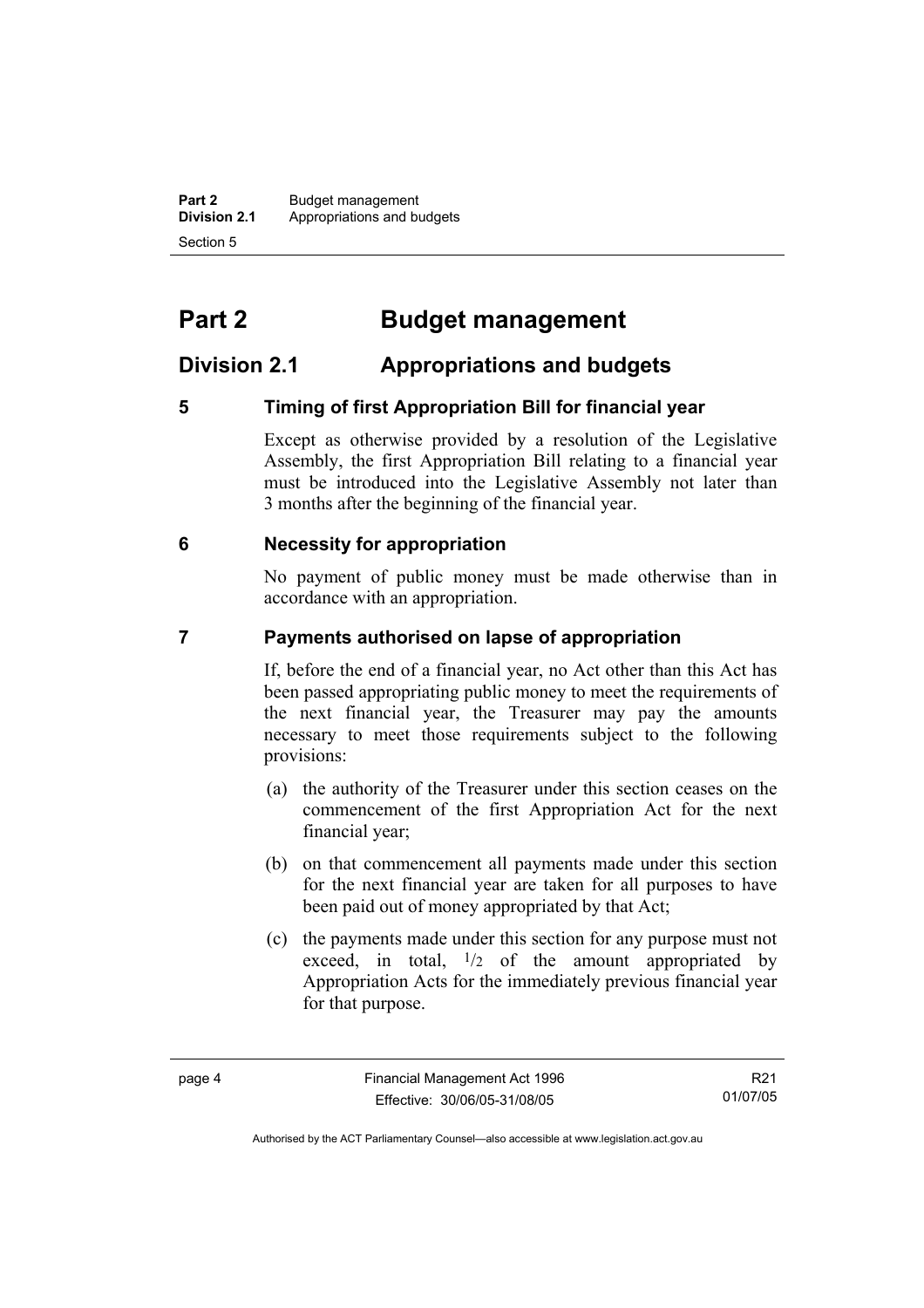#### **8 Form of appropriation**

An Appropriation Act must make separate appropriations in relation to each department for—

- (a) the provision of outputs by the department; and
- (b) any capital injection to be provided to the department; and
- (c) any payments to be made by the department on behalf of the Territory.

- **9 Net appropriations for outputs** 
	- (1) An appropriation for the provision of outputs may be expressed to be made for the net cost of providing the outputs.
	- (2) Despite section 6, if an appropriation for a department is stated to be made for the net cost of providing outputs, the department may apply the following in paying the expenses and liabilities of the department in providing the outputs:
		- (a) the payments it is entitled to receive otherwise than under an Appropriation Act for providing the outputs;
		- (b) the value of the input tax credits to which it is entitled for taxable supplies in relation to providing the outputs.
	- (3) To remove any doubt, it is declared that, if the appropriations made by an Appropriation Act for a department do not state an amount, or state an '0' appropriation, for the provision of outputs by the department, the appropriations have effect as if they included an appropriation stated to be made for the provision of outputs by the department at no net cost to the Territory.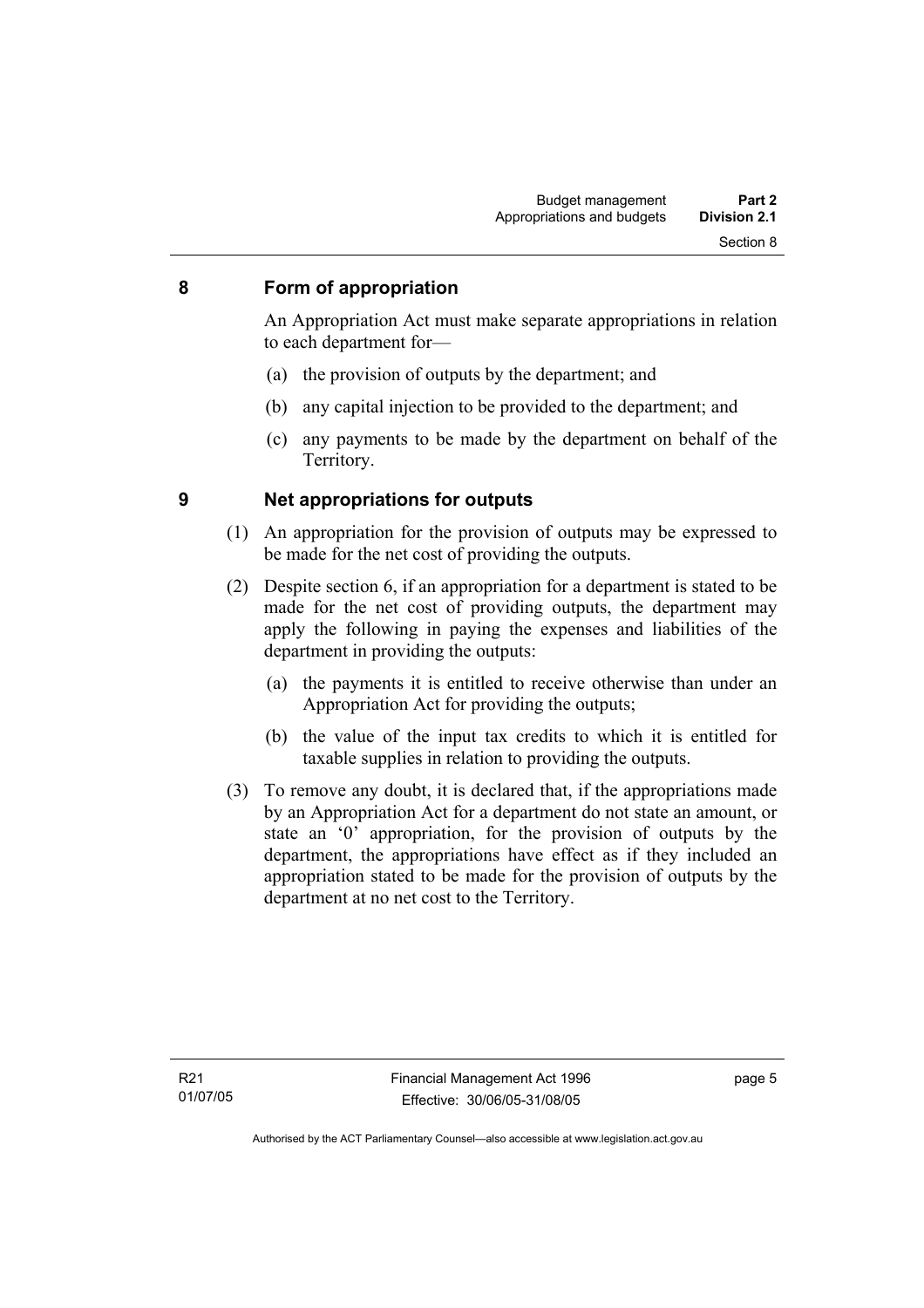#### **9A Net appropriations for capital injections**

- (1) An appropriation for a capital injection may be stated to be made for, or partly for, the net cost of purchasing or developing assets.
- (2) Despite section 6, if an appropriation is stated to be made for, or partly for, the net cost of purchasing or developing assets, the value of the input tax credits to which the relevant entity is entitled for taxable supplies in relation to purchasing or developing the assets may be applied by the entity in paying the expenses and liabilities of the entity in purchasing or developing the assets.
- (3) In this section:

*relevant entity*, in relation to an appropriation for a capital injection, means the department, authority or corporation that is to undertake the purchasing or developing of assets for which the appropriation is made.

#### **9B Appropriations for payments on behalf of Territory to be net appropriations**

Despite section 6 (Necessity for appropriations), if an appropriation for a department is made for payments to be made on behalf of the Territory, the department may apply input tax credits to which the Territory is entitled for taxable supplies for which the payments are made towards the payments under the appropriation.

#### **10 Budget papers**

The Treasurer must, for each financial year, immediately after the presentation of the bill for the first Appropriation Act relating to the year, present to the Legislative Assembly—

- (a) the proposed budget for the Territory for the year; and
- (b) the proposed budget for each department for the year; and
- (c) the proposed budget for each public trading enterprise for the year; and

R21 01/07/05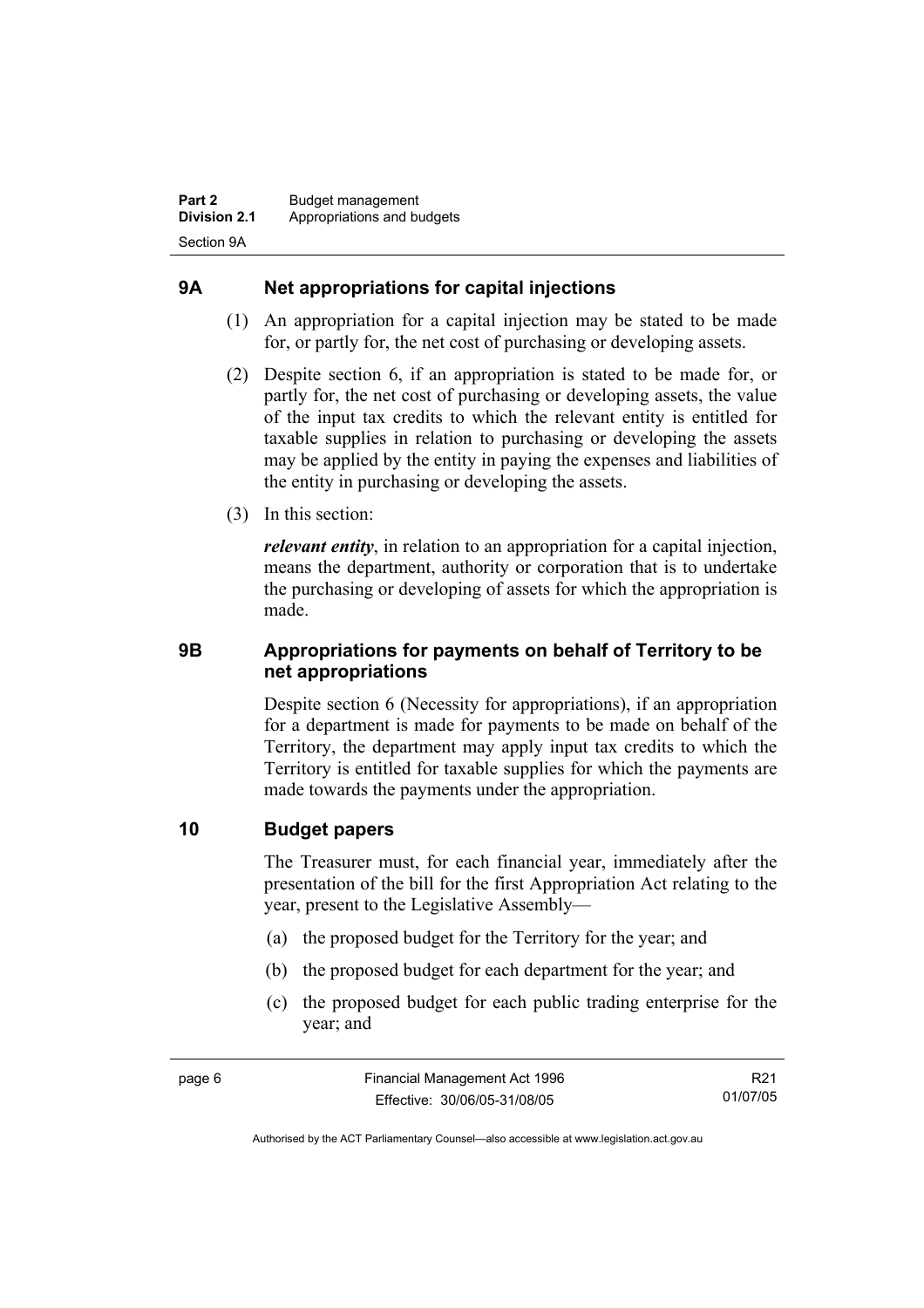- (d) a consolidated financial management statement in relation to—
	- (i) the general government sector; and
	- (ii) the public trading enterprise sector.

#### **11 Territory budgets**

- (1) The proposed budget for the Territory for a financial year presented to the Legislative Assembly under section 10 (a) must include—
	- (a) a financial policy objectives and strategies statement under section 11A for the financial year; and
	- (b) a statement of the economic or other assumptions used to make the budget estimates; and
	- (c) a statement about the sensitivity of the budget estimates to changes in the economic or other assumptions; and
	- (d) a statement of the risks, quantified if possible, that may affect the budget estimates, including contingent liabilities; and
	- (e) the financial statements required under the financial management guidelines.
- (2) The proposed budget must be prepared in a form that assists a comparison, for each appropriation unit, between the budget for the Territory for the previous financial year and the proposed budget.
- (3) The financial statements included in the proposed budget under subsection (1) (e) must include budget estimates, for each appropriation unit, for each of the next 3 financial years; and
- (4) The proposed budget must be prepared taking into account—
	- (a) the principles of responsible fiscal management;
	- (b) the object of providing a basis for sustainable social and economic services and infrastructure fairly to all ACT residents; and

page 7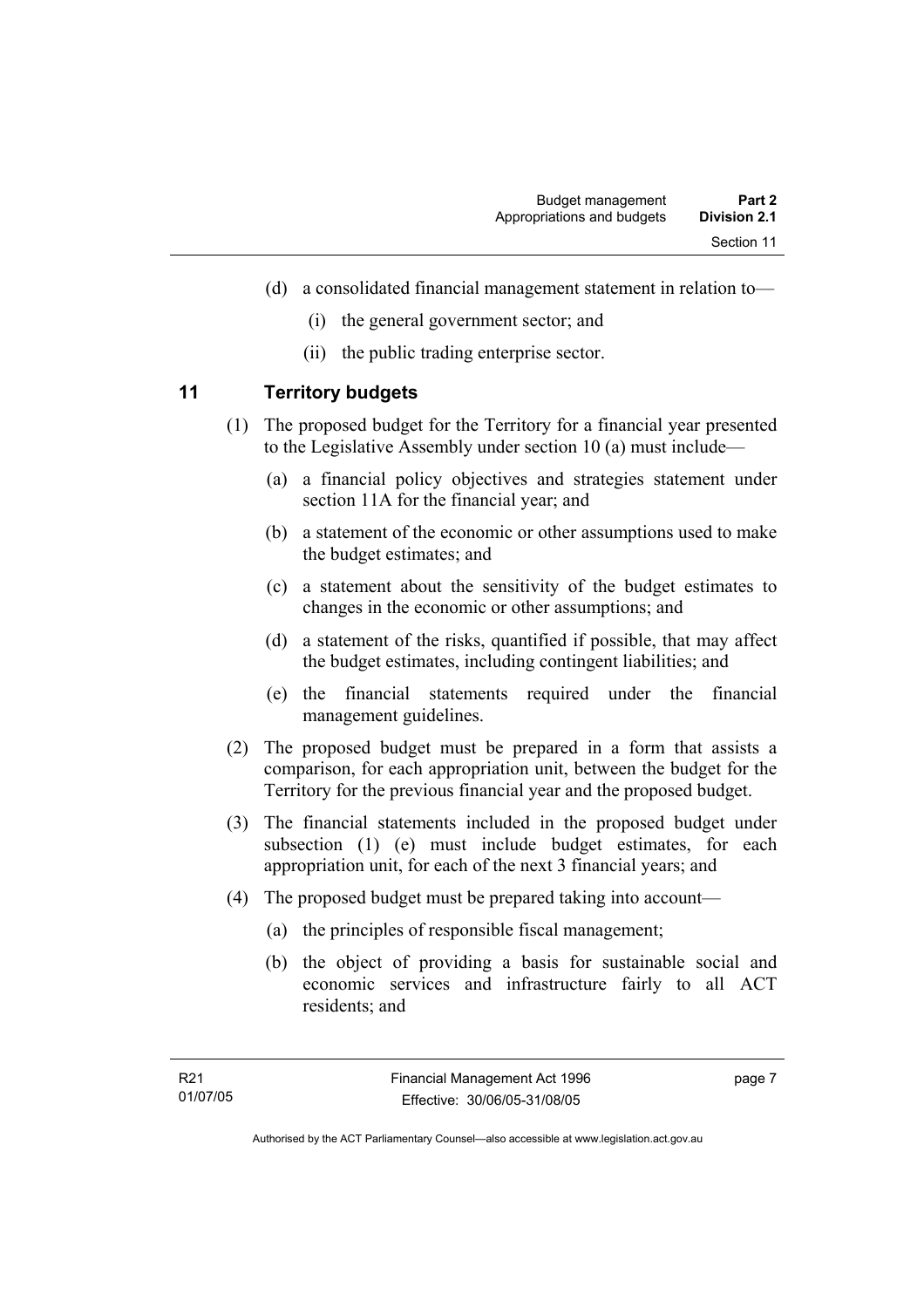- (c) the object of ecologically sustainable development.
- (5) The proposed budget may depart from the principles of responsible fiscal management, but if it does so—
	- (a) any departure must be temporary; and
	- (b) the Treasurer must present to the Legislative Assembly, when the first Appropriation Bill for the financial year is presented to the Legislative Assembly, a statement setting out—
		- (i) the reasons for the departure; and
		- (ii) the approach intended to be taken to return to the principles; and
		- (iii) when the principles are expected to be returned to.
- (6) In this section:

*ecologically sustainable development* means the effective integration of economic and environmental considerations in decision-making processes achievable through implementation of the following principles:

- (a) the precautionary principle;
- (b) the inter-generational equity principle;
- (c) conservation of biological diversity and ecological integrity;
- (d) improved valuation and pricing of environmental resources.

*fiscal risks* include the following:

- (a) risks from the level of the Territory's general government sector debt;
- (b) commercial risks from ownership of corporations and public enterprises:
- (c) risks from changes in the structure of the Territory's tax base;
- (d) risks from management of the Territory's assets and liabilities.

| page 8 | Financial Management Act 1996 | R21      |
|--------|-------------------------------|----------|
|        | Effective: 30/06/05-31/08/05  | 01/07/05 |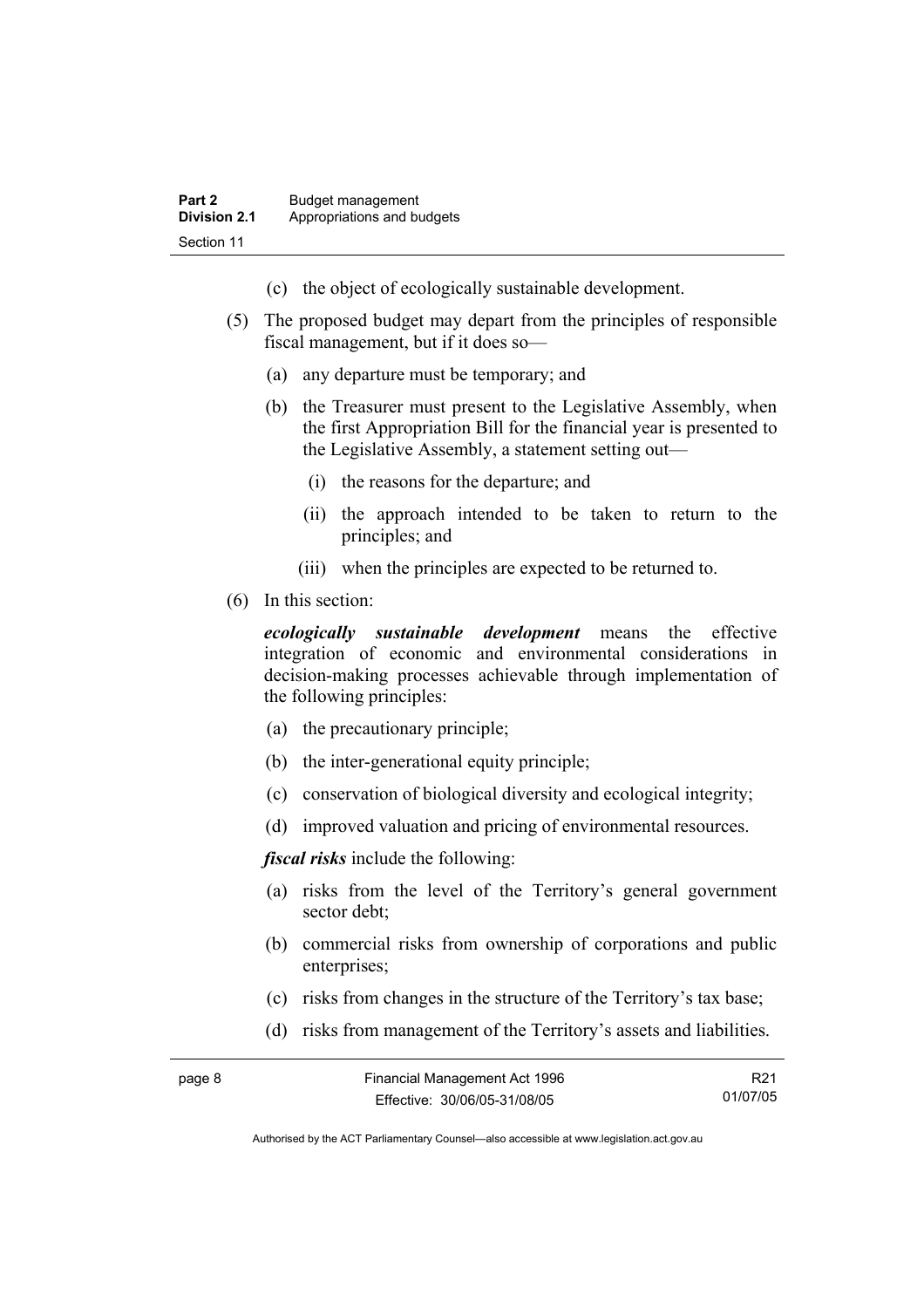*inter-generational equity principle* means that the present generation should ensure that the health, diversity and productivity of the environment is maintained or enhanced for the benefit of future generations.

*precautionary principle* means that, if there is a threat of serious or irreversible environmental damage, a lack of full scientific certainty should not be used as a reason for postponing measures to prevent environmental degradation.

*principles of responsible fiscal management* means the following principles:

- (a) ensuring that the total liabilities of the Territory are at prudent levels to provide a buffer against factors that may impact adversely on the level of total Territory liabilities in the future, and ensuring that, until prudent levels have been achieved, the total operating expenses of the Territory in each financial year are less than its operating income levels in the same financial year;
- (b) when prudent levels of total Territory liabilities have been achieved, maintaining the levels by ensuring that, on average, over a reasonable period of time, the total operating expenses of the Territory do not exceed its operating income levels;
- (c) achieving and maintaining levels of Territory net worth to provide a buffer against factors that may impact adversely on levels of Territory net worth in the future;
- (d) managing prudently the fiscal risks of the Territory;
- (e) pursuing spending and taxing policies that are consistent with a reasonable degree of stability and predictability in the level of the tax burden;
- (f) giving full, accurate and timely disclosure of financial information about the activities of the government and its agencies.

page 9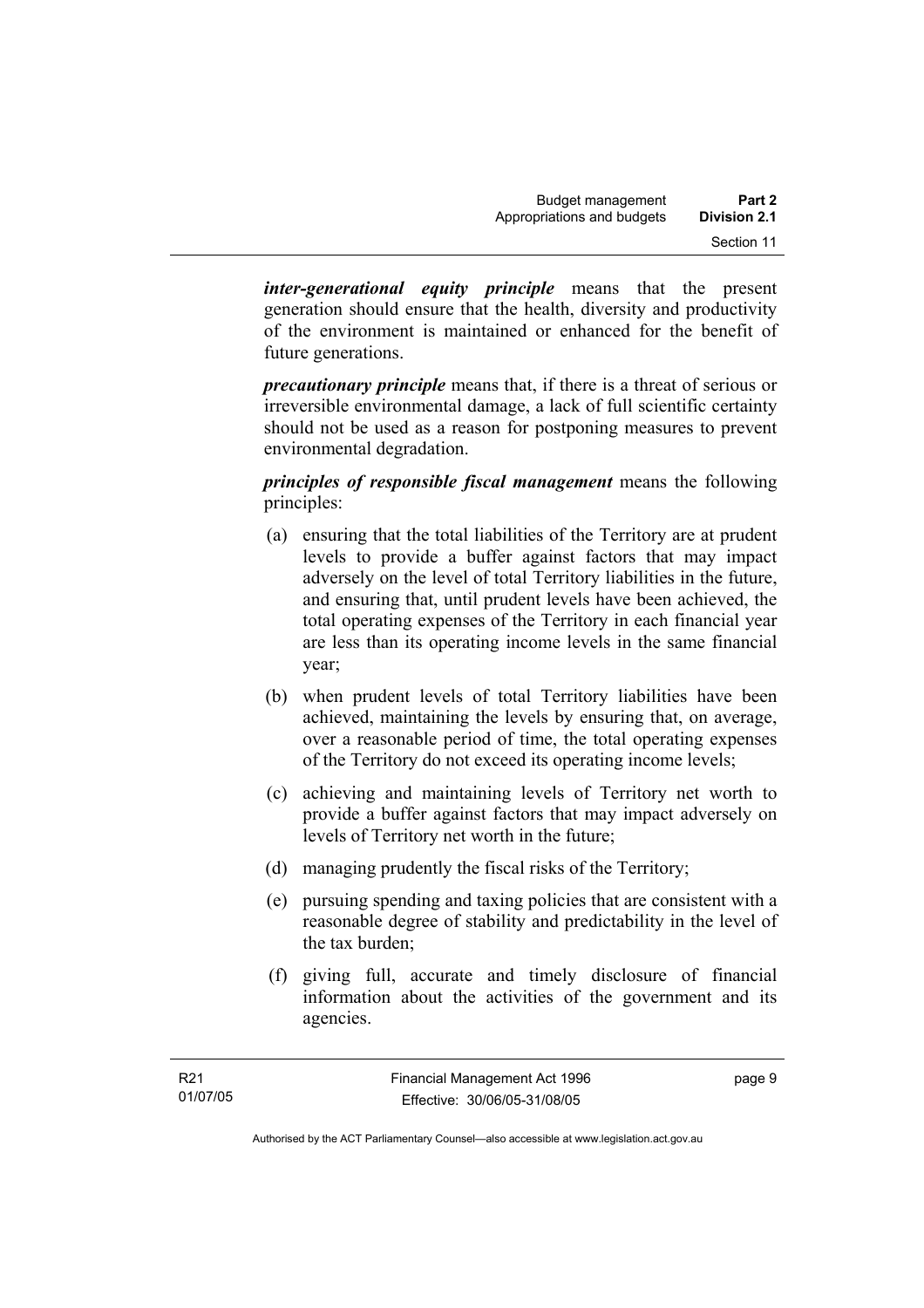#### **11A Financial policy objectives and strategies statement**

- (1) The purposes of a financial policy objectives and strategies statement included in a proposed budget under section 11 (1) (a) are—
	- (a) to make transparent the government's financial strategies; and
	- (b) to establish a benchmark for evaluating the government's conduct of financial policy.
- (2) The statement must be based on the principles of responsible fiscal management.
- (3) The statement must—
	- (a) state the government's long-term financial objectives within which financial policy for the financial year and the next 3 financial years will be framed; and
	- (b) explain the broad strategic priorities on which the budget is based; and
	- (c) state the key financial measures that the government has identified as being important and against which financial policy will be set and assessed; and
	- (d) state, for the financial year and the next 3 financial years—
		- (i) the government's short-term financial objectives; and
		- (ii) the targets for each stated key financial measure; and
	- (e) explain how the financial objectives and strategic priorities mentioned in paragraphs (a), (b) and (d) relate to the principles of responsible fiscal management; and
	- (f) state the reasons for any changes from the previous financial policy objectives and strategies statement.
- (4) In this section:

*principles of responsible fiscal management*—see section 11 (6).

| page 10 | Financial Management Act 1996 | R <sub>21</sub> |
|---------|-------------------------------|-----------------|
|         | Effective: 30/06/05-31/08/05  | 01/07/05        |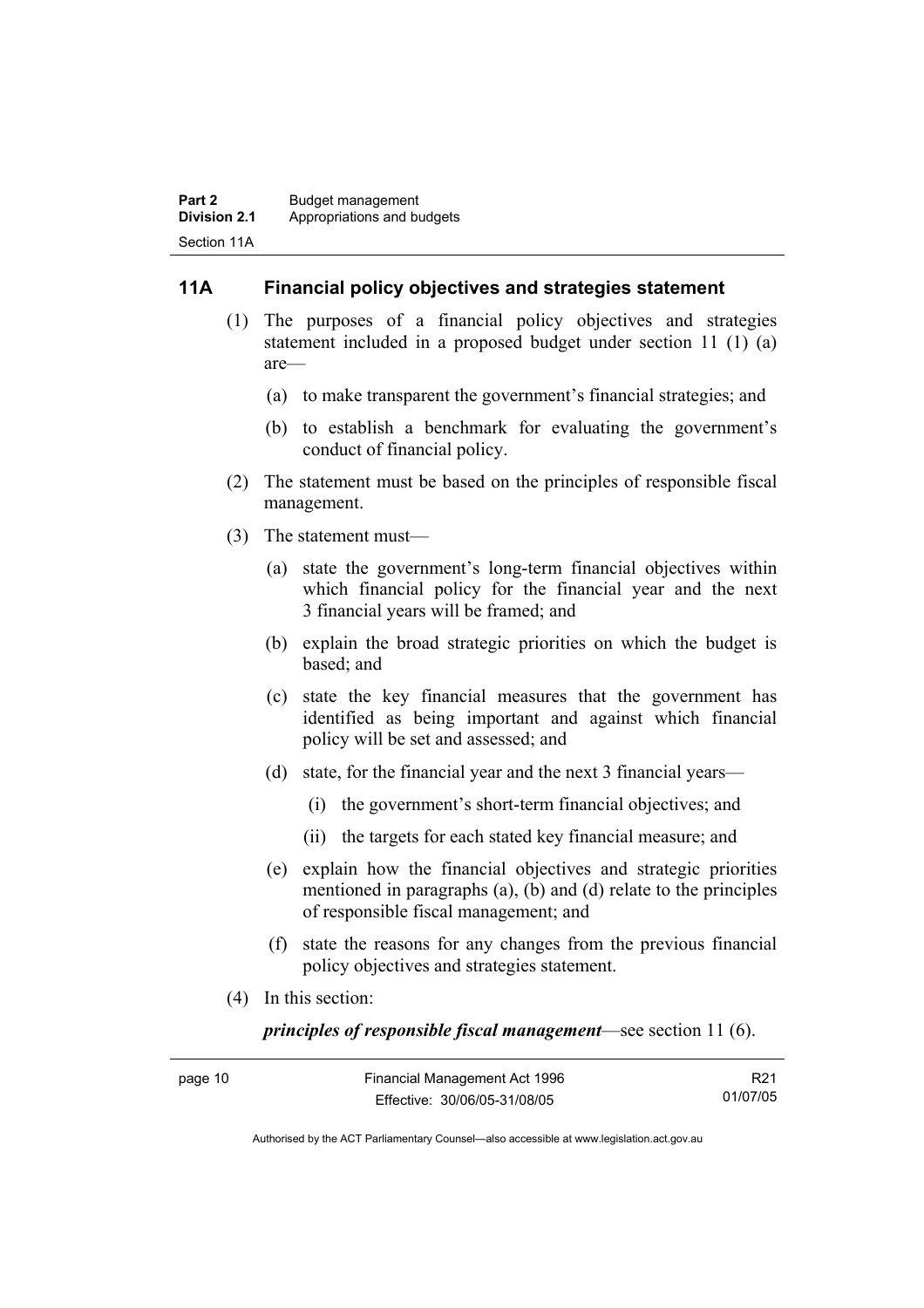#### **12 Departmental budgets**

- (1) A proposed budget for a department for a financial year presented to the Legislative Assembly under section 10 (b) must include—
	- (a) the financial statements required under the financial management guidelines; and
	- (b) a statement of the classes of outputs it is proposed the department should provide during the year and the performance criteria to be met by the department in providing the outputs; and
	- (c) if, during the year, the department is to be given a capital injection that must be repaid—a statement that—
		- (i) states that the capital injection is such an injection; and
		- (ii) sets out the conditions under which the injection is to be given, including the requirements about the time within which it must be repaid; and
	- (d) a statement of the financial targets of the department's operations during the year for which the chief executive of the department will be responsible.
- (2) Subsection (1) (b) does not apply to the Legislative Assembly secretariat.
- (3) A proposed budget is to be in a form that facilitates a comparison, in relation to outputs, between—
	- (a) the proposed budget; and
	- (b) the budget for the department for the previous financial year; and
	- (c) the expected whole of year results for the department for that previous financial year.
- (4) A proposed budget must include budget estimates in relation to outputs of the department for each of the next 3 financial years.

| R21      | Financial Management Act 1996 | page 11 |
|----------|-------------------------------|---------|
| 01/07/05 | Effective: 30/06/05-31/08/05  |         |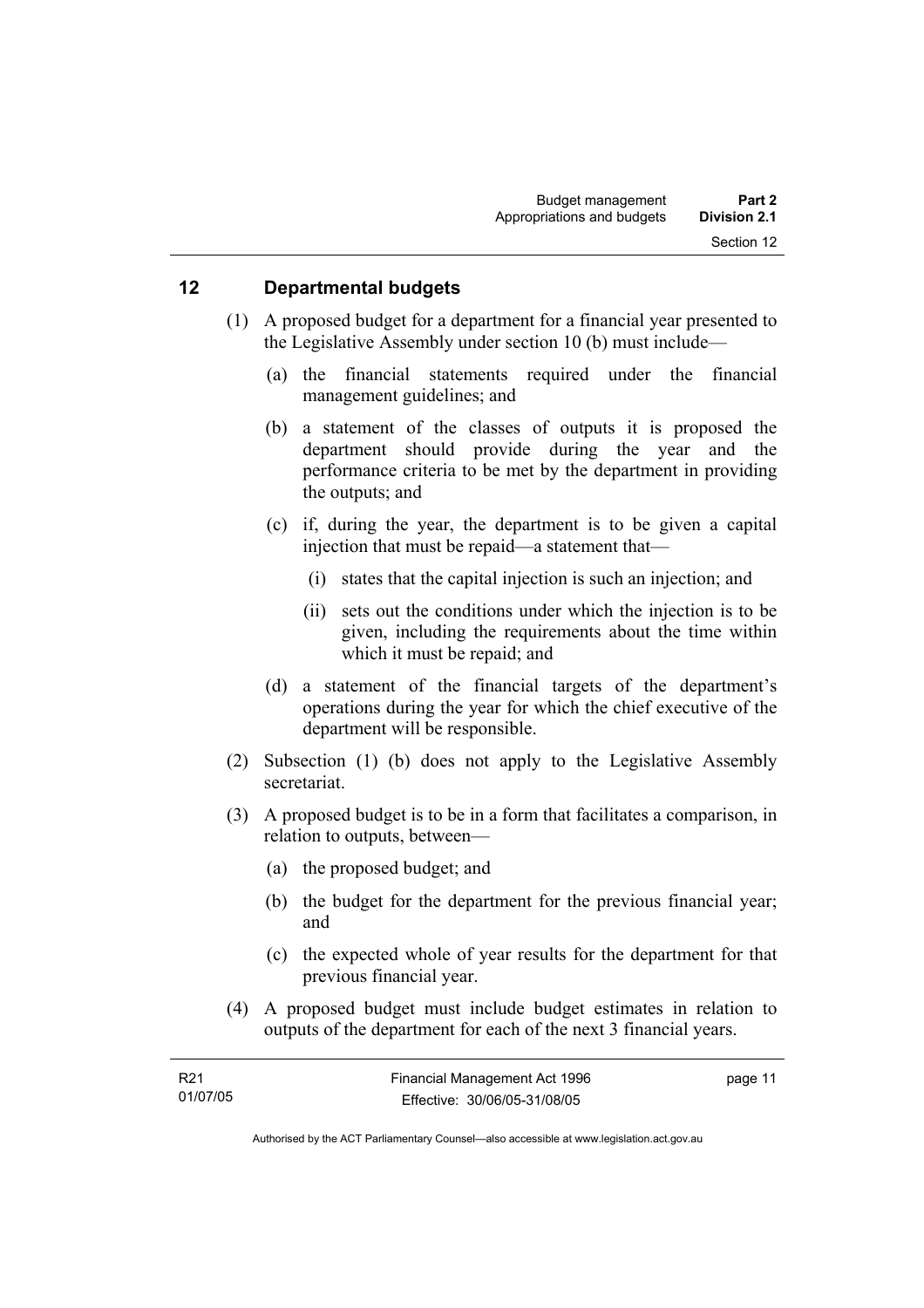#### **12A Public trading enterprise budgets**

- (1) A proposed budget presented to the Legislative Assembly under section 10 (c) must include the financial statements required under the financial management guidelines.
- (2) A proposed budget must be prepared in a form that facilitates a comparison between the budget for the public trading enterprise for the previous financial year and the proposed budget.
- (3) A proposed budget must include budget estimates for each of the next 3 financial years.

#### **13 Supplementary budget papers**

- (1) The Treasurer must, on the presentation of a bill for an Appropriation Act other than the first Appropriation Act relating to a financial year, present to the Legislative Assembly supplementary budget papers.
- (2) The supplementary budget papers must, for each department for which an appropriation is provided by the bill (an *affected department*)—
	- (a) state, for each purpose mentioned in section 8—
		- (i) the amount of the appropriation provided in the first Appropriation Act; and
		- (ii) the variations (if any) previously made to the appropriation under this Act; and
		- (iii) the amount of the appropriation provided by the bill; and
		- (iv) the total amount appropriated for the department for the financial year; and
	- (b) indicate the impact of the proposed variation.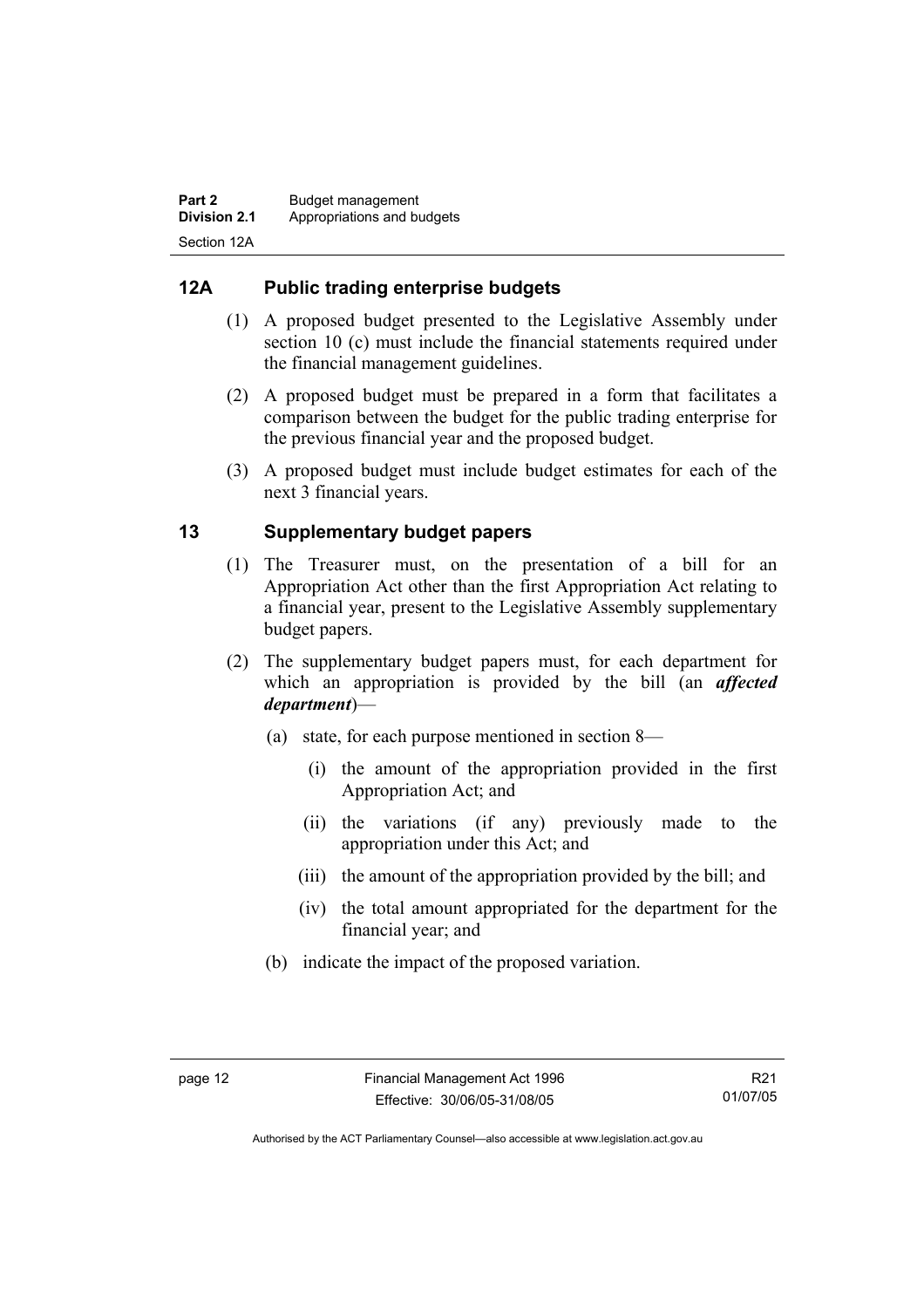- (3) For subsection (2) (b), the supplementary budget papers need not include an original or final budgeted financial statement (a *budgeted statement*) for an affected department.
- (4) If the supplementary budget papers do not include a budgeted statement for an affected department—
	- (a) the supplementary budget papers must state the reasons why the budgeted statement for the department is not included; and
	- (b) the Treasurer must present the budgeted statement for the department to the Legislative Assembly as soon as practicable after the passing of the bill.
- (5) A budgeted statement for a department—
	- (a) must include details of the impact on the budget of the department of all variations to the appropriation that happened in the financial year before the passing of the bill; and
	- (b) may show the impact of variations other than those resulting from additional appropriations.

#### **Example for par (b)**

the impact of revised economic forecasts

*Note* An example is part of the Act, is not exhaustive and may extend, but does not limit, the meaning of the provision in which it appears (see Legislation Act, s 126 and s 132).

#### **13A Amendment of departmental budget for supplementary appropriation**

- (1) If an appropriation is made for a department by an Appropriation Act other than the first Appropriation Act for a financial year, the budget for the department for the financial year is amended in accordance with—
	- (a) the supplementary budget papers presented to the Legislative Assembly under section 13 (1) in relation to the bill for the Act by which the appropriation was made; and

| R21      | Financial Management Act 1996 | page 13 |
|----------|-------------------------------|---------|
| 01/07/05 | Effective: 30/06/05-31/08/05  |         |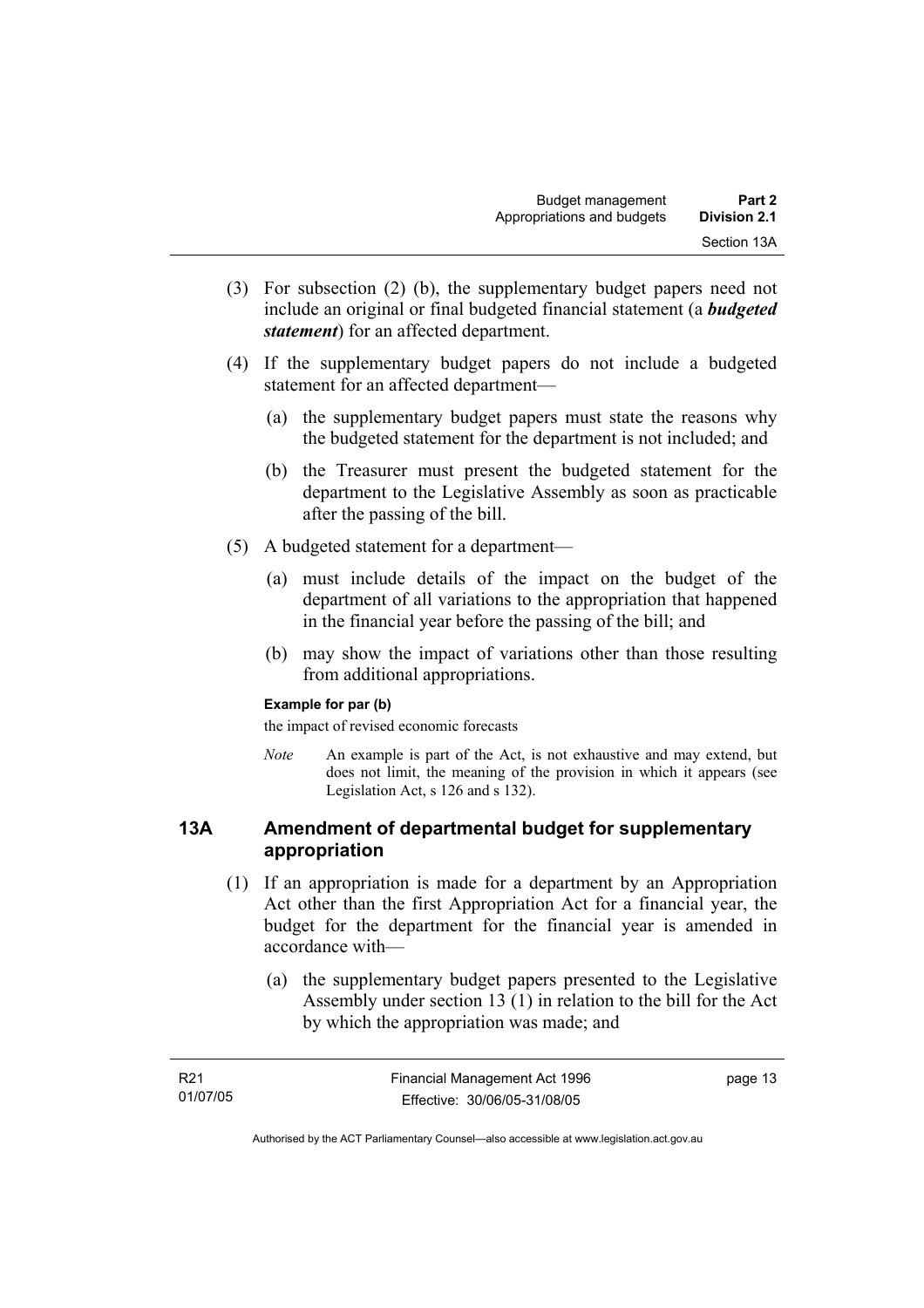| Part 2              | Budget management          |
|---------------------|----------------------------|
| <b>Division 2.1</b> | Appropriations and budgets |
| Section 14          |                            |

- (b) any statement presented to the Legislative Assembly under section 13 (4) (b) in relation to the bill.
- (2) In this section:

*budget*, for a department for a financial year, means the budget for the department for the year presented to the Legislative Assembly under section 10 (b) (Budget papers) and, if that budget has been amended under this Act, the budget as amended.

#### **14 Transfer of funds between appropriations**

- (1) Despite section 6, the Executive may, in writing, direct that appropriations made by an Appropriation Act be varied by transfers of funds between the appropriations.
- (3) A transfer of funds between appropriations under this section must not cause an appropriation from which funds are transferred to be reduced by more than 3%.
- (4) If the Executive gives a direction under subsection (1), the Treasurer must present the following to the Legislative Assembly within 3 sitting days after the direction is given:
	- (a) a copy of the direction;
	- (b) a statement of the reasons for giving it.
- (5) Subsection (1) does not apply to a superannuation appropriation.

#### **15 Transfer of funds within appropriations**

- (1) The Executive may, in writing, direct that funds within the same appropriation that are allocated for the provision of different classes of outputs be reallocated in relation to those classes of outputs.
- (2) If a reallocation of funds under subsection (1) involves an amount larger than 3% of the appropriation within which the reallocation is made or \$150 000 (whichever is the larger), the Treasurer must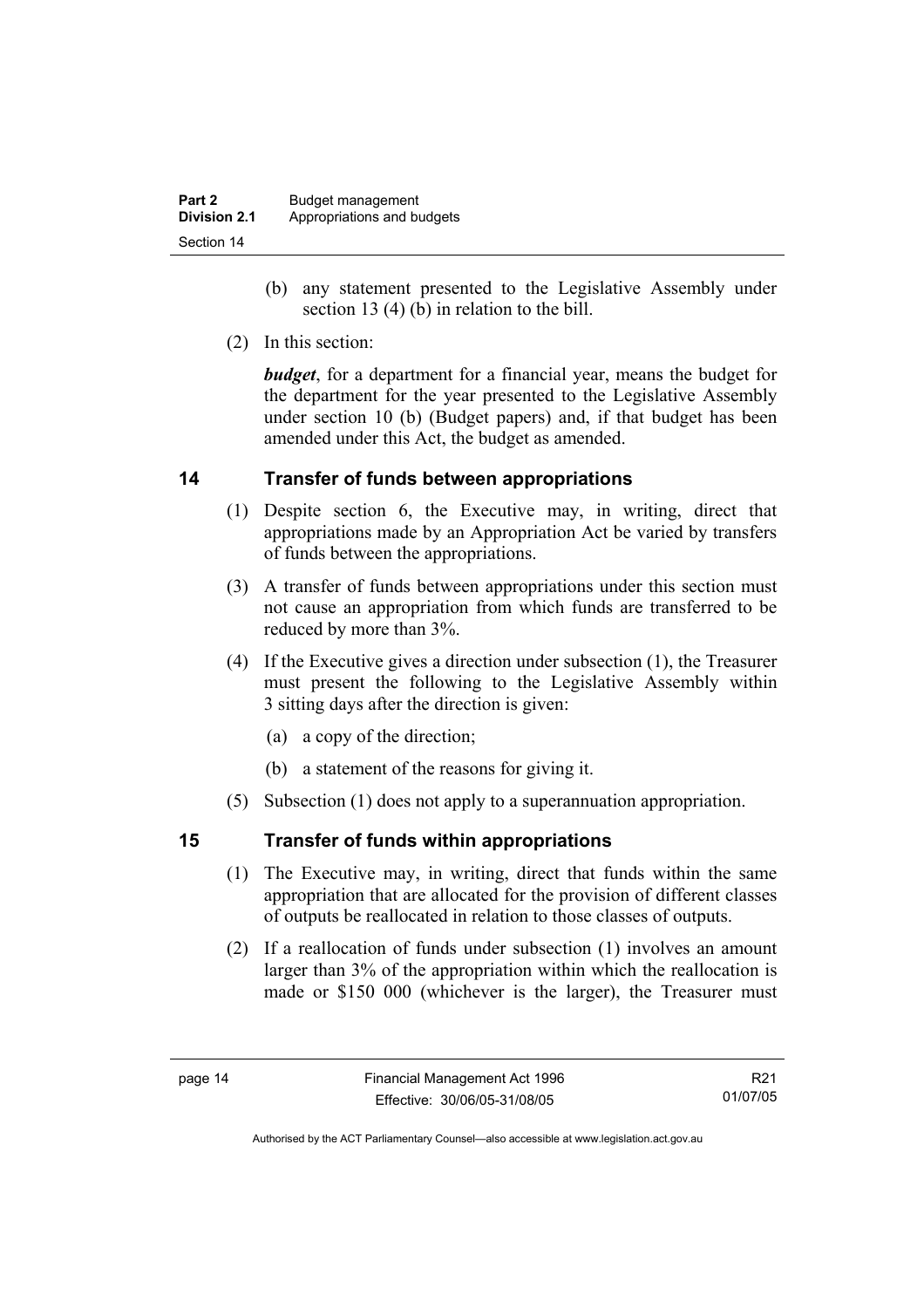present the following to the Legislative Assembly within 3 sitting days after a direction is given:

- (a) a copy of the direction;
- (b) a statement of the reasons for the reallocation.

#### **15A Reclassification of certain appropriations**

- (1) If an appropriation has been classified by the Act by which it was made as an appropriation for payments to be made by a department on behalf of the Territory, the Treasurer may, if the Treasurer is satisfied that the appropriation should be classified as an appropriation for the provision of outputs by the department, in writing, direct that the classification of the appropriation be changed accordingly.
- (2) If an appropriation has been classified by the Act by which it was made as an appropriation for the provision of outputs by a department, the Treasurer may, if the Treasurer is satisfied that the appropriation should be classified as an appropriation for payments to be made by the department on behalf of the Territory, in writing, direct that the classification of the appropriation be changed accordingly.
- (3) If the Treasurer gives a direction under subsection (1) or (2), the Treasurer must present a copy of the direction to the Legislative Assembly within 3 sitting days after the direction is given.

#### **16 Transfer of functions between departments**

 (1) If, after the passing of an Appropriation Act for a financial year, the responsibility for a service or function for which an appropriation is made in that Act is transferred from the department for which the appropriation was made to another department, the Treasurer may, in writing, direct that the appropriation does not lapse but may be issued to, or applied by, that other department, in accordance with the direction, for the service or function.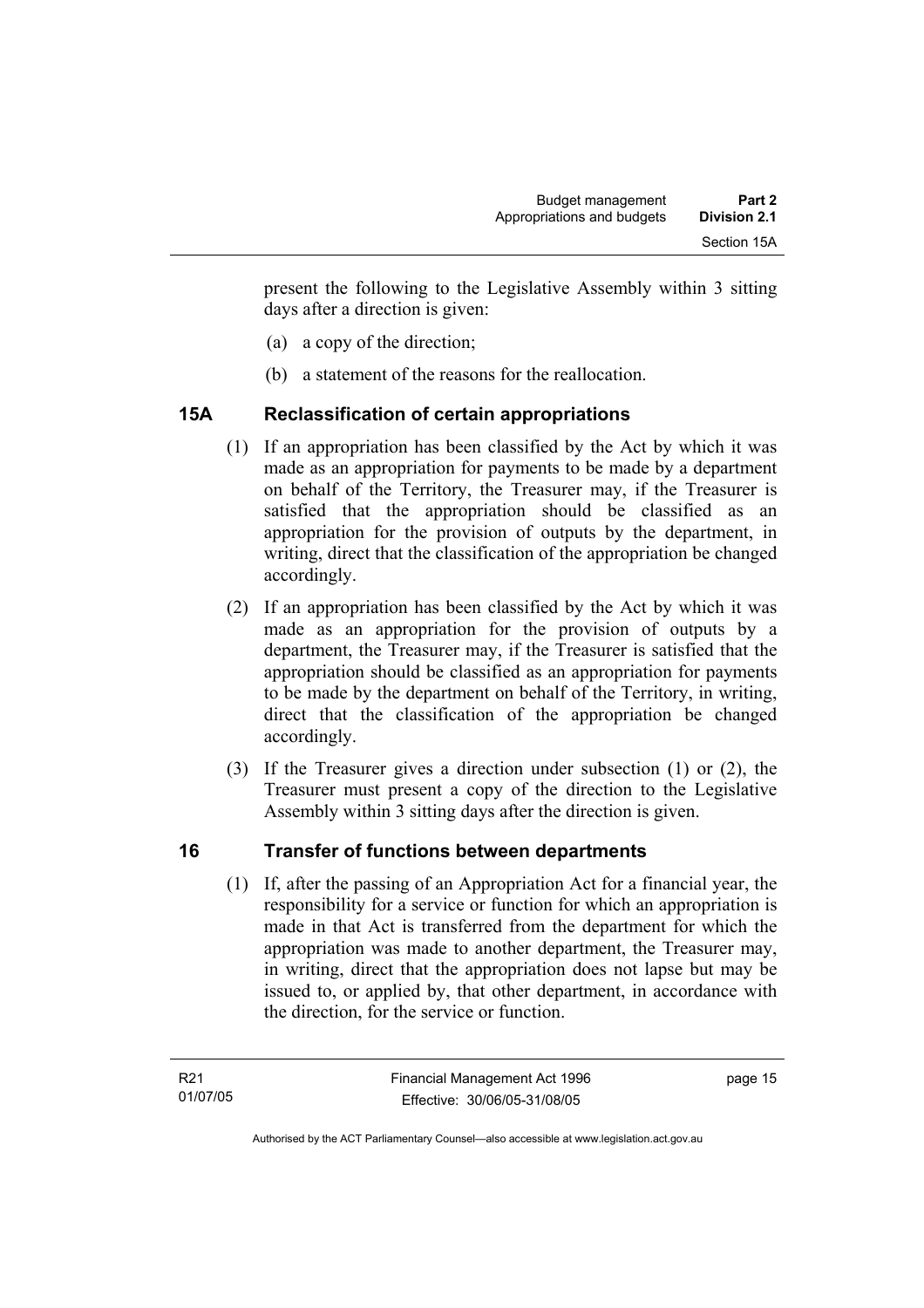| Part 2              | Budget management          |
|---------------------|----------------------------|
| <b>Division 2.1</b> | Appropriations and budgets |
| Section 17          |                            |

- (2) If the Treasurer gives a direction under subsection (1), the Treasurer must present a copy of the direction to the Legislative Assembly within 3 sitting days after it is given.
- (3) This section does not apply to a superannuation appropriation.

#### **17 Variation of appropriations for Commonwealth grants**

- (1) This section applies to an appropriation that is declared by the Act by which it is made to be an appropriation to which this section applies.
- $(2)$  If—
	- (a) an appropriation to which this section applies is to be funded in whole or in part by a payment made to the Territory by the Commonwealth for a nominated purpose; and
	- (b) an estimate of the level of the funding to be provided to the Territory by the Commonwealth for that purpose is contained in the budget papers presented to the Legislative Assembly in conjunction with the bill for the Act by which the appropriation was made; and
	- (c) the level of funding provided to the Territory by the Commonwealth for that purpose for the financial year for which the appropriation was made is greater than the level of funding specified in those budget papers;

the Treasurer may, in writing, direct that the appropriation be increased by an amount not exceeding the difference between the level of funding specified in the budget papers and the level of funding provided by the Commonwealth.

 (3) If the Treasurer gives a direction under subsection (2), the Treasurer must present a copy of the direction to the Legislative Assembly within 3 sitting days after it is given.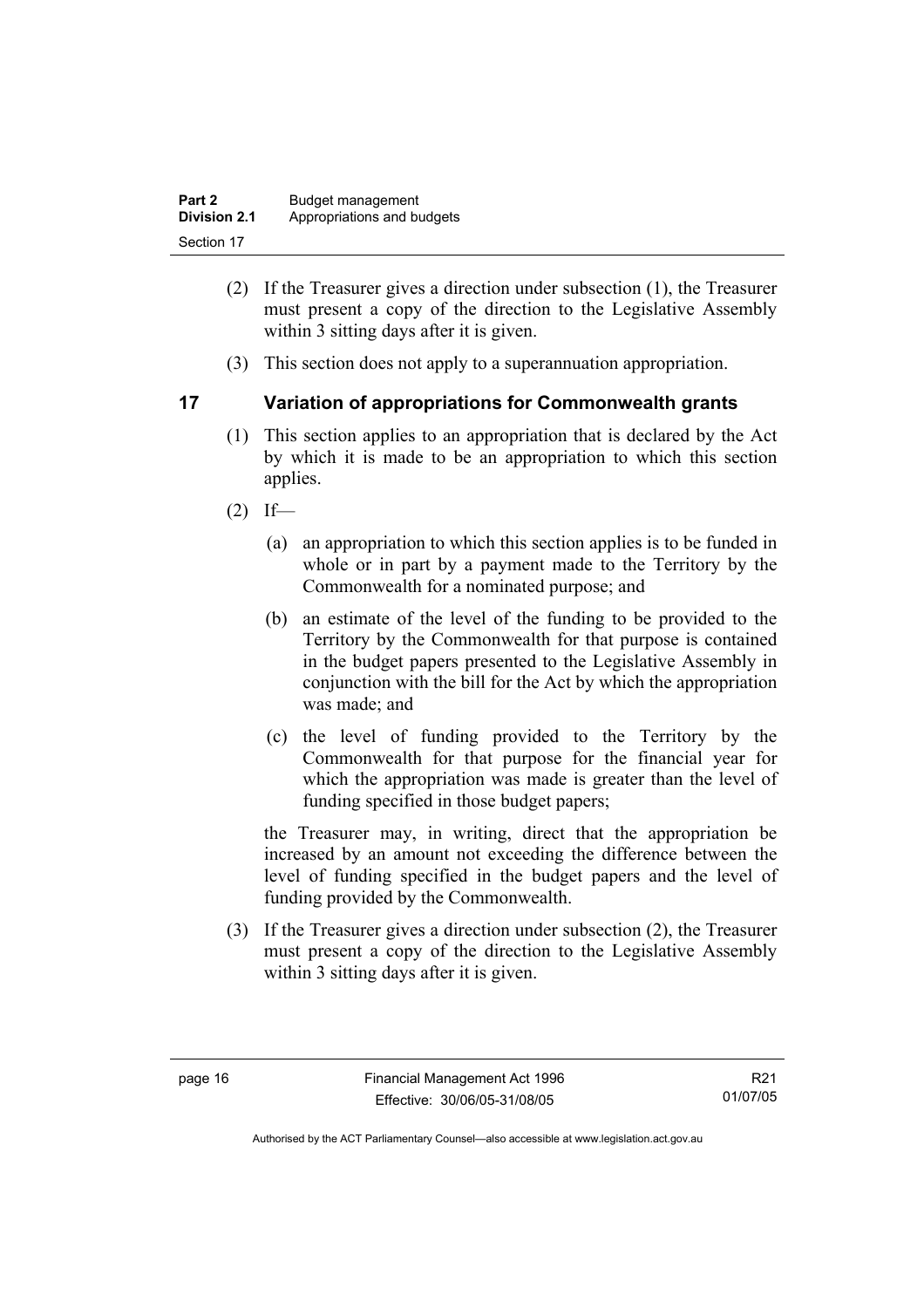#### **17A Variations of appropriations for certain payments to Commonwealth**

- (1) This section applies to an appropriation that is declared by the Act by which it is made to be an appropriation to which the section applies.
- $(2)$  If—
	- (a) an appropriation to which this section applies is made completely or partially for a payment required to be made to the Commonwealth for the provision of a service; and
	- (b) an estimate of the amount of the payment is contained in the budget papers presented to the Legislative Assembly in conjunction with the bill for the Act by which the appropriation is made; and
	- (c) the amount of the payment exceeds the amount of the estimate;

the Treasurer may, in writing, direct that the appropriation be increased by an amount not exceeding the difference between the amount of the estimate and the amount of the payment.

 (3) If the Treasurer gives a direction under subsection (2), the Treasurer must present a copy of the direction to the Legislative Assembly within 3 sitting days after it is given.

#### **18 Treasurer's advance**

- (1) This section applies to expenditure that is—
	- (a) in excess of the amount specifically appropriated for expenditure of that kind; or
	- (b) not provided for by an appropriation.
- (2) The Treasurer may, in writing, authorise the appropriation if—
	- (a) the Treasurer is satisfied that—
		- (i) there is an urgent need for the expenditure; and

| R21      | Financial Management Act 1996 | page 17 |
|----------|-------------------------------|---------|
| 01/07/05 | Effective: 30/06/05-31/08/05  |         |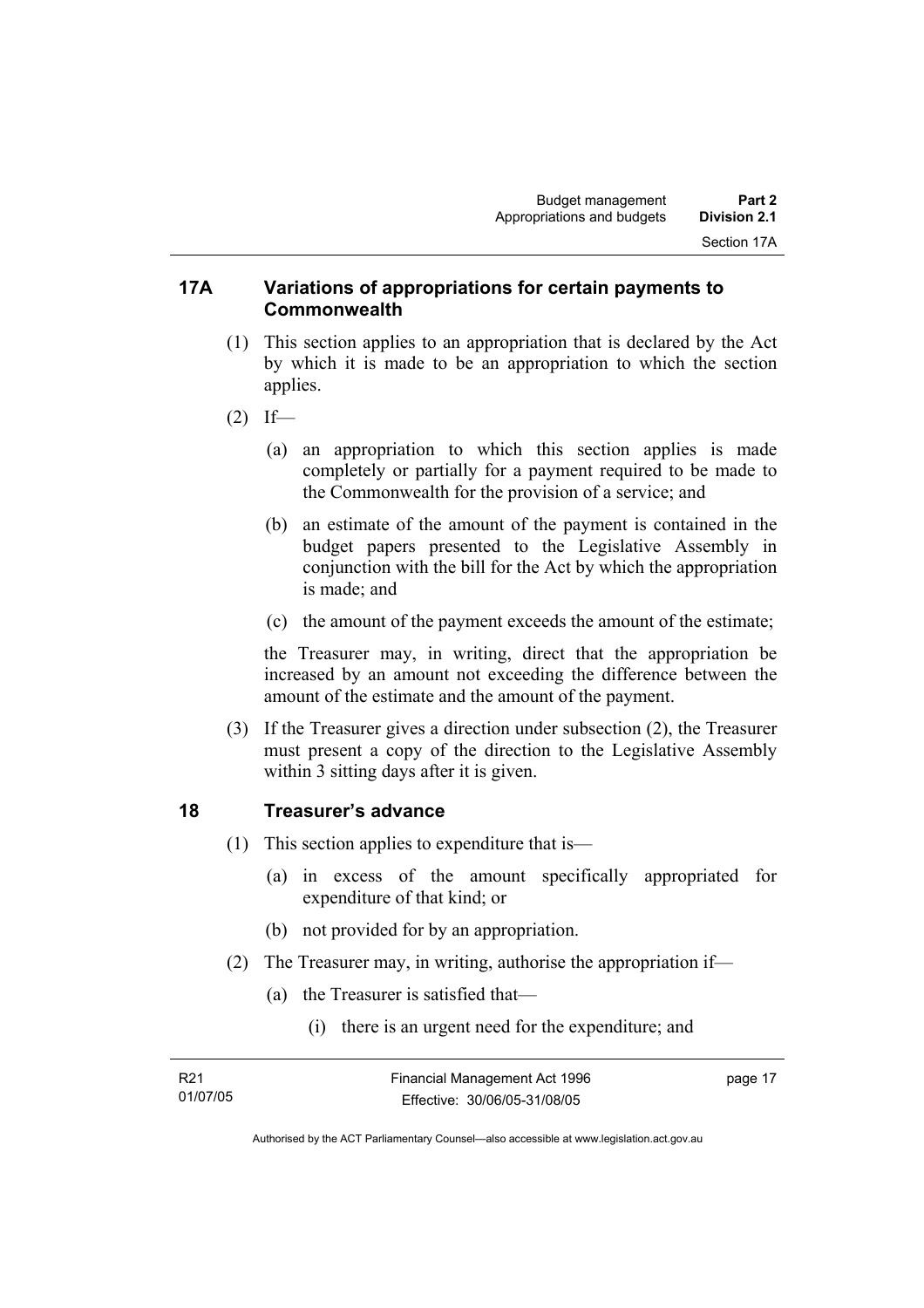- (ii) the expenditure is not provided for, or is insufficiently provided for, because of a prescribed circumstance; and
- (b) the total expenditure authorised under this subsection in any financial year does not exceed the amount appropriated for that year for this section.
- (3) The amount appropriated for this section for a financial year must not exceed 1% of the total amount appropriated by all Appropriation Acts for that year.
- (4) The financial management guidelines may prescribe when there is an *urgent need for expenditure* for subsection (2) (a) (i).
- (5) In this section:

*expenditure* means—

- (a) a payment for, or entering into a contract to make a payment for, an output delivery, including a payment for goods, services or grants; or
- (b) a payment on behalf of the Territory, or entering into a contract to make a payment on behalf of the Territory, including a payment for goods, services or grants; or
- (c) a payment from, or entering into a contract to make a payment from, a capital injection.

*prescribed circumstance*—each of the following is a *prescribed circumstance* in relation to expenditure:

- (a) there was an erroneous omission or understatement in an appropriation;
- (b) the expenditure was unforeseen until after the last day when it was practicable to provide for it in the relevant Appropriation Bill before the bill was introduced into the Legislative Assembly.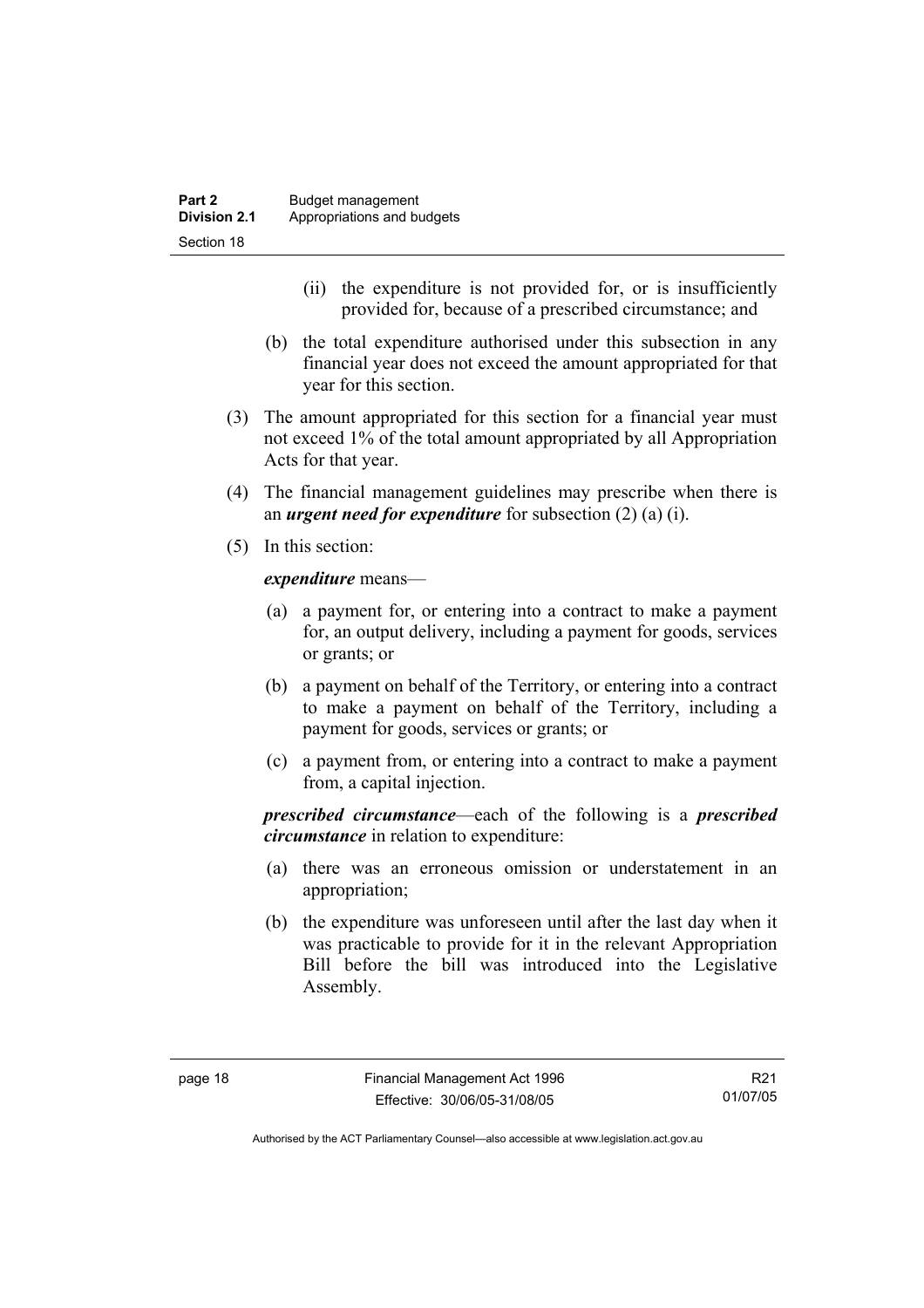*relevant Appropriation Bill*, for expenditure, means the 1st Appropriation Bill for the financial year when the expenditure is to happen.

#### **18A Assembly to be told about treasurer's advance**

- (1) This section applies if the Treasurer authorises expenditure under section 18 for a financial year.
- (2) Within 3 sitting days after the day when the authorisation is given, the Treasurer must present to the Legislative Assembly—
	- (a) a copy of the authorisation; and
	- (b) a statement of the reasons for giving it; and
	- (c) a summary of the total expenditure authorised under section 18 for the financial year to date.
- (3) Within 3 sitting days after the end of the financial year, the Treasurer must present to the Legislative Assembly a summary of the total expenditure authorised.

#### **19 Refunds of payments made without liability**

- (1) If a payment is made to the Territory in purported discharge of a liability that does not exist, the amount paid may be refunded to the person by whom the payment was made whether or not there is an appropriation available for that purpose.
- (2) If a payment made to the Territory to discharge a liability exceeds the amount of the liability, the amount by which the payment exceeds the liability may be refunded to the person by whom the payment was made whether or not there is an appropriation available for that purpose.
- $(3)$  If—
	- (a) a person has paid an amount to the Territory for tax claimed by the Territory to be due from the person; and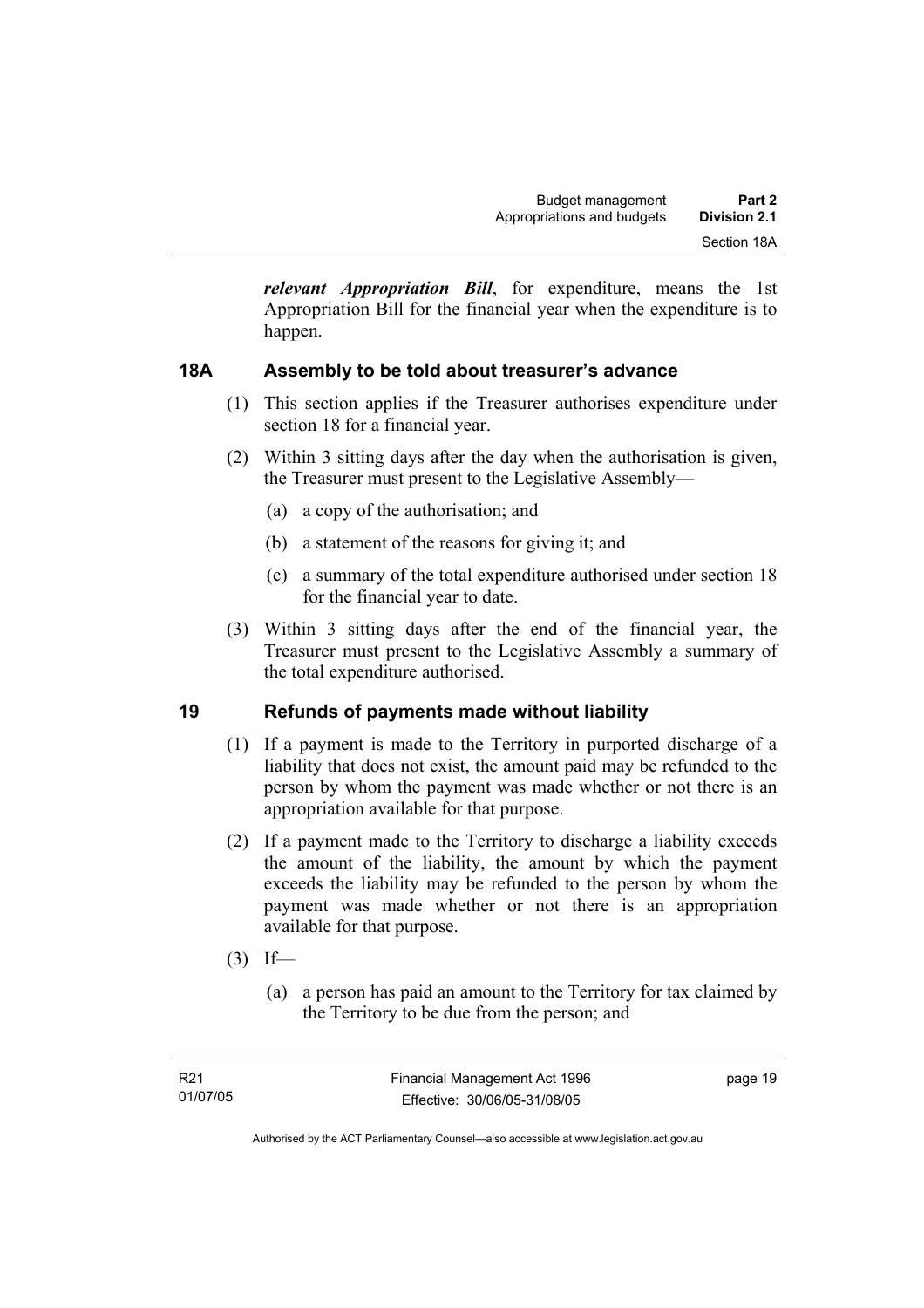| Part 2              | Budget management          |
|---------------------|----------------------------|
| <b>Division 2.1</b> | Appropriations and budgets |
| Section 19A         |                            |

 (b) a court or tribunal of competent jurisdiction subsequently finds that the person was not liable for that tax or was liable for an amount of tax less than the amount paid;

the amount paid, or the amount by which the payment exceeds the liability, as the case requires, may be refunded to the person who made the payment whether or not there is an appropriation available for that purpose.

#### **19A Payments for Territory GST liabilities**

Payments may be made to the Commonwealth for the GST liabilities of the Territory whether or not there is an appropriation for the purpose.

#### **19B Authorisation of expenditure of certain Commonwealth grants**

- (1) Despite section 6, if—
	- (a) funds have been provided to the Territory by the Commonwealth under an agreement that specifies how the funds may be applied; and
	- (b) no appropriation has been made in relation to the funds;

the Treasurer may, in writing, authorise the expenditure of the funds in accordance with the agreement.

 (2) If the Treasurer gives an authorisation under subsection (1), the Treasurer must present a copy of the authorisation to the Legislative Assembly within 3 sitting days after it is given.

#### **19C Amendment of conditions of capital injection**

 (1) If a capital injection is given under conditions set out under section 12 (1) (c) (ii) (Departmental budgets) in a statement included in a proposed budget for a department for a financial year, the Treasurer may, in writing, amend the conditions.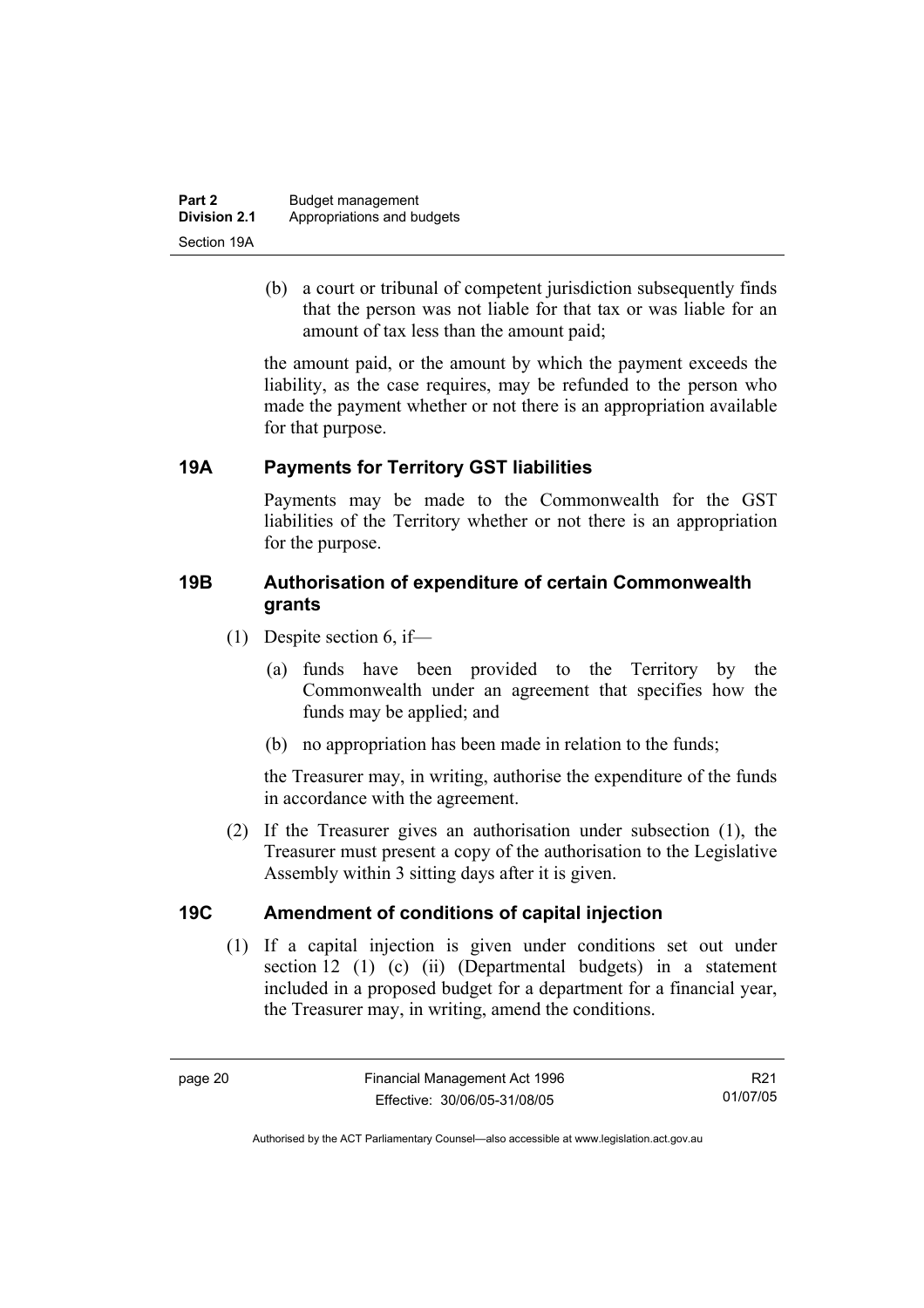- (2) An amendment of the conditions of the capital injection must state the Treasurer's reasons for the amendment.
- (3) An amendment of conditions of a capital injection is a notifiable instrument.
	- *Note* A notifiable instrument must be notified under the Legislation Act.

#### **19D Amendment of performance criteria**

- (1) The responsible Minister of a department may, in writing, amend the performance criteria set out under section 12 (1) (b) in a statement included in a proposed budget for the department for a financial year.
- (2) Without limiting subsection (1), the responsible minister may amend the performance criteria if—
	- (a) the appropriations for the department for the financial year are varied under section 14 or section 17; or
	- (b) the Executive gives a direction under section 15 (1) in relation to an appropriation made for the department; or
	- (c) funds are transferred to or from the department under section 16; or
	- (d) funds are given to the department under section 18 (Treasurer's advance); or
	- (e) funds mentioned in section 19B (Authorisation of expenditure of certain Commonwealth grants) are given to the department; or
	- (f) changes happen in the priorities of the department; or
	- (g) the Minister is satisfied that performance criteria (other than those stated in the budget) should be adopted for the provision of outputs by the department.

page 21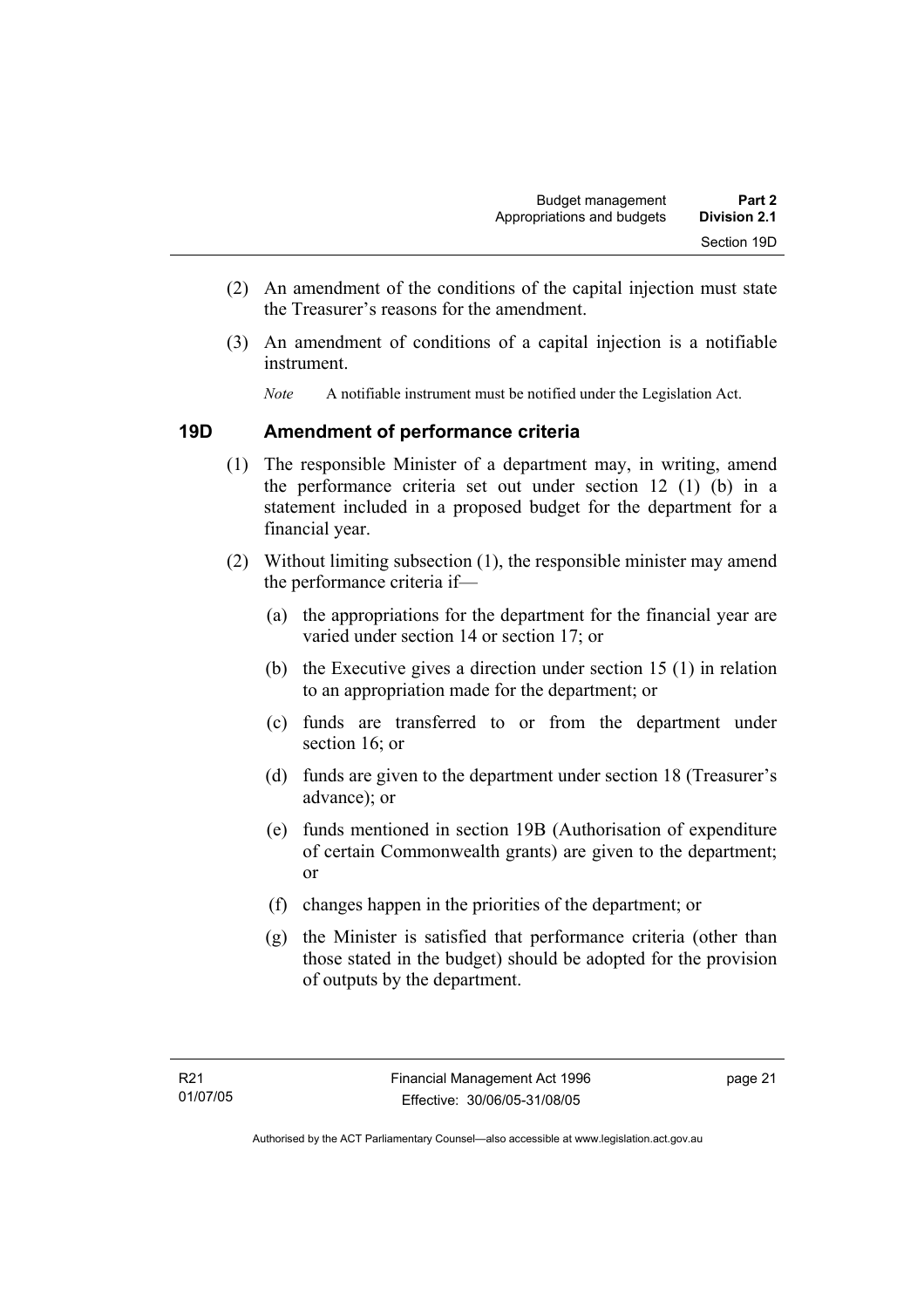| Part 2       | Budget management          |
|--------------|----------------------------|
| Division 2.1 | Appropriations and budgets |
| Section 19E  |                            |

- (3) An amendment of performance criteria must be made in such a way that the department's budget as amended will comply with section 12 (3).
- (4) An amendment of performance criteria is a notifiable instrument.

*Note* A notifiable instrument must be notified under the Legislation Act.

(5) In this section:

*budget*, for a department for a financial year, means the budget for the department for the financial year presented to the Legislative Assembly under section 10 (b) (Budget papers) and, if that budget has previously been amended under this Act, the budget as amended.

#### **19E Amendment of financial targets**

- (1) The Treasurer may, in writing, amend the financial targets set out in a statement under section 12 (1) (d) (Departmental budgets) included in a proposed budget for a department for a financial year.
- (2) An amendment of the financial targets must state the Treasurer's reasons for making the amendment.
- (3) An amendment of financial targets is a notifiable instrument.

*Note* A notifiable instrument must be notified under the Legislation Act.

#### **19F Amendment of budgets**

 (1) If a variation is made in relation to an appropriation for a department for a financial year under section 14 (1), 15 (1), 15A (1) or  $(2)$ ,  $16$ ,  $17(2)$  or  $17A(2)$ , the Treasurer must, in writing, amend the budget for the department for the financial year to show the effects of the variation.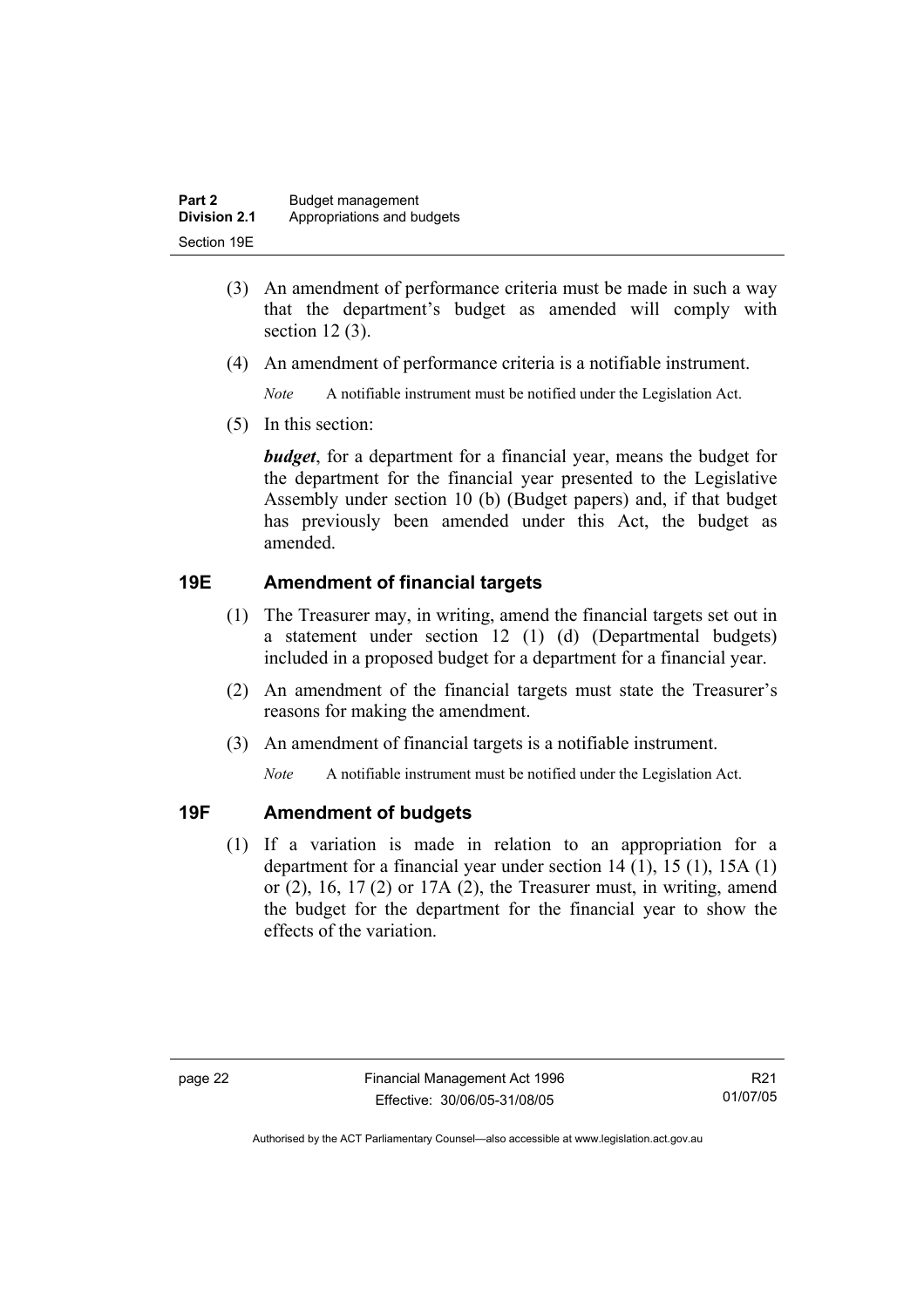(2) If funds are provided to a department for a financial year under section 18 or section 19B, the Treasurer must, in writing, amend the budget for the department for the financial year to show the effects of the provision of the funds.

*Note* A budget may also be amended under s 13A.

- (3) The budget for a department for a financial year may be amended under this section—
	- (a) at the time of the variation in relation to the appropriation or the provision of funds; or
	- (b) at a later time.
- (4) If the Treasurer amends the budget for a department for a financial year under this section, the Treasurer must, within 3 sitting days after the day the amendment is made, present to the Legislative Assembly a statement of the amendments made.
- (5) The financial management guidelines may prescribe the way in which a budget for a department may be amended under this section.
	- *Note* Amendments of a budget may be included in the same instrument as amendments of financial targets under s 19E (see Legislation Act, s 49).
- (6) In this section:

*budget*, for a department for a financial year, means the budget for the department for the year presented to the Legislative Assembly under section 10 (b) (Budget papers) or, if that budget has been amended under this Act, the budget as amended.

#### **20 Budgets for Legislative Assembly secretariat**

Before the beginning of a financial year, the Speaker of the Legislative Assembly may—

 (a) after consultation with an appropriate committee of the Legislative Assembly, advise the Treasurer of the

page 23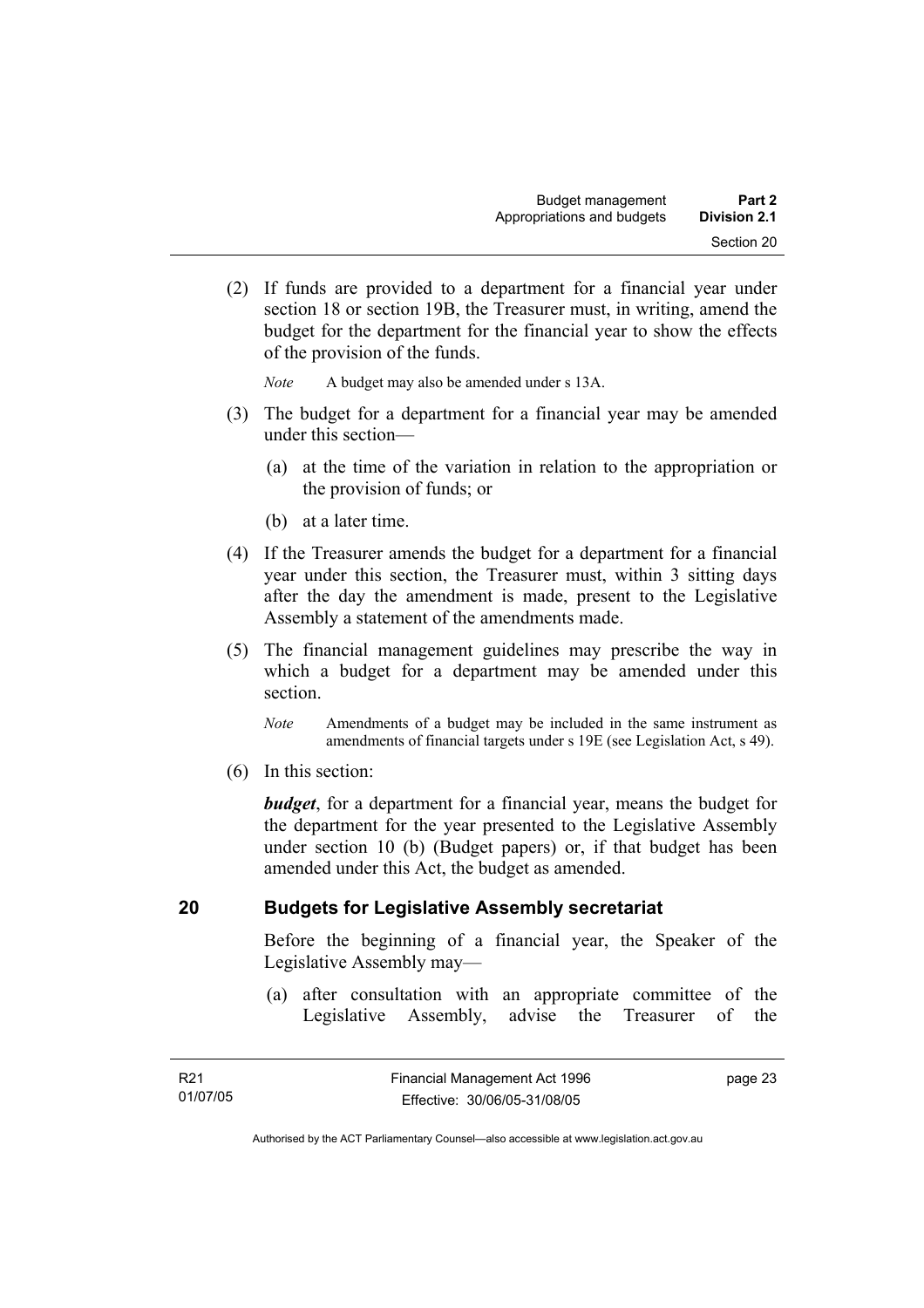appropriations that the Speaker considers should be made for the Legislative Assembly secretariat for the financial year; and

 (b) provide the Treasurer with a draft budget for the Legislative Assembly secretariat for the financial year that contains the information mentioned in section 12 other than that mentioned in subsection (1) (b).

#### **Division 2.2 Budget reviews and pre-election updates**

#### **20A Budget review**

- (1) The Treasurer must prepare a budget review for each financial year.
- (2) The Treasurer must present the budget review for a financial year to the Legislative Assembly not later than 15 February in the financial year.
	- *Note* This is the same day as financial statements for the second quarter of the financial year are required to be presented under s 26 (Periodic financial statements).
- (3) However, if a sitting day does not fall in that year on or before 15 February, the Treasurer must give copies of the budget review to each member of the Legislative Assembly on or before that day.

#### **20B Purpose and contents of budget review**

- (1) The purpose of the budget review for a financial year is to give updated information to allow the assessment of the government's financial performance against the financial policy objectives and strategies set out in the financial policy objectives and strategies statement for the Territory budget for the financial year.
- (2) The budget review for a financial year must be based on the financial policy objectives and strategies statement for the Territory budget for the financial year.
- (3) The budget review for a financial year must—

| page 24 | Financial Management Act 1996 | R <sub>21</sub> |
|---------|-------------------------------|-----------------|
|         | Effective: 30/06/05-31/08/05  | 01/07/05        |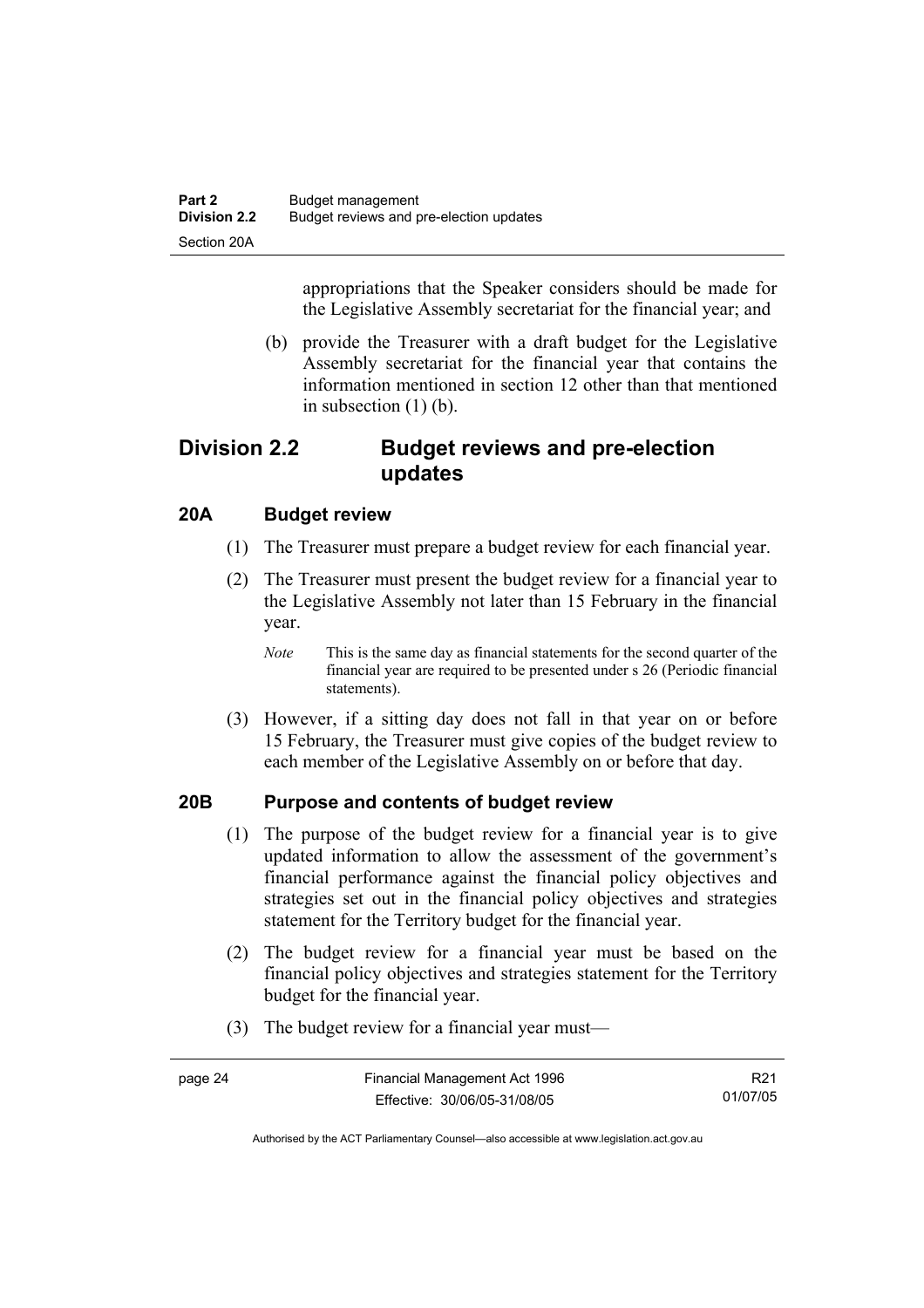- (a) include updated financial statements required under the financial management guidelines for the general government sector for the financial year; and
- (b) include whole-of-year results for the previous financial year, the budget for the financial year, the estimated financial position of the Territory at the end of the financial year and updated budget estimates for each of the next 3 financial years; and
- (c) include a review of the financial policy objectives and strategies statement included in the budget for the financial year that satisfies the requirements of section 11A (2) and (3); and
- (d) state the date as at when the review was done.
- (4) However, if particular information required to be included in the budget review is unchanged from information set out in full in the budget for the Territory under section 11 (1) for the financial year, the review may instead summarise the information and state that it is unchanged from that set out in the budget.
- (5) For subsection (3):

*budget*, for a financial year, means the budget for the year presented to the Legislative Assembly under section 10 (a) (Budget papers) and, if that budget has been amended under this Act, the budget as amended.

#### **20C Pre-election budget update**

- (1) At least 30 days before the polling day for an ordinary election, the chief executive must prepare a pre-election budget update and give it to the parliamentary counsel for notification.
- (2) At least 20 days before the polling day for an election mentioned in the Self-Government Act, section 16 (Dissolution of Assembly by Governor-General) or section 48 (Resolution of no confidence in

page 25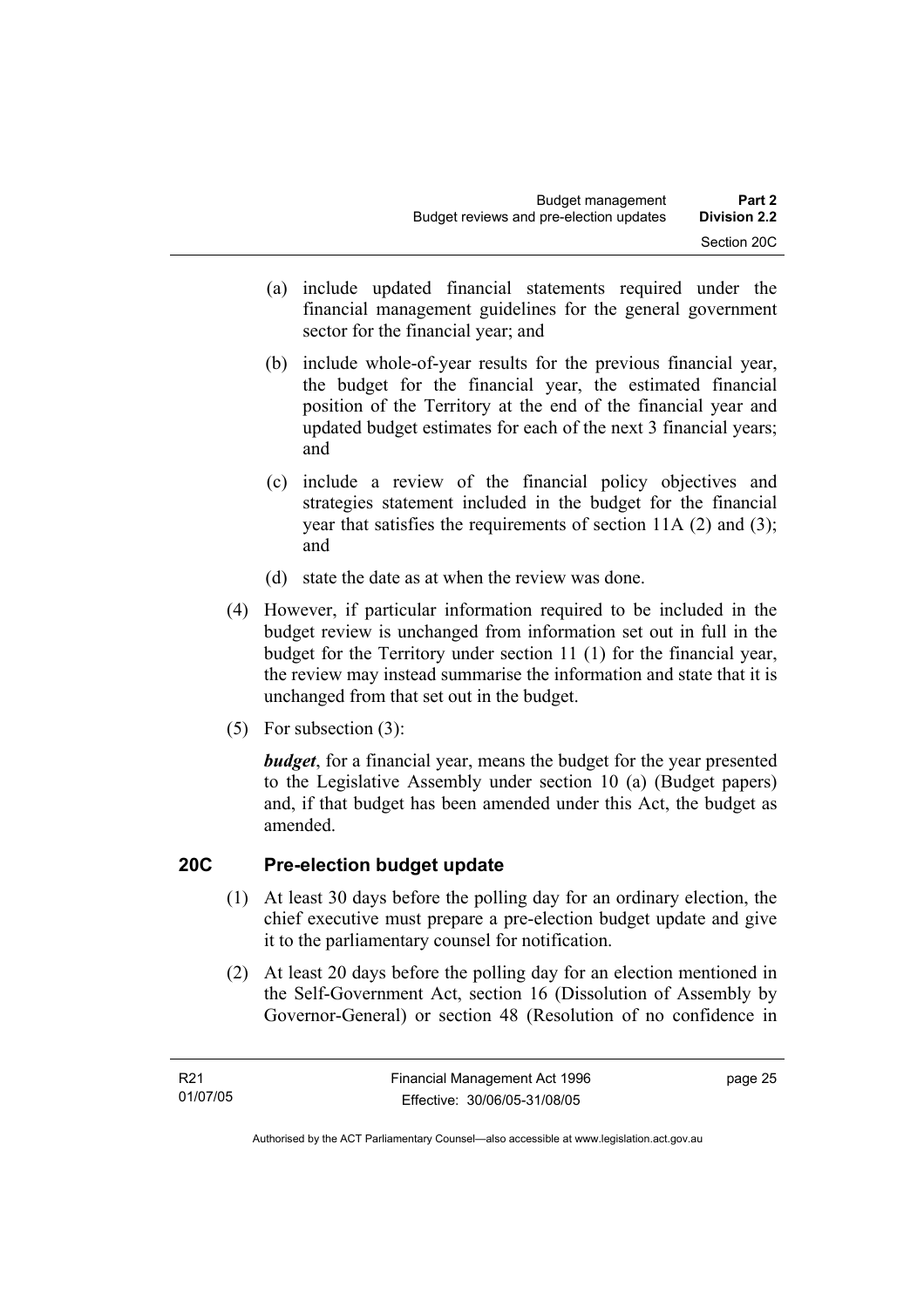Chief Minister), the chief executive must prepare a pre-election budget update and give it to the parliamentary counsel for notification.

(3) A pre-election budget update is a notifiable instrument.

*Note* A notifiable instrument must be notified under the Legislation Act.

(4) In this section:

*ordinary election*—see the *Electoral Act 1992*, dictionary.

*polling day*—see the *Electoral Act 1992*, dictionary.

#### **20D Purpose and contents of pre-election budget update**

- (1) The purpose of a pre-election budget update for an election is—
	- (a) to allow the assessment of the government's financial performance against the financial policy objectives and strategies set out in the latest financial policy objectives and strategies statement; and
	- (b) to give the electorate an accurate picture of the Territory's financial position before the election.
- (2) A pre-election budget update must be based on the latest financial policy objectives and strategies statement.
- (3) A pre-election budget update for an election must include—
	- (a) updated financial statements required under the financial management guidelines for the financial year in which the election is to be held; and
	- (b) updated budget estimates for the general government sector, public trading enterprises and the Territory for that financial year and for each of the next 3 financial years; and
	- (c) a statement of the economic or other assumptions used in preparing the updated financial statements and budget estimates; and

R21 01/07/05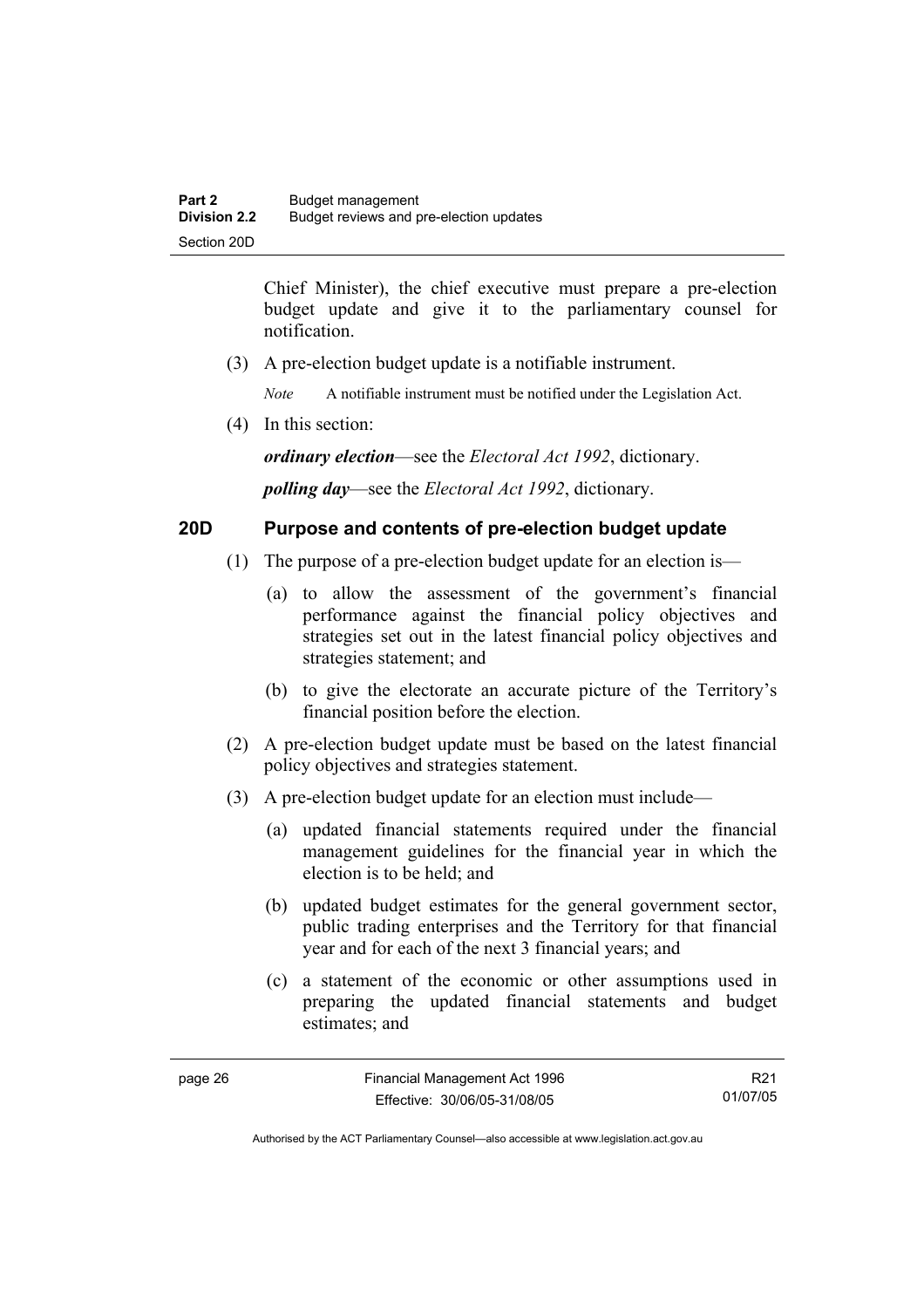- (d) a statement about the sensitivity of the updated financial statements and budget estimates to changes in the economic or other assumptions; and
- (e) a statement of the risks, quantified if possible, that may affect the economic or other assumptions, including—
	- (i) contingent liabilities; and
	- (ii) publicly announced government commitments that are not yet included in the updated financial statements and budget estimates.
- (4) Information in the pre-election budget update must—
	- (a) take into account government decisions and other circumstances that may have material effect on the financial statements and budget estimates; and
	- (b) state the date as at when the updating was done.
- (5) However, if particular information required to be included in the pre-election budget update is unchanged from information set out in full in the latest financial statements, the budget estimates mentioned in section 11 (Territory budgets) or budget review, the pre-election budget update may instead summarise the information and state that it is unchanged from that set out in the financial statements, budget estimates or budget review.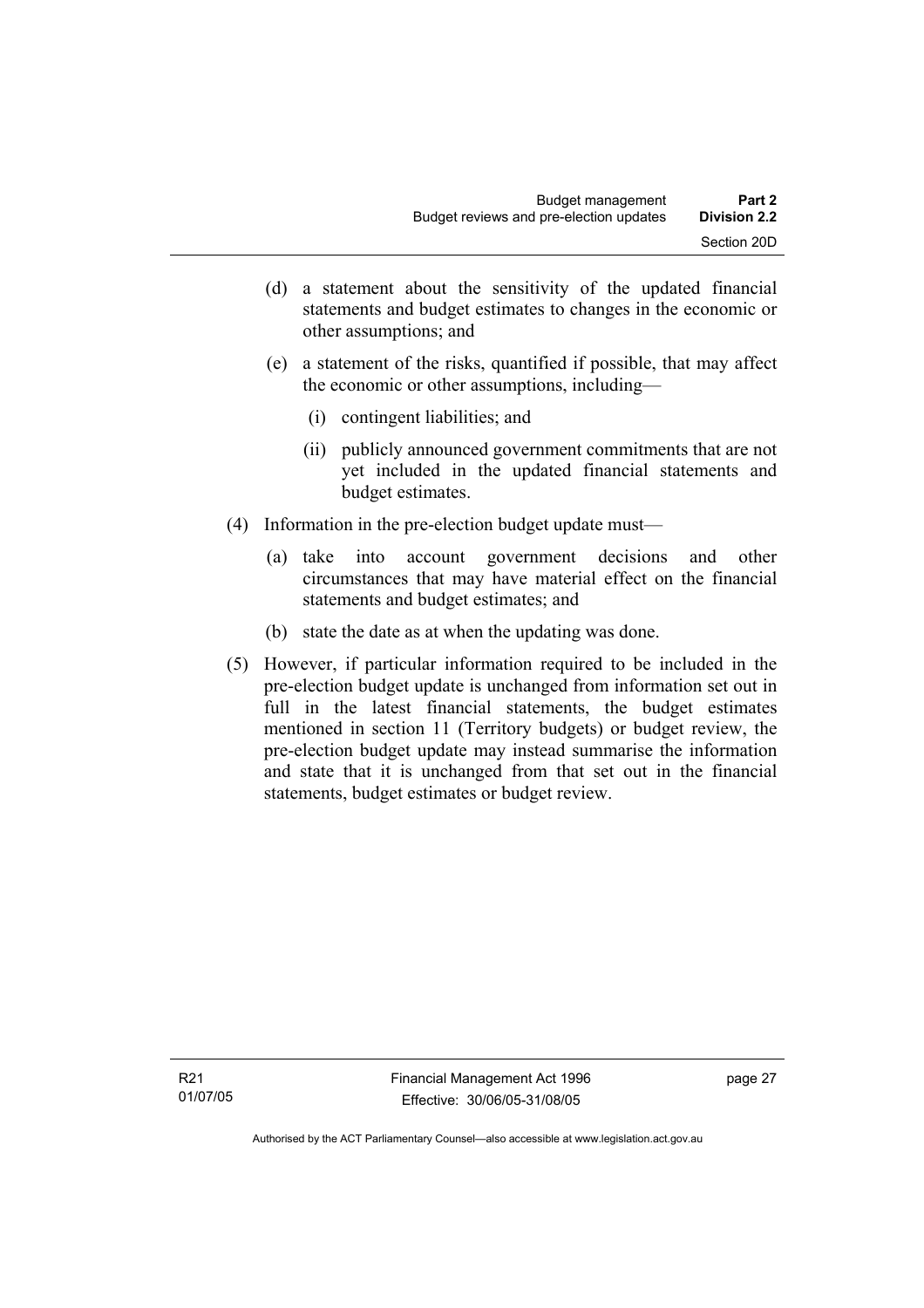# **Part 3 Financial reports**

### **Division 3.1 Financial reports of the Territory**

#### **21 Meaning of** *the Territory* **in div 3.1**

In this division, a reference to *the Territory* includes a reference to all territory authorities and all territory-owned corporations.

#### **22 Annual financial statements of the Territory**

- (1) The Treasurer must, as soon as practicable after the end of a financial year, prepare annual financial statements for the Territory for that year.
- (2) The statements must be prepared in accordance with generally accepted accounting practice and include—
	- (a) the financial statements required under the financial management guidelines; and
	- (b) a statement of the accounting policies adopted by the Territory; and
	- (c) the other statements that are necessary to fairly reflect the financial operations of the Territory during the year and its financial position at the end of the year.

#### **23 Responsibility for annual financial statements**

- (1) Annual financial statements of the Territory must have endorsed on them, or attached to them, a statement of responsibility signed by—
	- (a) the Treasurer; and
	- (b) the chief executive of the administrative unit to which responsibility for the administration of this Act has been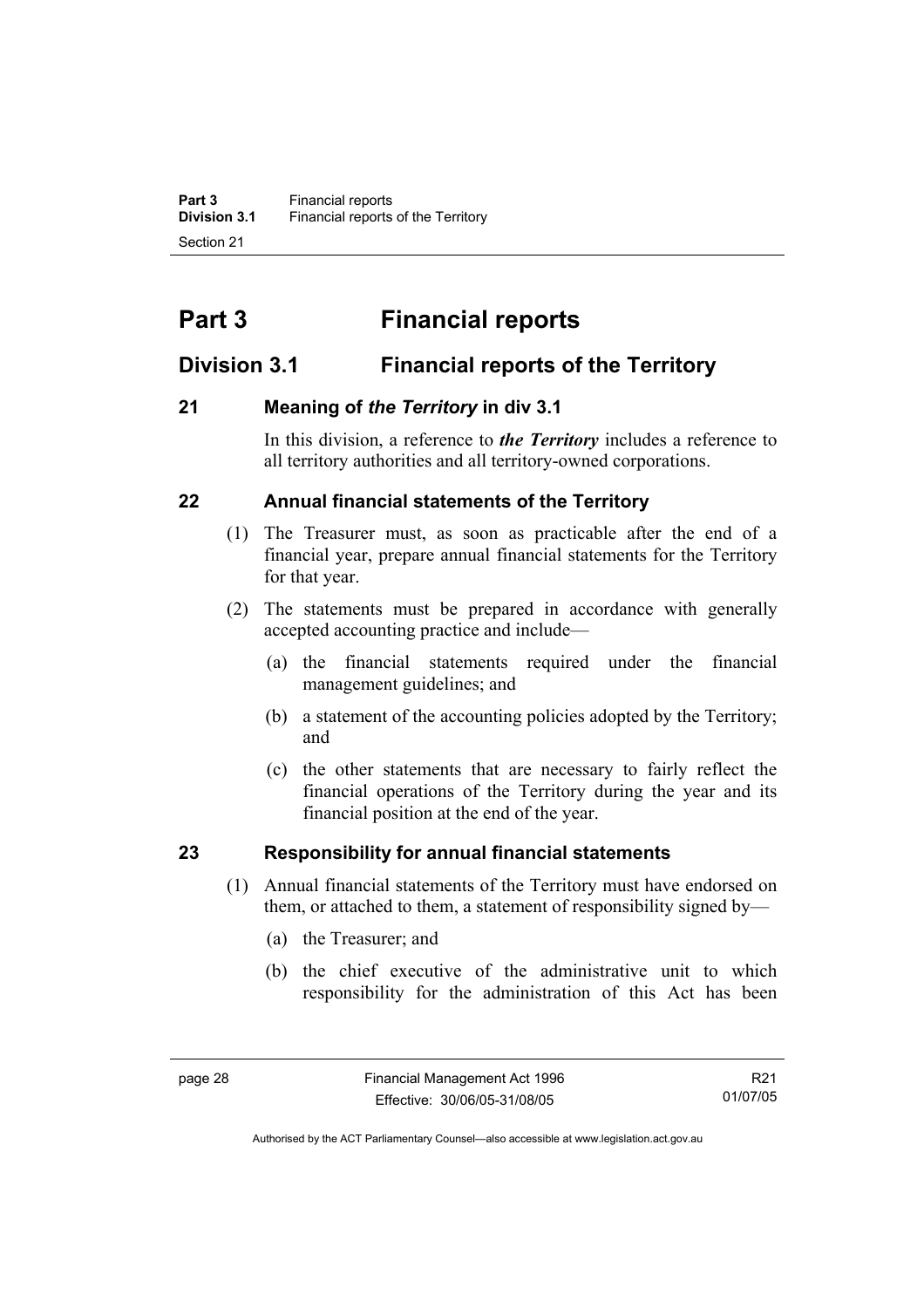allocated under the *Public Sector Management Act 1994*, section 14.

- (2) A statement of responsibility must comprise—
	- (a) a statement by the Treasurer that in his or her opinion the financial statements fairly reflect the financial operations of the Territory during the year to which they relate and the financial position of the Territory at the end of the year; and
	- (b) a statement by the chief executive that the financial statements have been prepared in accordance with generally accepted accounting practice.

## **24 Audit of annual financial statements**

- (1) The Treasurer must give the auditor-general a copy of the annual financial statements of the Territory for a financial year within 3 months after the end of the year.
- (2) The auditor-general must, within 30 days after the auditor-general receives a copy of annual financial statements under subsection (1), give the Treasurer an audit opinion about the statements.
- (3) Despite subsections (1) and (2), if an ordinary election is to be held in the year after the end of the financial year—
	- (a) the Treasurer must give the auditor-general a copy of the annual financial statements of the Territory for the financial year in sufficient time for the auditor-general to give an audit opinion about the statements within 3 months after the end of the financial year; and
	- (b) the auditor-general must give an audit opinion to the Treasurer within 3 months after the end of the financial year.
- (4) In this section:

*ordinary election*—see the *Electoral Act 1992*, dictionary.

page 29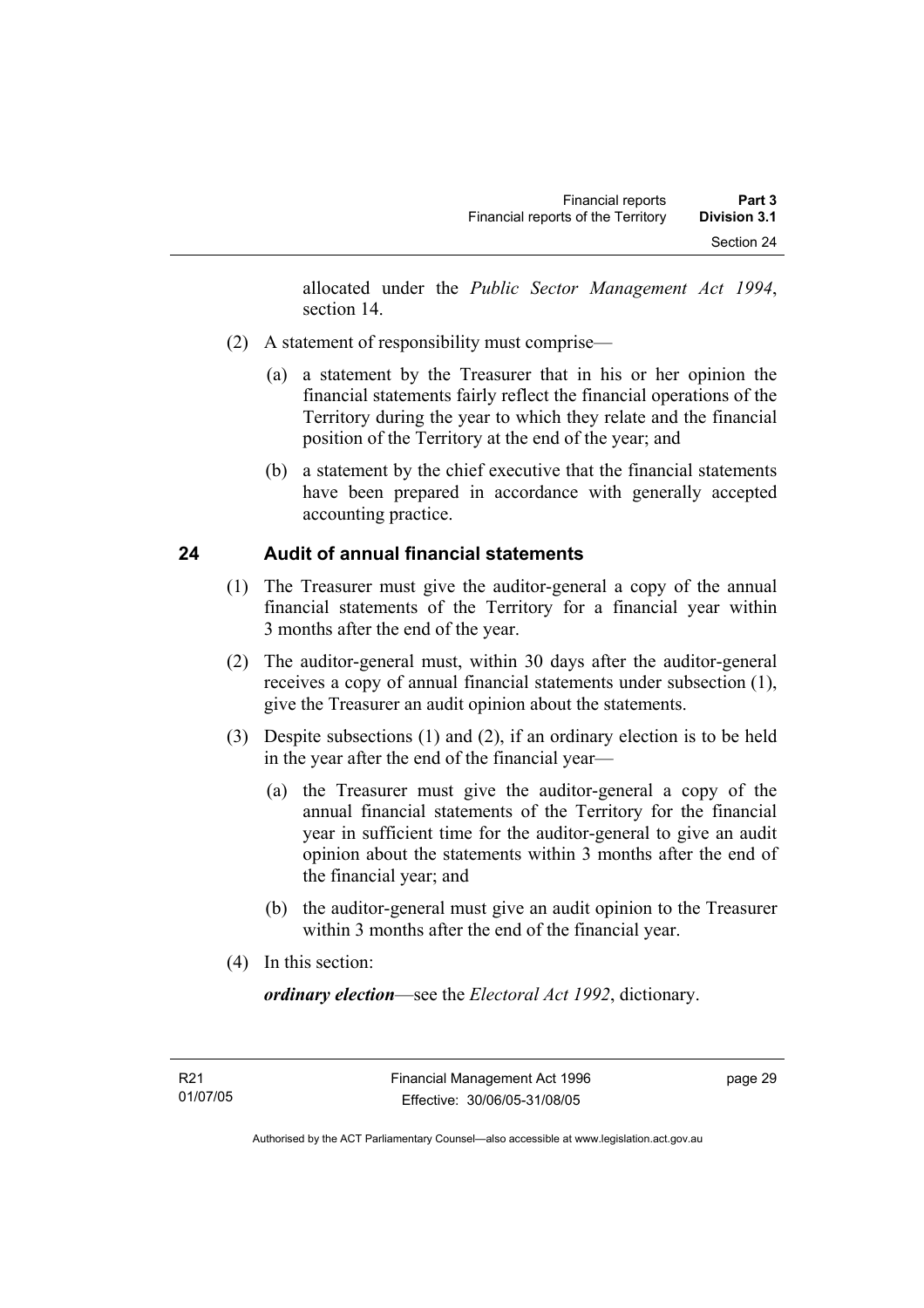## **25 Presentation of annual financial statements to Legislative Assembly**

- (1) If the Treasurer receives, under section 24 (2), an audit opinion about annual financial statements, the Treasurer must present to the Legislative Assembly, within 3 sitting days after receiving the opinion—
	- (a) a copy of the annual financial statements; and
	- (b) a copy of the audit opinion.
- (2) If the Treasurer receives, under section 24 (3) (b), an audit opinion about annual statements, the Treasurer must give to each member of the Legislative Assembly, within 7 days after receiving the opinion—
	- (a) a copy of the annual financial statements; and
	- (b) a copy of the audit opinion.

## **26 Periodic financial statements**

- (1) Within 45 days after the end of each quarter of a financial year, the Treasurer must prepare financial statements for—
	- (a) the quarter; and
	- (b) the period from the beginning of the financial year until the end of the quarter.
- (2) The statements must be prepared in accordance with the financial management guidelines.
- (3) The Treasurer must present copies of the statements prepared under subsection (1) to the Legislative Assembly on the first sitting day after they are prepared.
- (4) If the first sitting day mentioned in subsection (3) does not fall within 45 days after the end of the relevant quarter, the Treasurer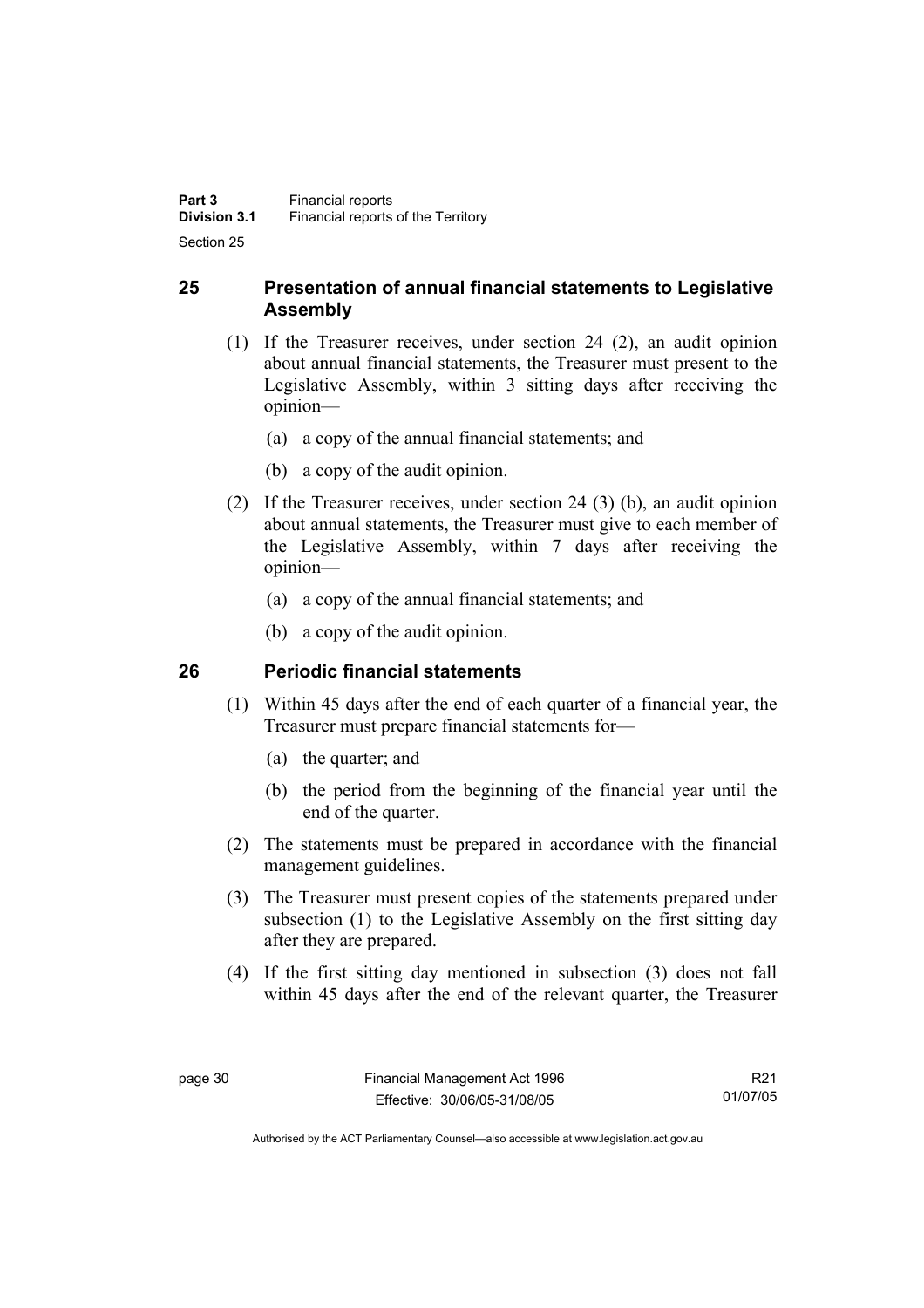must give copies of the statements prepared under subsection (1) to each member of the Legislative Assembly within the 45 days.

# **Division 3.2 Financial reports of departments**

## **27 Annual financial statements of departments**

- (1) A department must, as soon as practicable after the end of each financial year, prepare annual financial statements relating to its operations during the year.
- (2) The annual financial statements of a department must be prepared in accordance with generally accepted accounting practice and in a form that facilitates a comparison between the financial operations of the department during the year and the estimates of those operations contained in the budget for the department for the financial year.
- (3) The annual financial statements must include—
	- (a) the financial statements required under the financial management guidelines; and
	- (b) a statement of the performance of the department in providing each class of outputs provided by it during the year; and
	- (c) if a change was made during the year to the conditions of a capital injection set out under section 12 (1) (c) (ii) (Departmental budgets) in a statement included in a proposed budget for the department for a financial year—a statement of the change and the reasons for it; and
	- (d) a statement of the accounting policies adopted by the department; and
	- (e) any other statements necessary to fairly reflect the financial operations of the department during the year and its financial position at the end of the year.
- (4) A statement of a department under subsection (3) (b) must—

| R <sub>21</sub> | Financial Management Act 1996 | page 31 |
|-----------------|-------------------------------|---------|
| 01/07/05        | Effective: 30/06/05-31/08/05  |         |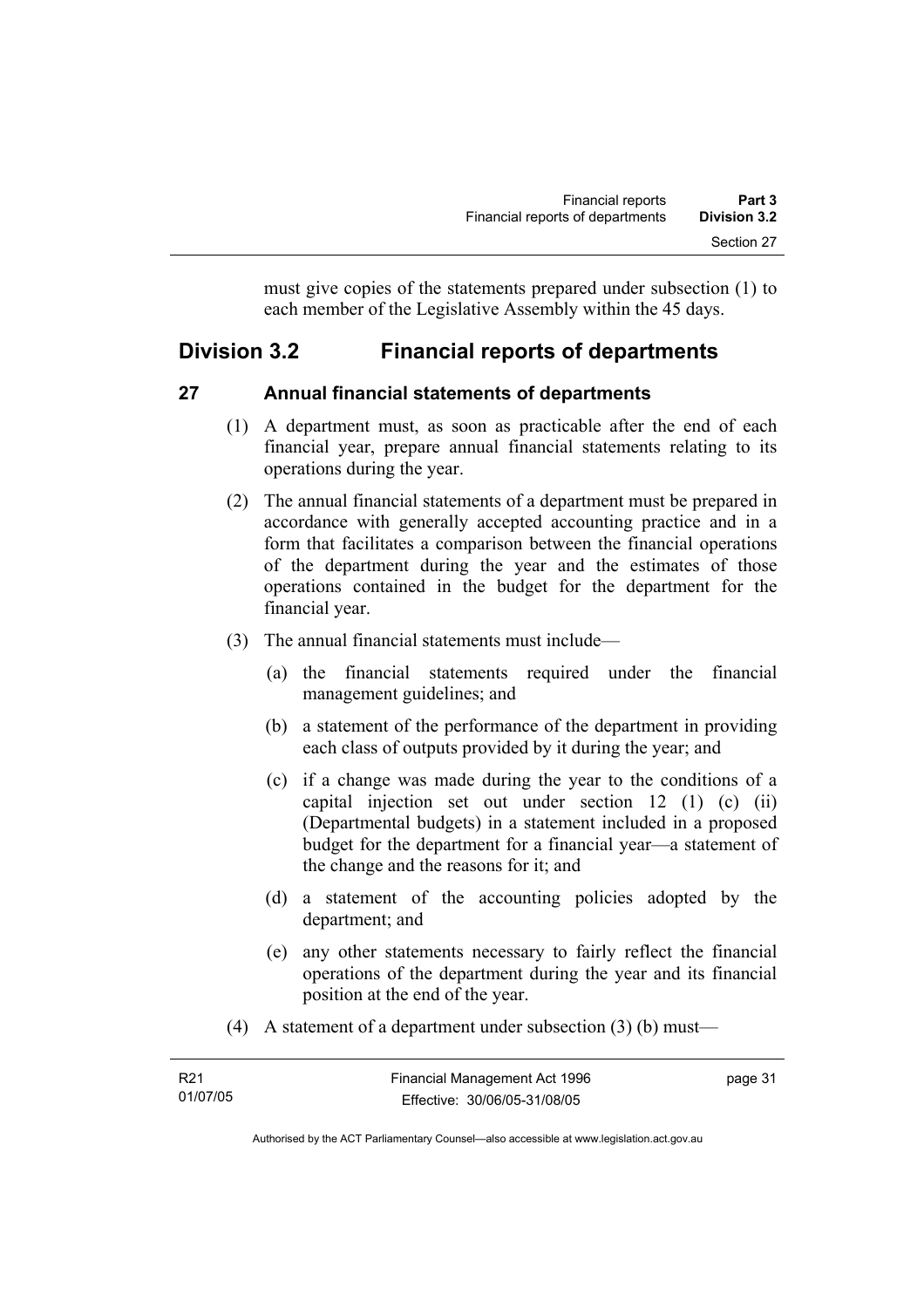- (a) compare the performance of the department in providing each class of outputs provided by it during the financial year with the forecast of the performance in the budget for the department for the year; and
- (b) give particulars of the extent to which the performance criteria included in the budget for the provision of the outputs were met.
- (5) In subsections  $(2)$  and  $(4)$ :

*budget*, for a department for a financial year, means the budget for the department for the year presented to the Legislative Assembly under section 10 (b) (Budget papers) and, if that budget has been amended under this Act, the budget as amended.

## **28 Responsibility for annual financial statements**

- (1) Annual financial statements of a department must have endorsed on them, or attached to them, a statement of responsibility made by the responsible chief executive.
- (2) A statement of responsibility must
	- (a) state that, in the opinion of the responsible chief executive, the financial statements fairly reflect the financial operations and service performance of the department during the year to which they relate and the financial position of the department at the end of the year; and
	- (b) be signed by the responsible chief executive.

# **29 Audit of financial statements of departments**

 (1) The responsible chief executive of a department must give the auditor-general a copy of the financial statements of the department for a financial year as soon as practicable after the statements are prepared.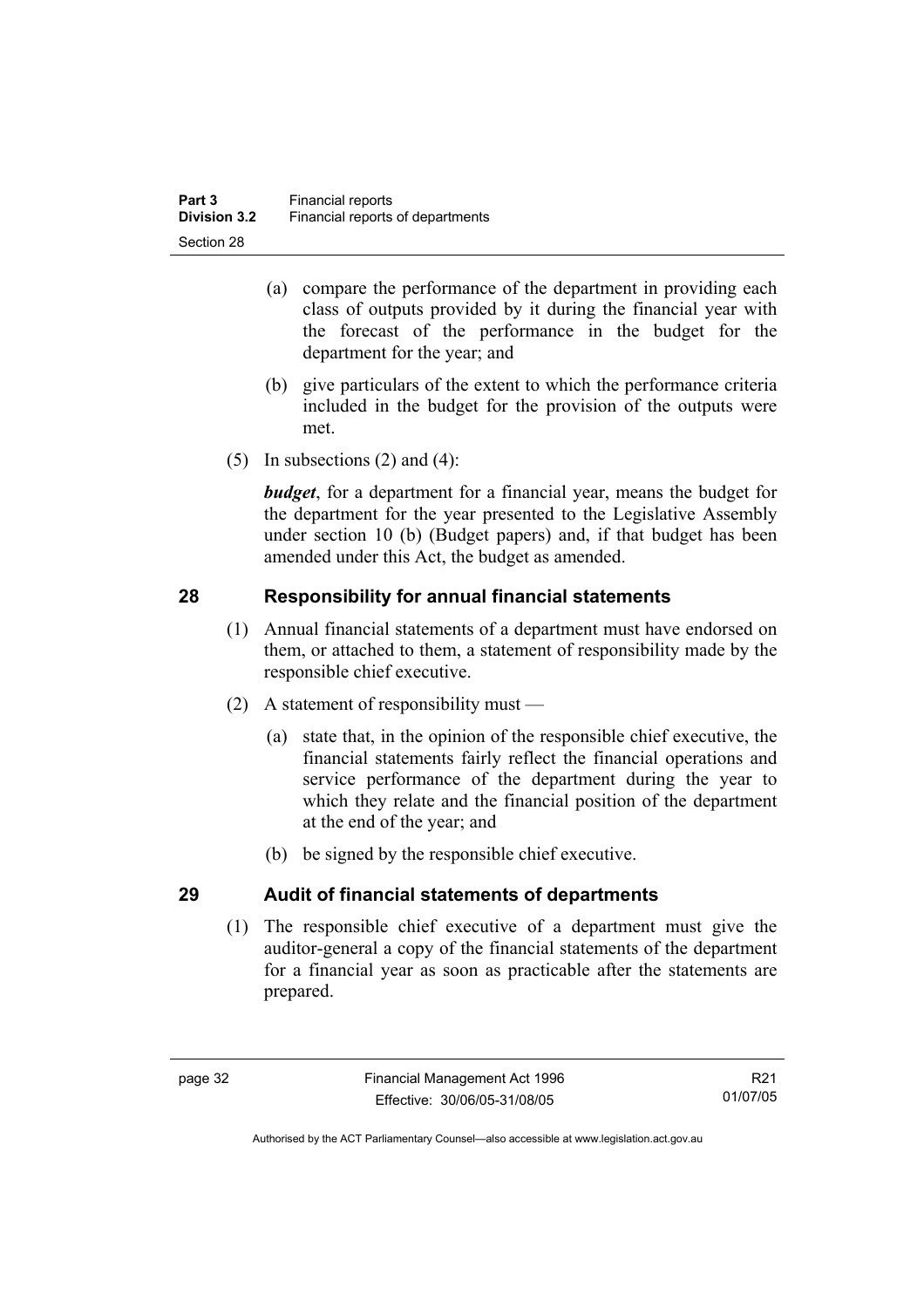- (2) The copy of the financial statements given to the auditor-general under subsection (1) must have endorsed on them, or attached to them, a signed copy of the statement of responsibility made for the financial statements under section 28.
- (3) The auditor-general must give the responsible chief executive an audit opinion about the financial statements as soon as practicable after the auditor-general receives them.

## **30 Presentation of annual financial statements**

If, under section 29 (2), the responsible chief executive of a department receives an audit opinion about annual financial statements of the department, the responsible Minister of the department must present to the Legislative Assembly, within 6 sitting days after the chief executive receives the audit opinion—

- (a) a copy of the annual financial statements; and
- (b) a copy of the audit opinion.

## **30A Quarterly departmental performance reports**

- (1) A Minister must, within 30 days after the end of each quarter of a financial year, prepare a quarterly performance report for each department for which the Minister is responsible.
- (2) A Minister must, on the first sitting day after a report mentioned in subsection (1) has been prepared, present the report to the Legislative Assembly.
- (3) If the first sitting day mentioned in subsection (2) does not fall within 30 days after the end of the relevant quarter, a Minister must make a copy of a report prepared under subsection (1) available to members of the Legislative Assembly within those 30 days.
- (4) A report mentioned in subsection (1) must include—
	- (a) a progress report on delivery of outputs; and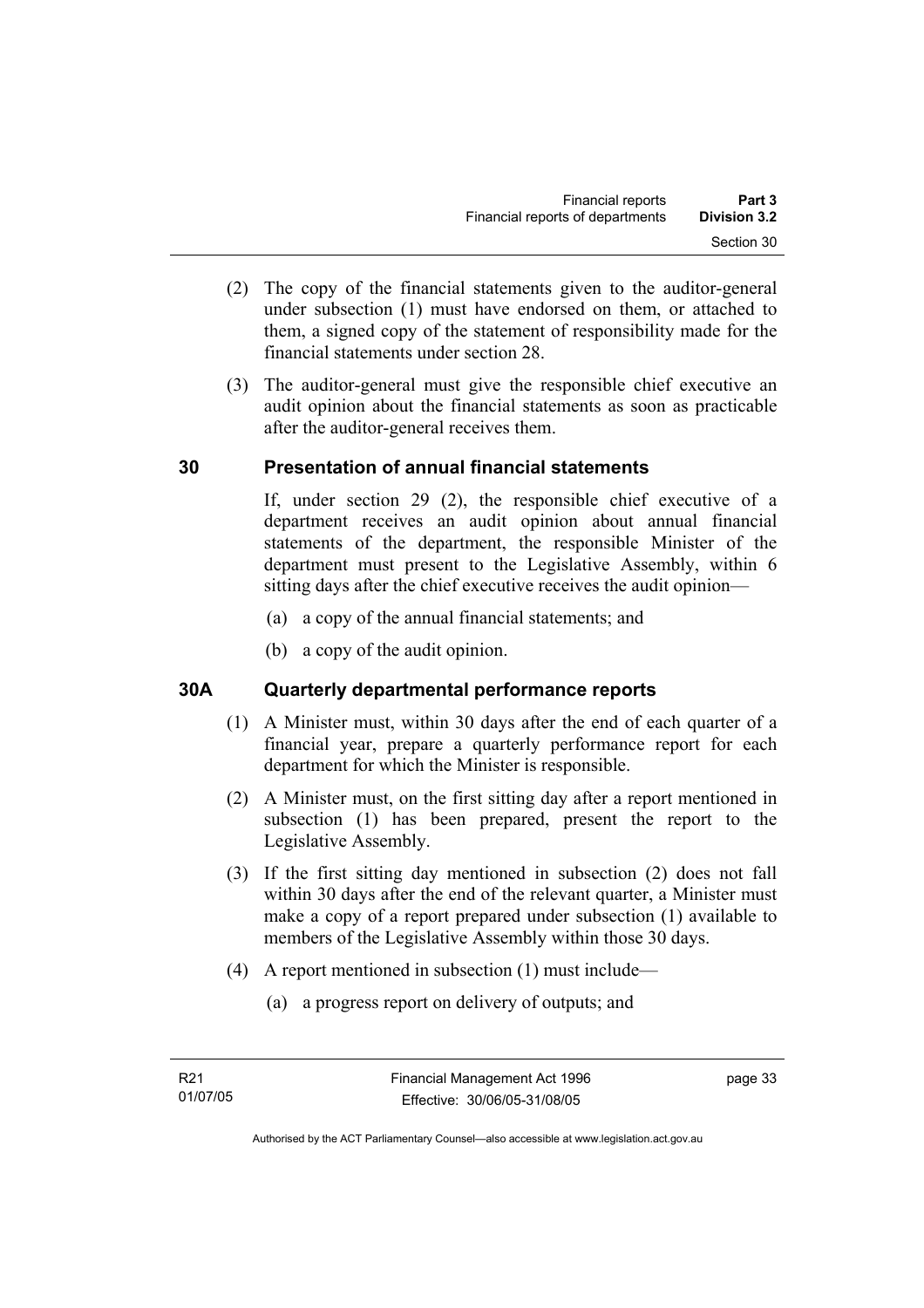- (b) an explanation of any significant variations from performance criteria.
- (5) This section does not apply in relation to the Legislative Assembly secretariat.

page 34 Financial Management Act 1996 Effective: 30/06/05-31/08/05

R21 01/07/05

Authorised by the ACT Parliamentary Counsel—also accessible at www.legislation.act.gov.au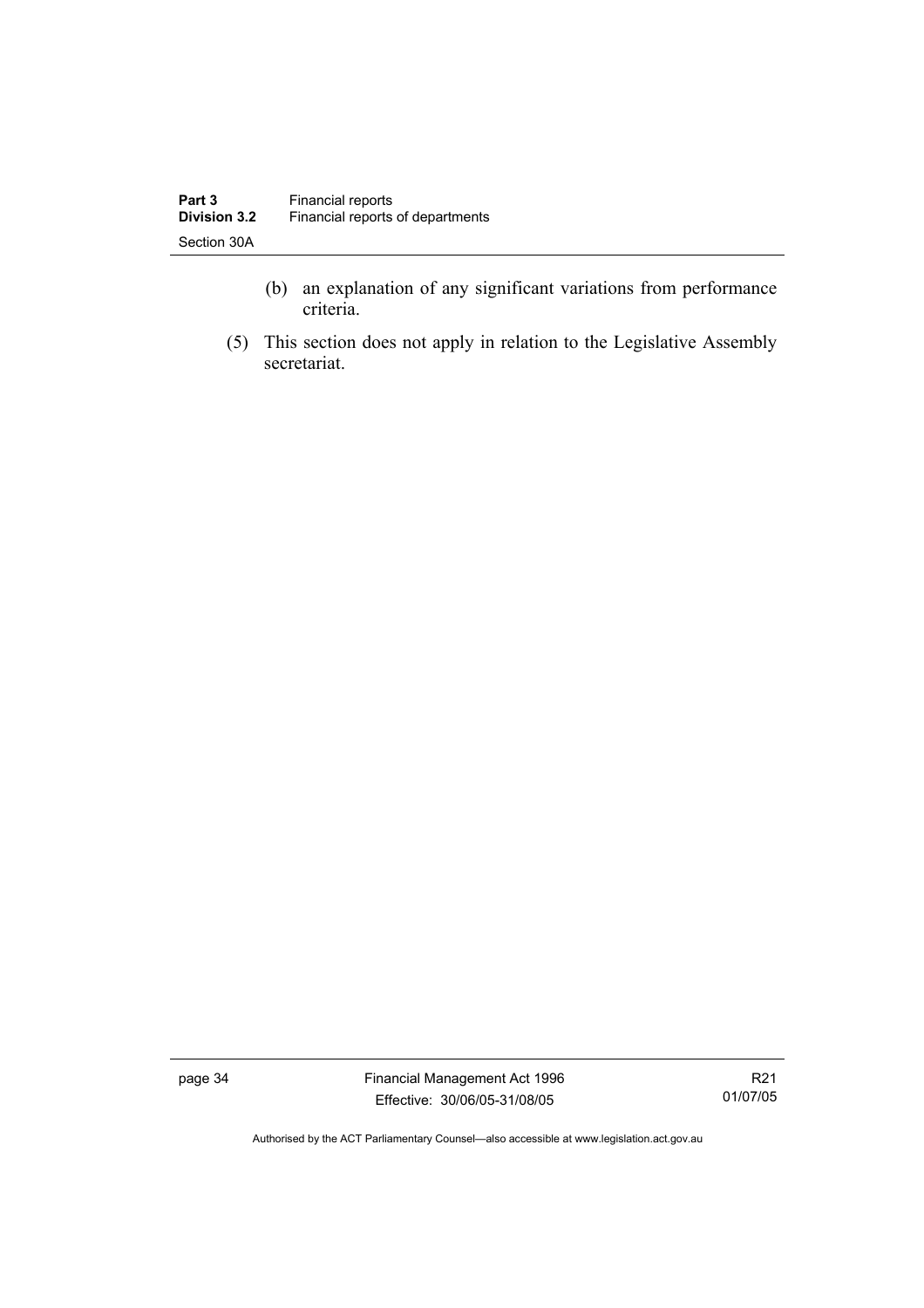# **Part 4 Financial management responsibilities of chief executives of departments**

## **31 Responsibilities of chief executives of departments**

- (1) The responsible chief executive of a department is accountable to the responsible Minister of the department for the efficient and effective financial management of the department.
- (2) The responsible chief executive of a department is responsible under the responsible Minister, for ensuring—
	- (a) that money spent by the department is spent in accordance with appropriations made for the department (including appropriations available under section 34B); and
	- (b) that the operations of the department in a financial year give the financial targets at the end of the year set out in the statement of financial targets in the proposed budget for the department for the year (or, if the statement has been amended by the Treasurer, in the amended statement) to be targets for which the chief executive is responsible; and
	- (c) that the officers and employees of the department comply with this Act (including the financial management guidelines); and
		- *Note* A reference to an Act includes a reference to the statutory instruments made or in force under the Act, including any guideline (see Legislation Act, s 104).
	- (d) that proper accounts and records are kept of the transactions and affairs of the department in accordance with generally accepted accounting practice; and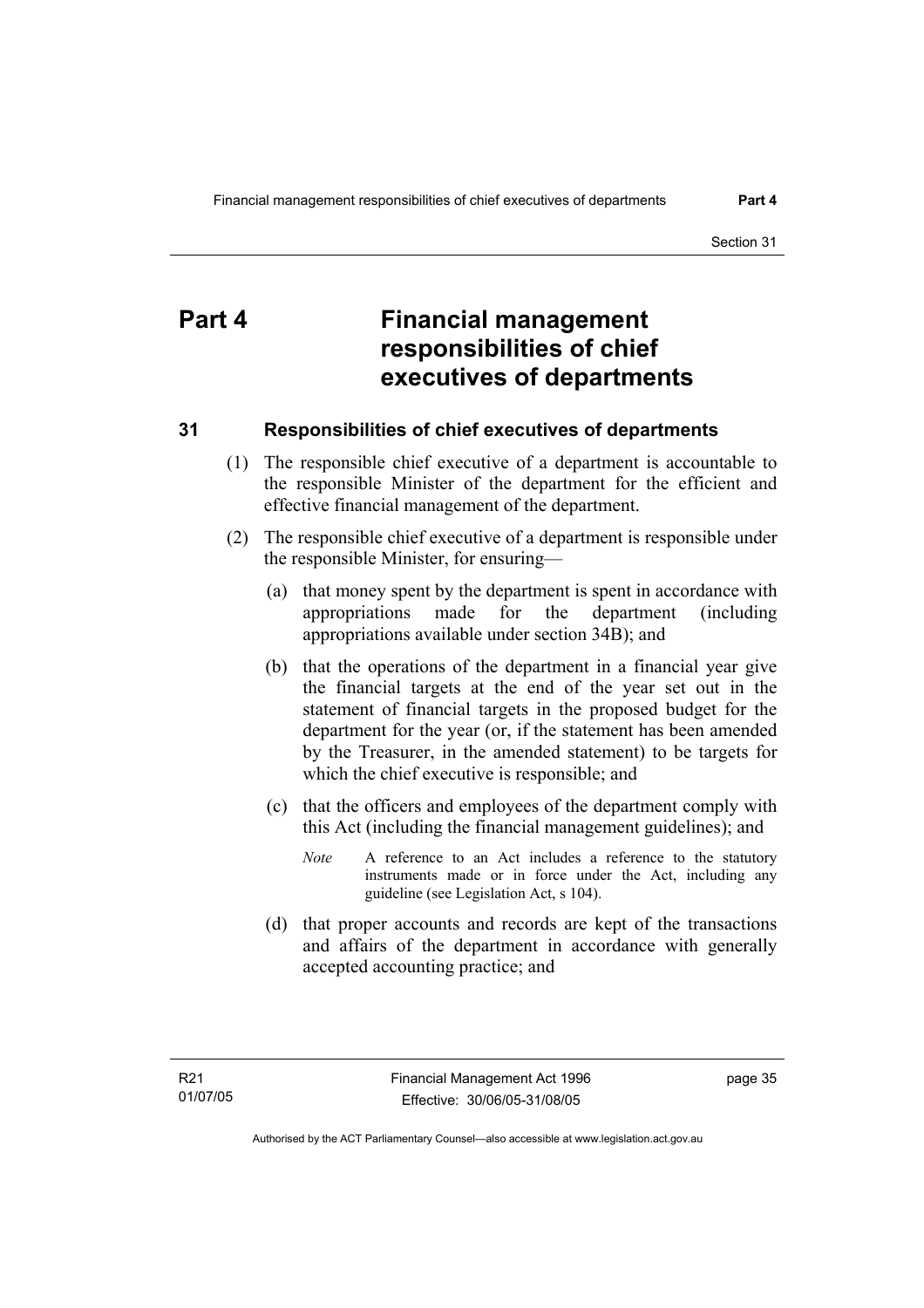- (e) that adequate control is maintained over the assets of the department and assets in the control of the department; and
- (f) that adequate control is maintained over the incurring of liabilities by the department.

page 36 Financial Management Act 1996 Effective: 30/06/05-31/08/05

R21 01/07/05

Authorised by the ACT Parliamentary Counsel—also accessible at www.legislation.act.gov.au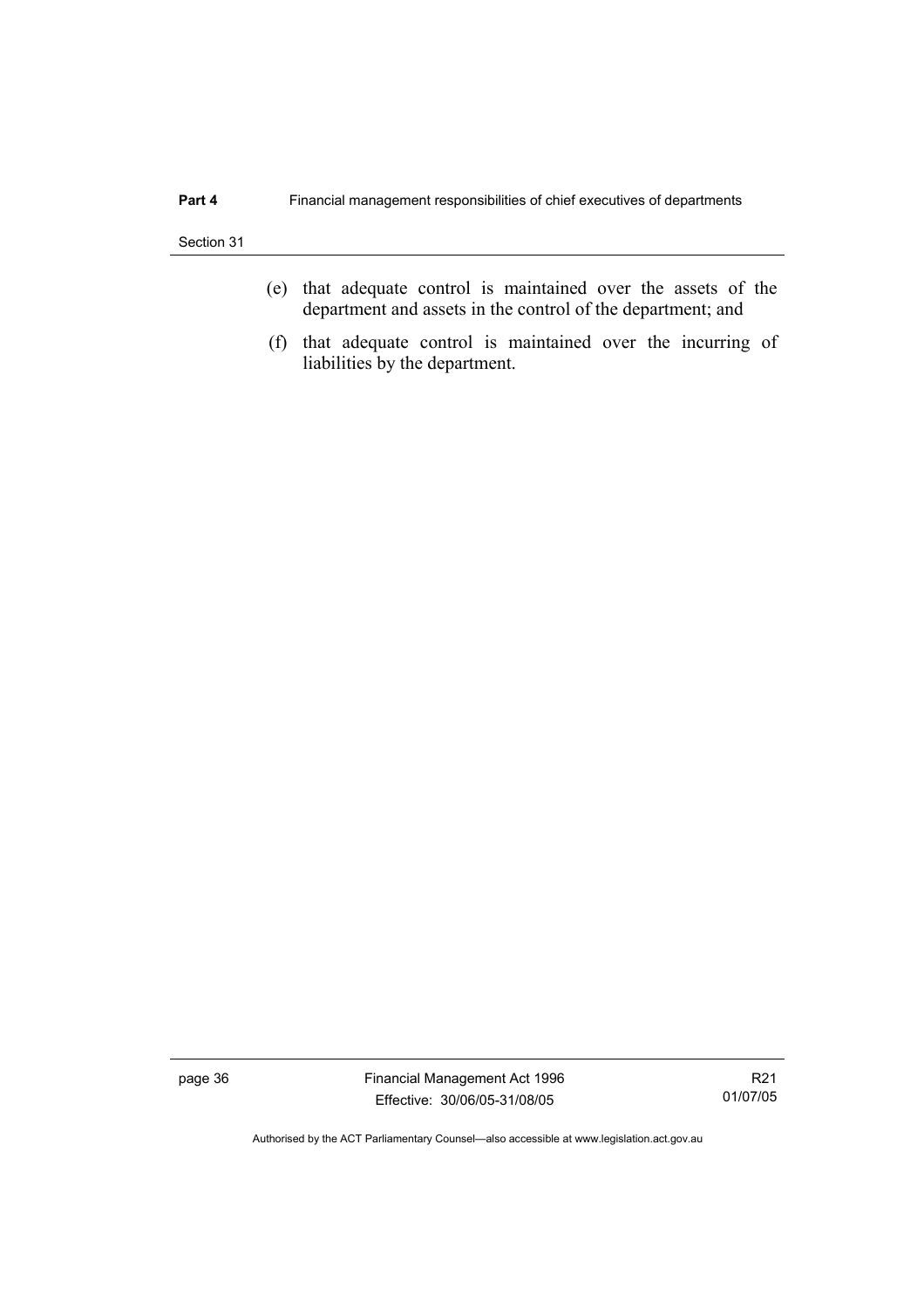# **Part 5 Banking and investment**

## **32 Agreement for the conduct of banking for Territory**

- (1) The Treasurer may enter into an agreement with an authorised deposit-taking institution relating to the conduct of banking for the Territory.
- (2) An agreement must not be entered into unless it contains a provision to the effect that it may be terminated by the Territory at any time subject to the giving of written notice that specifies the date the termination is to take effect.

## **33 Territory banking account**

The Treasurer must open and maintain a banking account for the purposes of the Territory.

## **34 Departmental banking accounts**

- (1) The responsible Minister or the responsible chief executive may open 1 or more banking accounts for the purposes of the relevant department.
- (2) A departmental banking account must be maintained by the chief executive.
- (3) A departmental banking account must not, without the Treasurer's written approval, be opened or maintained otherwise than with an authorised deposit-taking institution with which an agreement is in force under section 32.
- (4) The responsible Minister or the responsible chief executive of a department may close a departmental banking account of the department.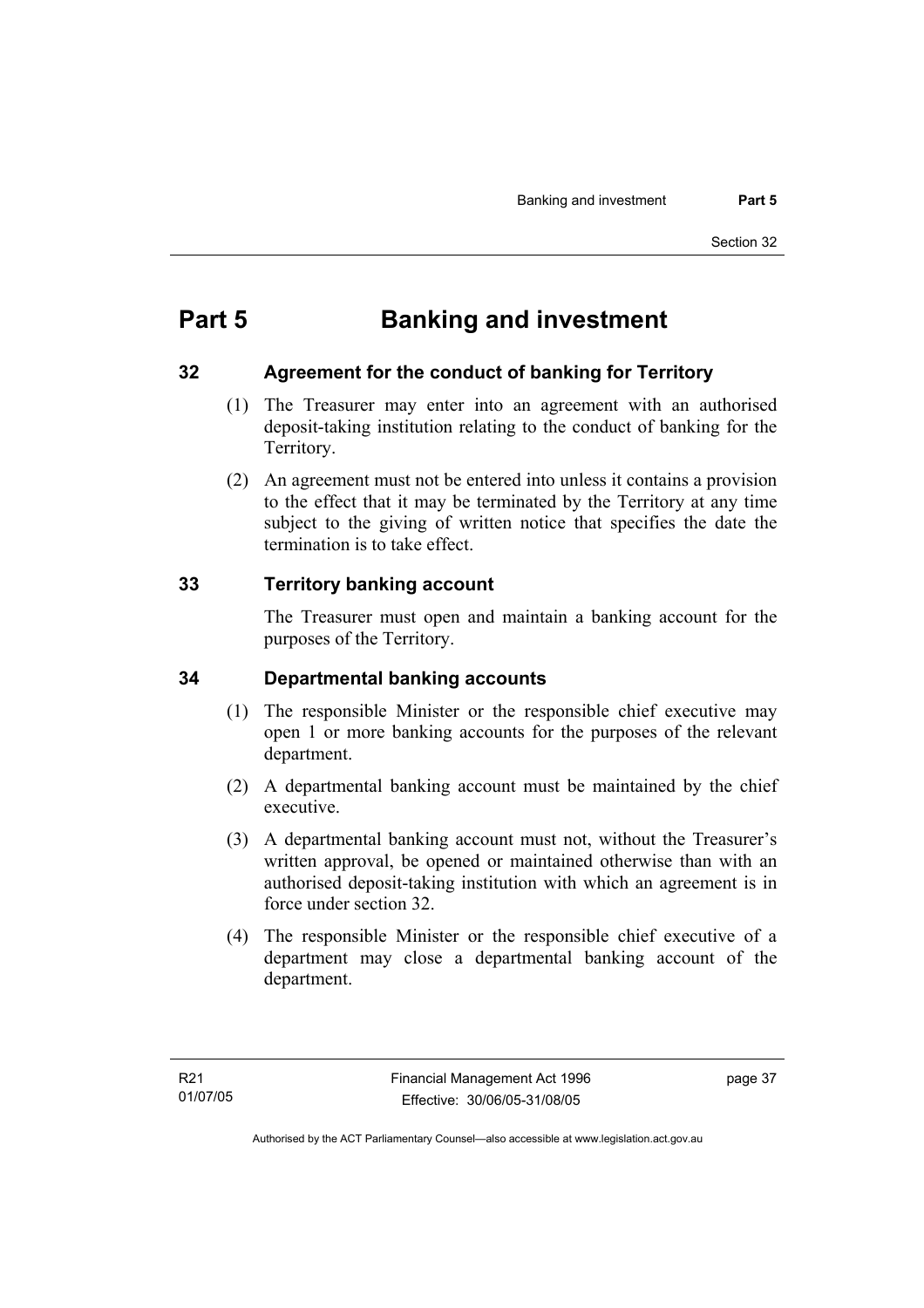#### **Part 5 Banking and investment**

Section 34A

- (5) If the responsible Minister or the responsible chief executive of a department closes a departmental banking account under subsection (4), he or she must transfer any money standing to the credit of the account to another departmental banking account of the department or to the territory banking account.
- (6) The Treasurer may, at any time, after consultation with the responsible Minister, close or suspend the operation of a departmental banking account.
- (7) A Minister or a chief executive must not open or operate a departmental banking account otherwise than in accordance with this Act.

#### **34A Transfer of departmental banking account**

- (1) If, in the Treasurer's opinion, it is desirable, because of changes in departmental responsibilities, to transfer a departmental banking account from a department to another department, the Treasurer may, in writing, direct the responsible chief executive of the department that holds the account to arrange for it to be transferred to another department nominated in the direction.
- (2) A chief executive who receives a direction under subsection (1) must comply with the direction.
- (3) A departmental banking account transferred in accordance with a direction under subsection (1) becomes a departmental banking account of the department to which it is transferred.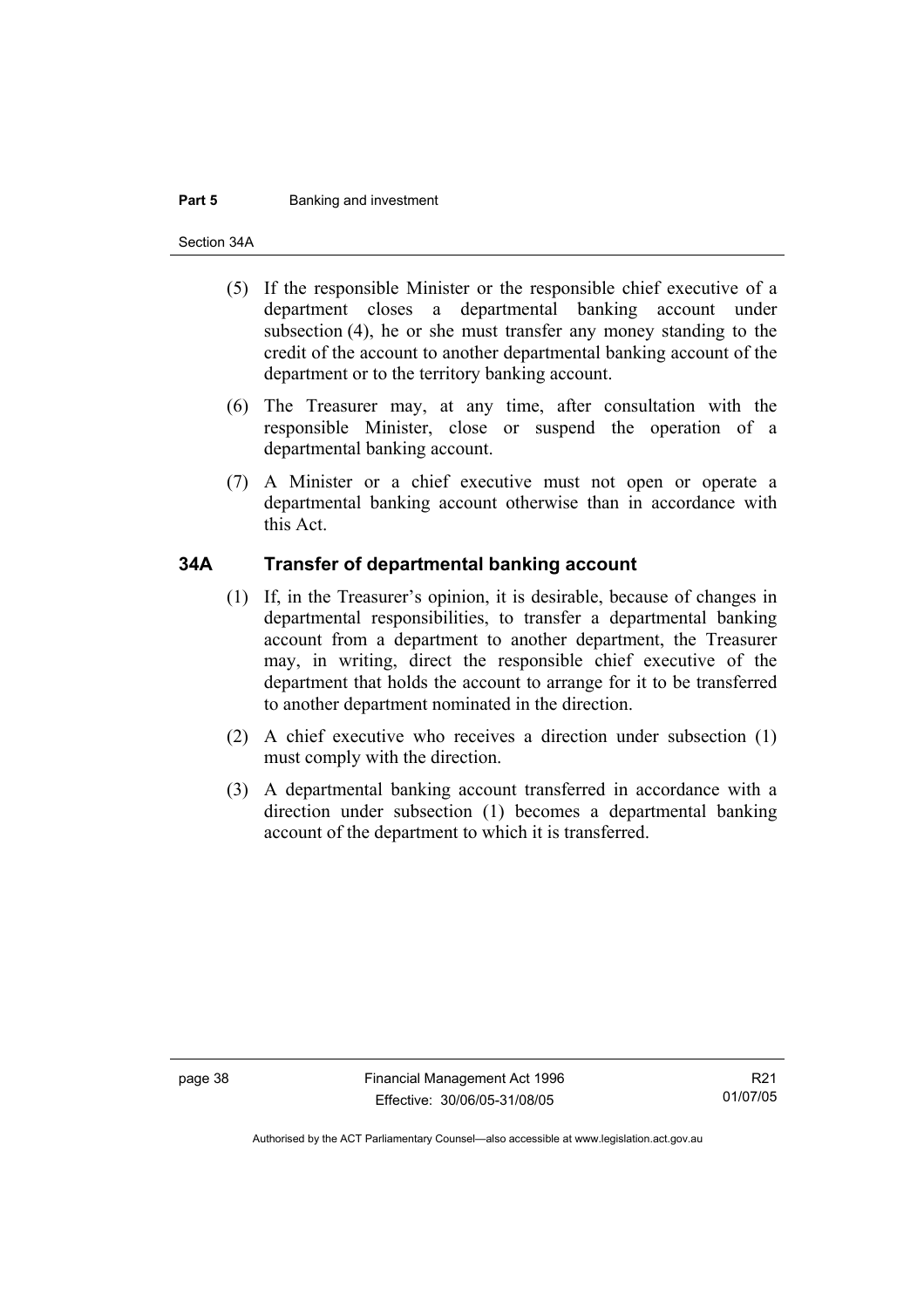#### **34B End of year balances of departmental banking accounts**

- (1) If at the end of a financial year amounts appropriated for a department for that financial year are held in a departmental banking account, the amounts may be applied after the end of that financial year for the purposes for which they were appropriated.
- (2) If at the end of a financial year a departmental banking account has a debit balance, the chief executive of the department must devise and implement a scheme to recoup the amount of the deficit.

#### **35 Payments into banking accounts**

- (1) All public money is the property of the Territory.
- (2) If public money is received by a person other than for the purpose of making a payment in the course of his or her duties, the person must take reasonable steps to safeguard the money until it is paid into a banking account in accordance with this section.
- (3) Money must be paid into a departmental banking account of a department if the money is—
	- (a) money that may be disbursed to the department as a consequence of an appropriation; or
	- (b) a receipt relating to the operations of the department; or
	- (c) a receipt relating to the sale or disposal of assets of the Territory held by the department.
- (4) All public money, except money payable into a departmental banking account, must be paid into the territory banking account.
- (5) The Treasurer may issue financial management guidelines regarding the banking of public money.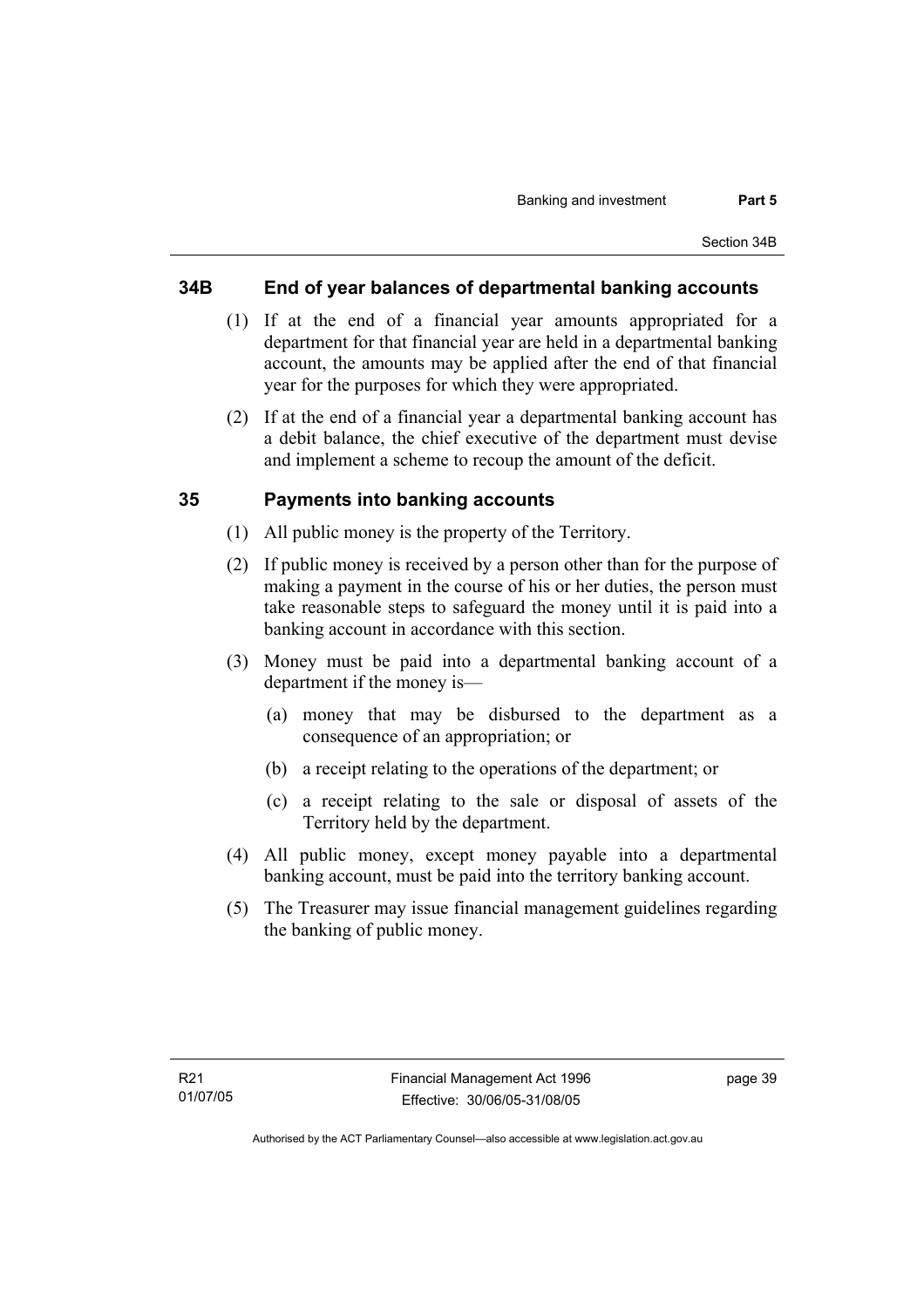#### **Part 5 Banking and investment**

Section 36

#### **36 Transfer following change in departmental responsibilities**

- (1) If, in the opinion of the Treasurer, it is necessary as a consequence of changes in departmental responsibilities, to transfer to another account money held in the territory banking account or a departmental banking account, the Treasurer must decide the amount to be transferred and direct that the transfer be made.
- (2) The Treasurer must not exercise his or her powers under subsection (1) in relation to a departmental banking account except after consultation with the responsible Minister.

#### **36A Transfers from departmental banking accounts to territory banking account**

If, in the Executive's opinion, it is desirable for the management of the public money of the Territory to transfer an amount held in a departmental banking account to the territory banking account, the Executive may direct that the transfer be made.

#### **37 Payments from territory banking account**

- (1) An amount must not be paid out of the territory banking account except to a departmental banking account under an appropriation.
- (2) This section is subject to—
	- (a) the *Territory Superannuation Provision Protection Act 2000*, section 11 (2) (which is about transfers between the territory banking account and departmental banking accounts to facilitate investment of superannuation funds); and
	- (b) this Act, section 38 (3) (which is about transfers of public money to facilitate investment); and
	- (c) this Act, section 38 (7) (which is about the payment of interest on certain investments of public money); and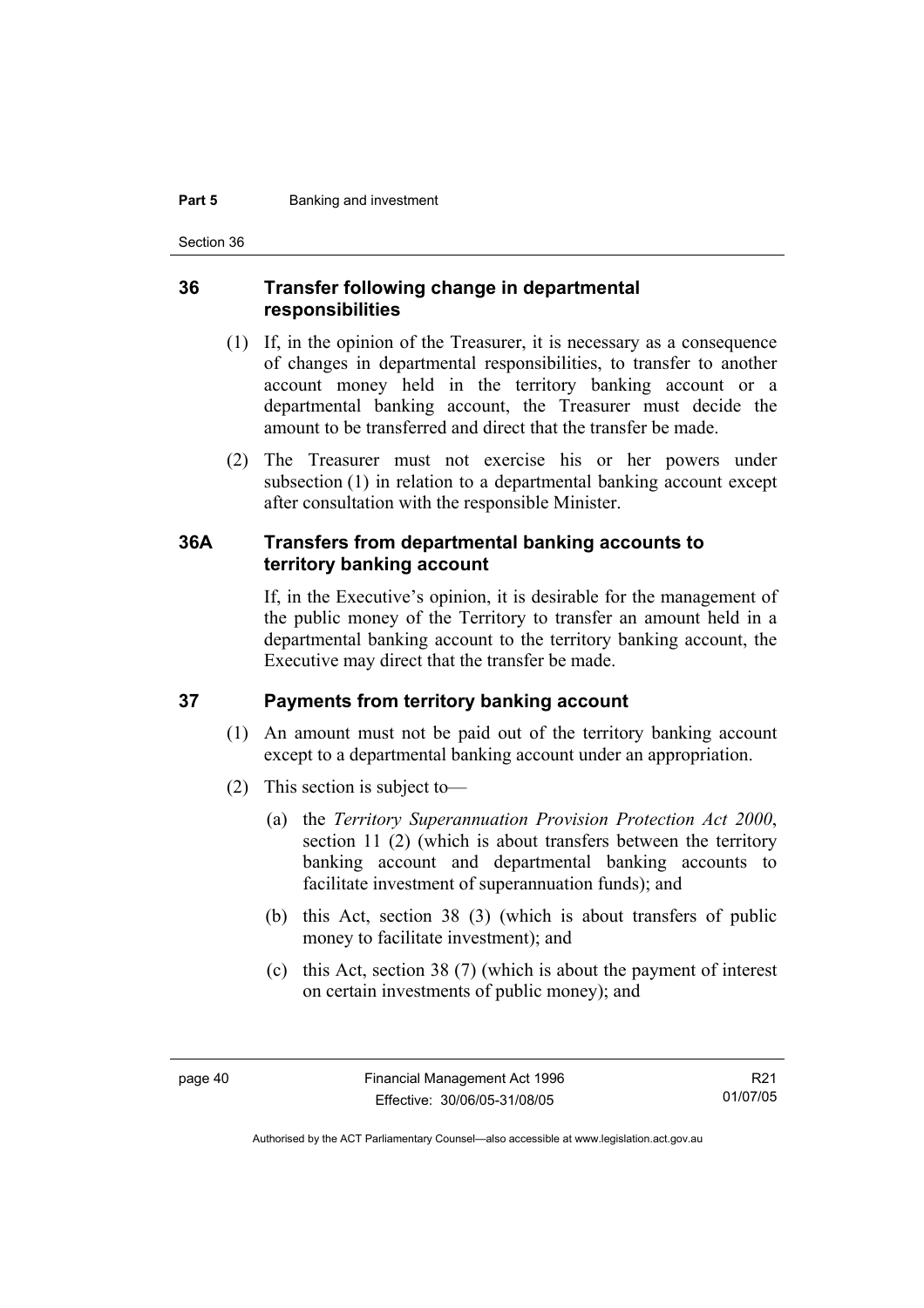(d) this Act, section 56 (7) (which is about transfers between the territory banking account and territory authorities of interest earned on certain investments for territory authorities).

#### **38 Investment of certain public money**

- (1) The Treasurer may invest any money held in the territory banking account or departmental banking accounts for the period and on the terms and conditions the Treasurer considers appropriate—
	- (a) on deposit with an authorised deposit-taking institution; or
	- (b) in the purchase of a bill of exchange that is drawn or accepted by an authorised deposit-taking institution; or
	- (c) in a loan to a person who is a dealer in the short-term money market; or
	- (d) in Territory, State or Commonwealth securities; or
	- (e) in any investment prescribed under the financial management guidelines for this paragraph.
- (2) However, an investment may be made under this section only to increase or protect the financial wealth of the Territory.
- (3) Transfers of money for investment, including transfers between the territory banking account and departmental banking accounts to facilitate investment, may be made without appropriation.
- (4) Interest received from the investment of public money under this section shall be paid to the territory banking account.
- (5) However, if an investment of public money is made or managed for the Territory by an entity other than a department, the entity may deduct from the interest received by the entity for the investment—
	- (a) a fee charged by the entity for making or managing the investment; and

page 41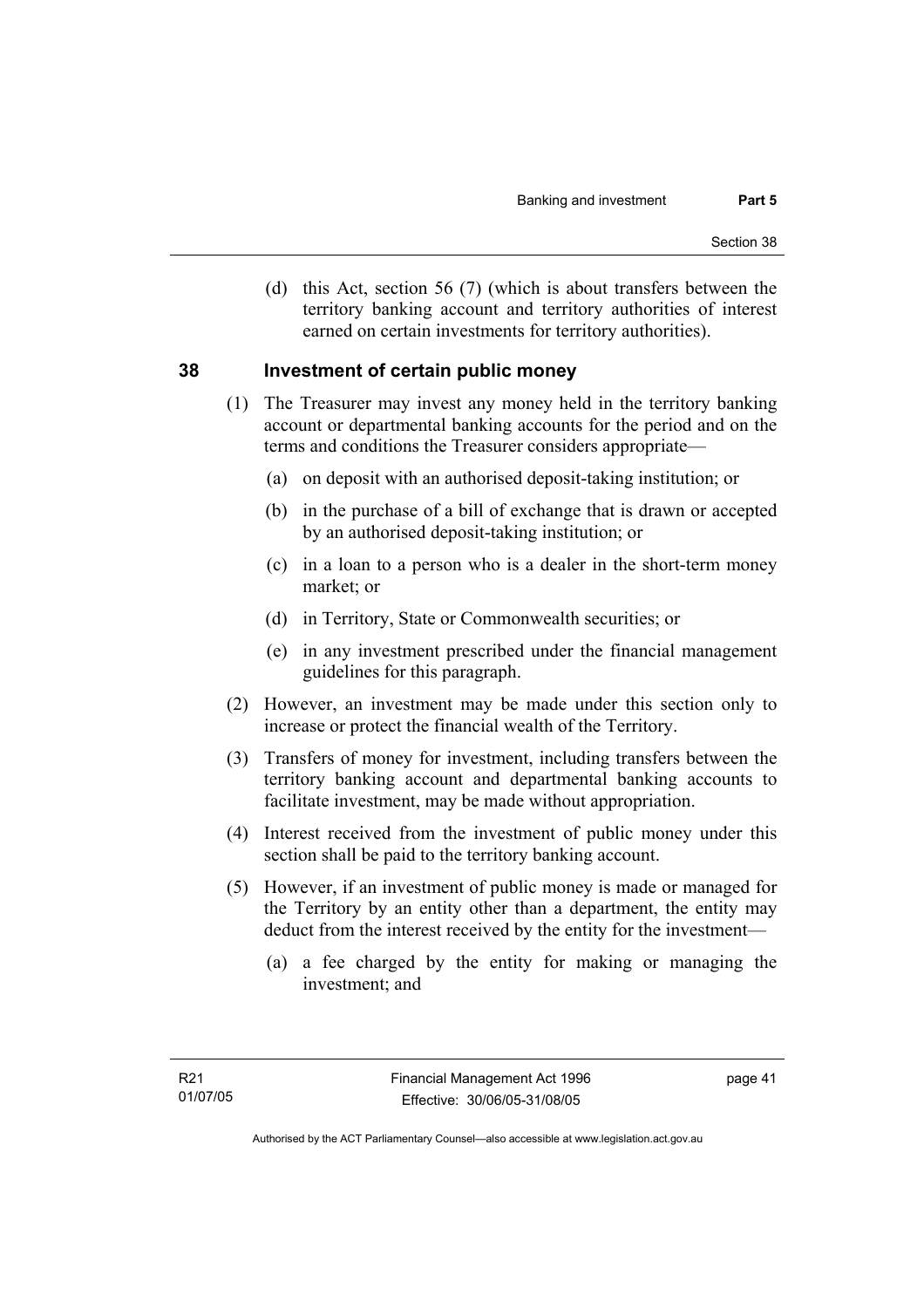#### **Part 5 Banking and investment**

Section 38

- (b) expenses reasonably incurred by the entity in making or managing the investment.
- (6) The Treasurer may decide the amounts of interest from investments under this section that are to be credited to departmental banking accounts.
- (7) The amounts decided by the Treasurer may be paid from the territory banking account without further appropriation.
- (8) However, the total of the amounts paid under subsection (7) must not exceed the total of the interest received from investments under this section.
- (9) This section does not apply to money held in a superannuation banking account.

page 42 Financial Management Act 1996 Effective: 30/06/05-31/08/05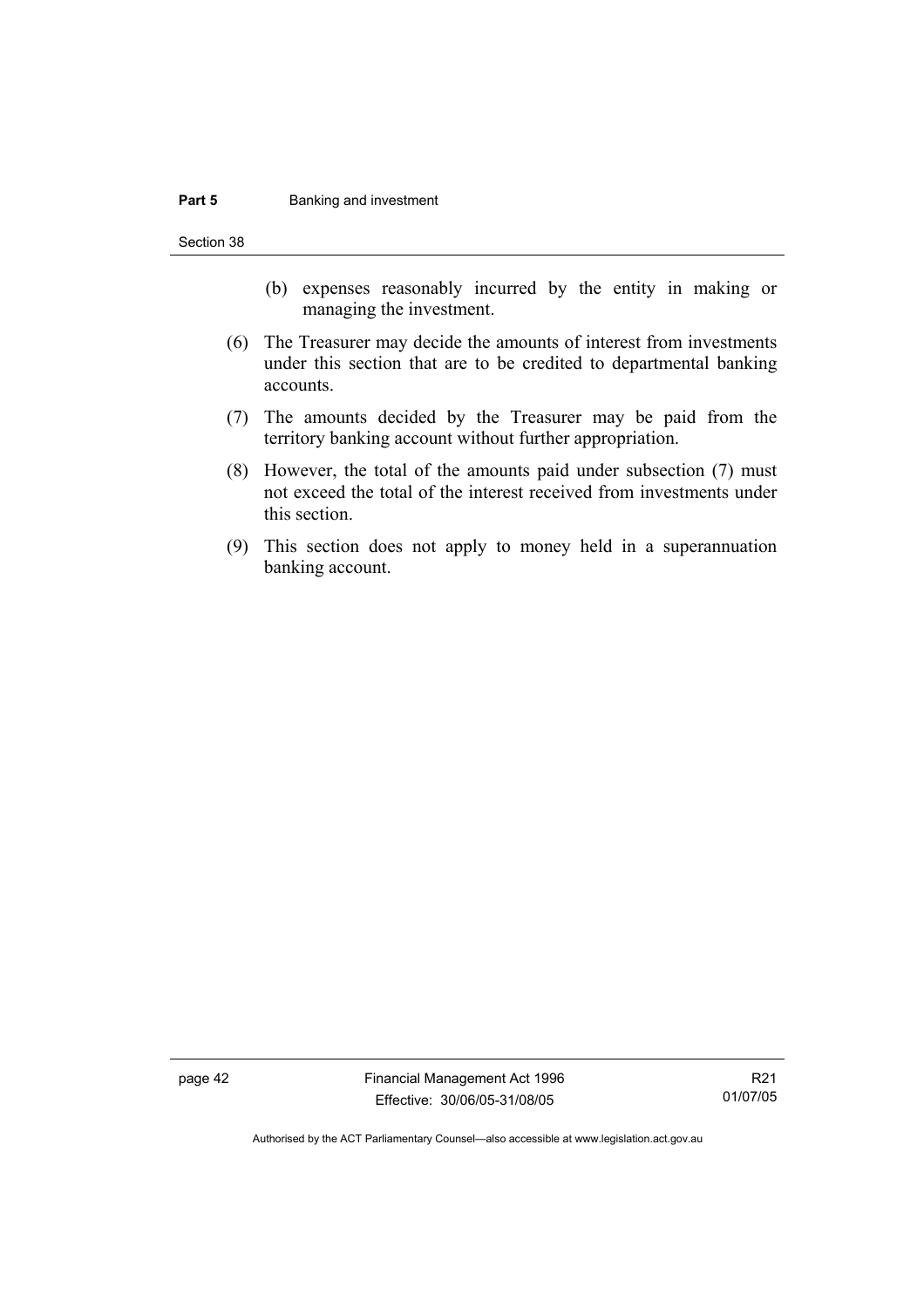# **Part 6 Borrowing and guarantees**

#### **39 Power of Territory to borrow**

The Territory may only borrow in accordance with this Act or another law of the Territory.

#### **40 Treasurer may borrow on behalf of Territory**

The Treasurer may, on behalf of the Territory, if necessary or expedient in the public interest to do so—

- (a) borrow money; or
- (b) give security for the repayment of an amount borrowed or the payment of interest on an amount borrowed; or
- (c) enter into a financing lease.

#### **41 Power of territory authorities to borrow**

Despite any other Act, a territory authority may only borrow (other than from the Territory) in accordance with this Act.

## **42 Borrowings by territory authorities to be approved**

- (1) A territory authority must not borrow unless—
	- (a) the borrowing is approved in writing by the Treasurer; and
	- (b) the terms and conditions of the borrowing include the terms and conditions (if any) specified in the approval and are otherwise consistent with the approval; and
	- (c) the borrowing is within the borrowing limits (if any) of the authority for the financial year in which the borrowing is entered into, that are approved in writing by the Treasurer.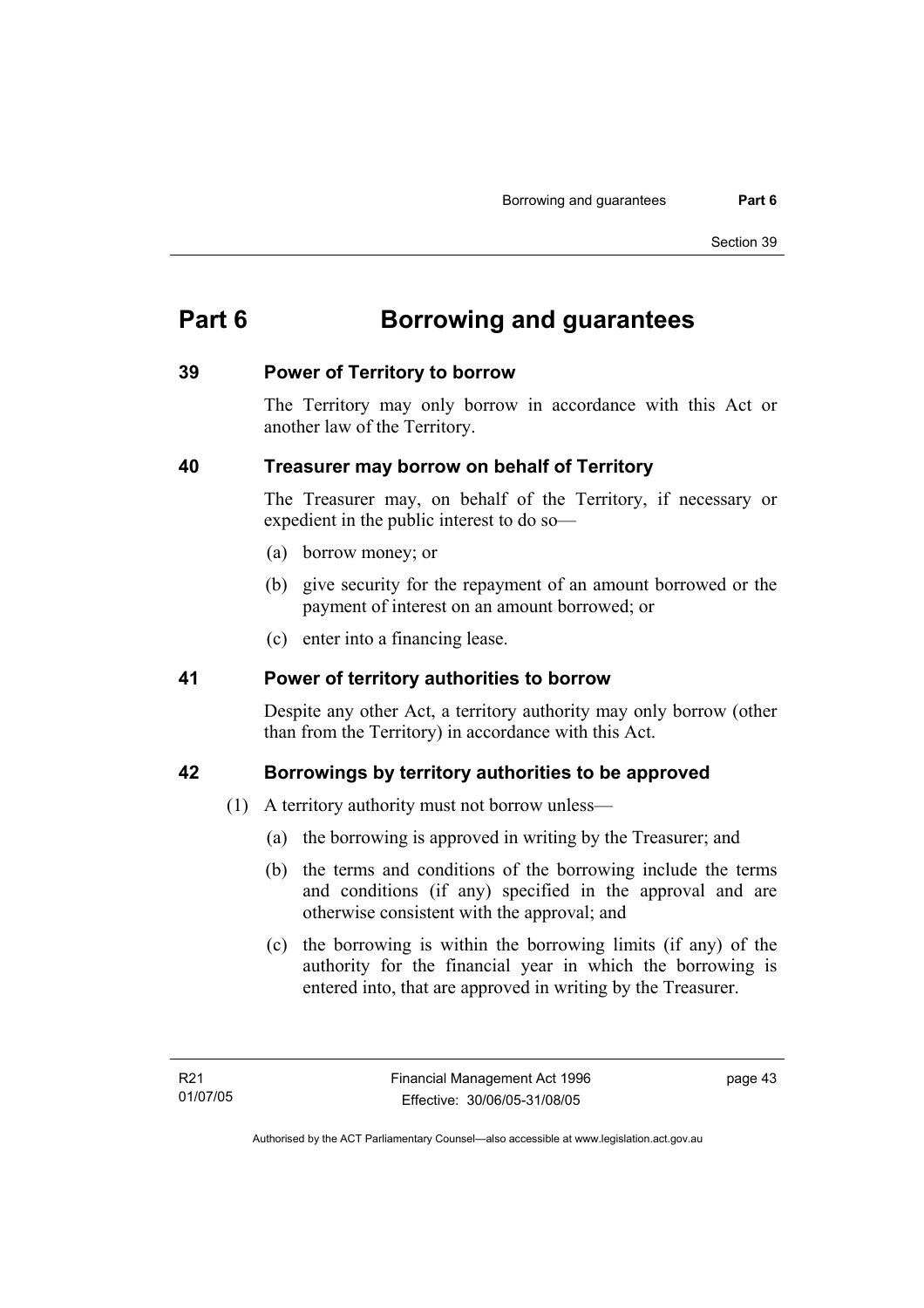Section 43

 (2) However, subsection (1) (a) and (b) does not apply to a loan made to a territory authority under section 57 (1) (b).

#### **43 Territory authorities may give security**

Subject to the Treasurer's approval of the borrowing under section 42 (a), a territory authority may give security for the repayment of an amount borrowed, or for the payment of interest on that amount, by issuing securities.

#### **44 Power to approve borrowings not delegable**

The Treasurer must not delegate to any person his or her power under section 42 (a) to approve borrowings by territory authorities.

#### **45 Loans to be paid into territory banking account**

Subject to this Act and any other Act, the proceeds of a loan raised on behalf of the Territory must be paid into the Territory banking account.

#### **46 Payments by Treasurer**

The Treasurer may, without further appropriation, make payments needed for—

- (a) payment of interest on borrowings made for the Territory; or
- (b) repayment of borrowings made for the Territory; or
- (c) payment of the expenses of making or repaying borrowings for the Territory.

## **47 Guarantees by Territory**

- (1) The Territory may only give a guarantee for the payment of money or the performance of an obligation in accordance with this Act.
- (2) The Treasurer may approve in writing a guarantee by the Territory for the payment of money or the performance by any person of an

R21 01/07/05

Authorised by the ACT Parliamentary Counsel—also accessible at www.legislation.act.gov.au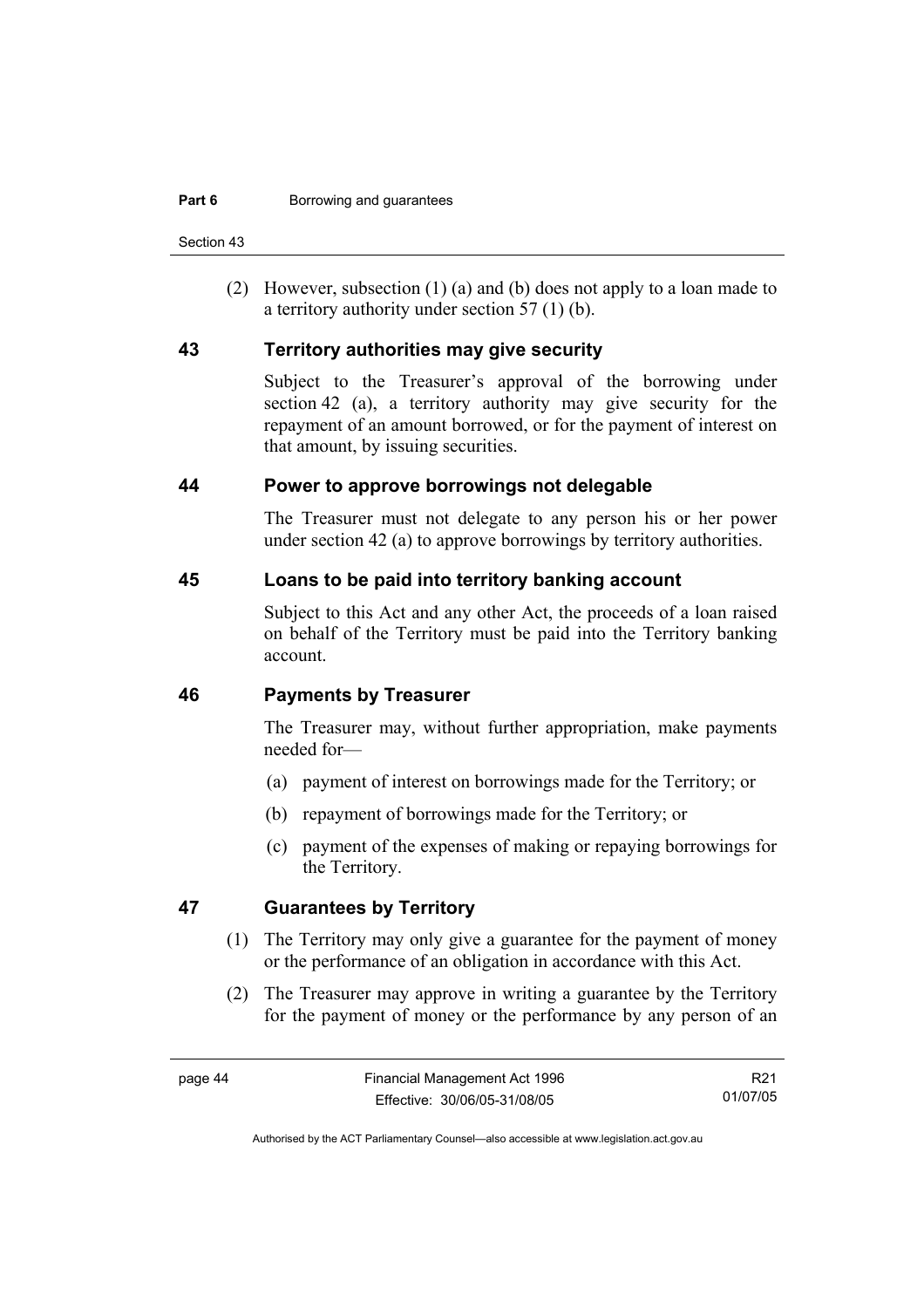obligation under a contract, subject to any conditions the Treasurer may specify in the approval.

 (3) If the Treasurer approves a guarantee under subsection (2), the Treasurer must present a copy of the approval to the Legislative Assembly within 3 sitting days after the approval is given.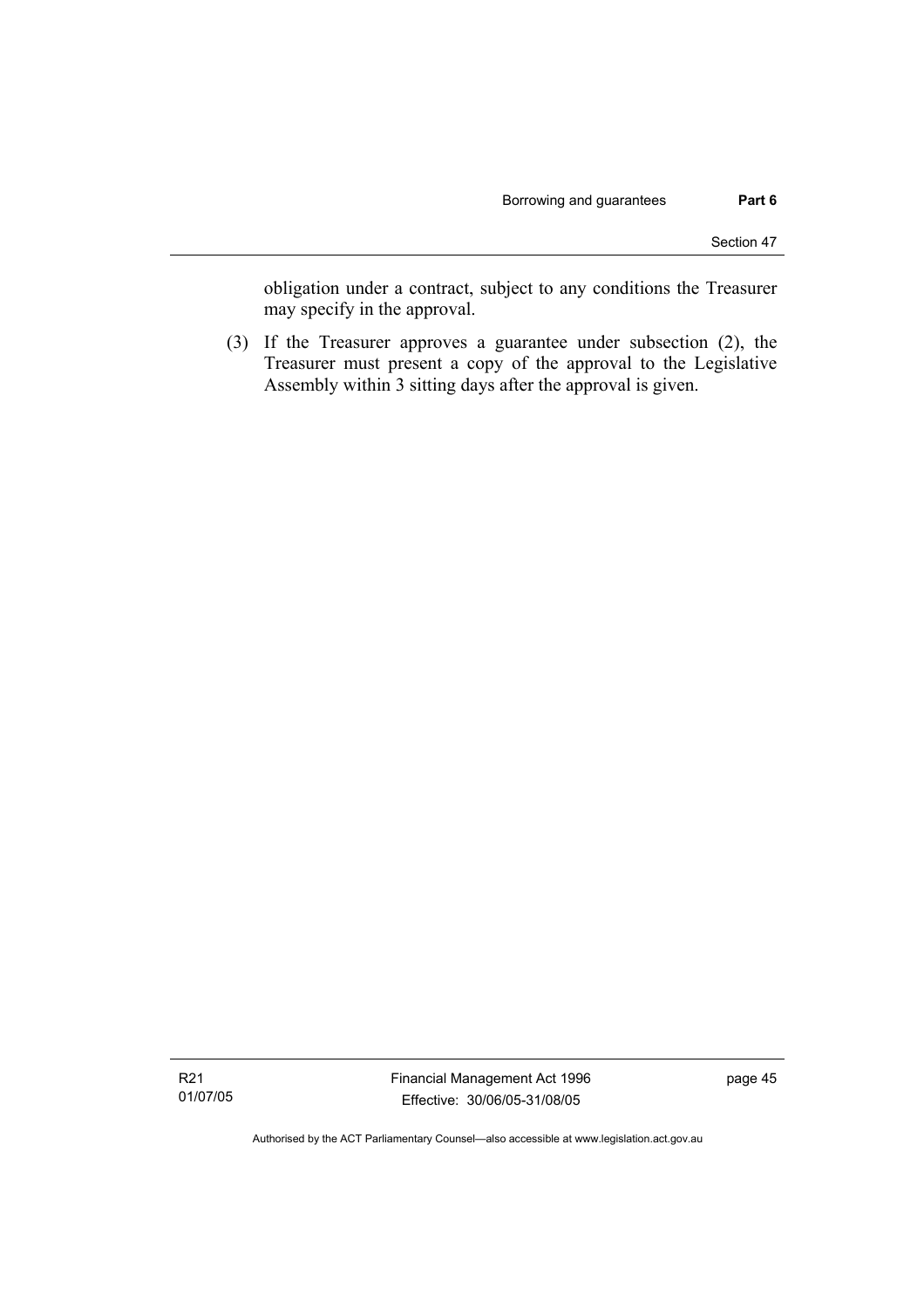#### **Part 7 Trust money**

Section 49

# **Part 7 Trust money**

#### **49 Identity of trust money**

All trust money held by the Territory must be accounted for separately from public money.

#### **50 Administration of trust money**

- (1) Trust money must be administered by the appropriate department on behalf of the Territory.
- (2) The Treasurer may, in writing, specify a department as the appropriate department in relation to an amount of trust money.
- (3) In this section:

*appropriate department*, in relation to an amount of trust money, means—

- (a) except if paragraph (b) applies—the department responsible for matters or enactments that relate most closely to the purpose of the payment; or
- (b) the department specified under subsection (2).

## **51 Departmental trust banking accounts**

- (1) The responsible Minister or the responsible chief executive may open a trust banking account for the purposes of the relevant department.
- (2) A trust banking account must be maintained by the chief executive.
- (3) A trust banking account must not, without the Treasurer's written approval, be opened or maintained otherwise than with an authorised deposit-taking institution with which an agreement is in force under section 32 (Agreement for the conduct of banking for Territory).

| page 46 | Financial Management Act 1996 | R <sub>21</sub> |
|---------|-------------------------------|-----------------|
|         | Effective: 30/06/05-31/08/05  | 01/07/05        |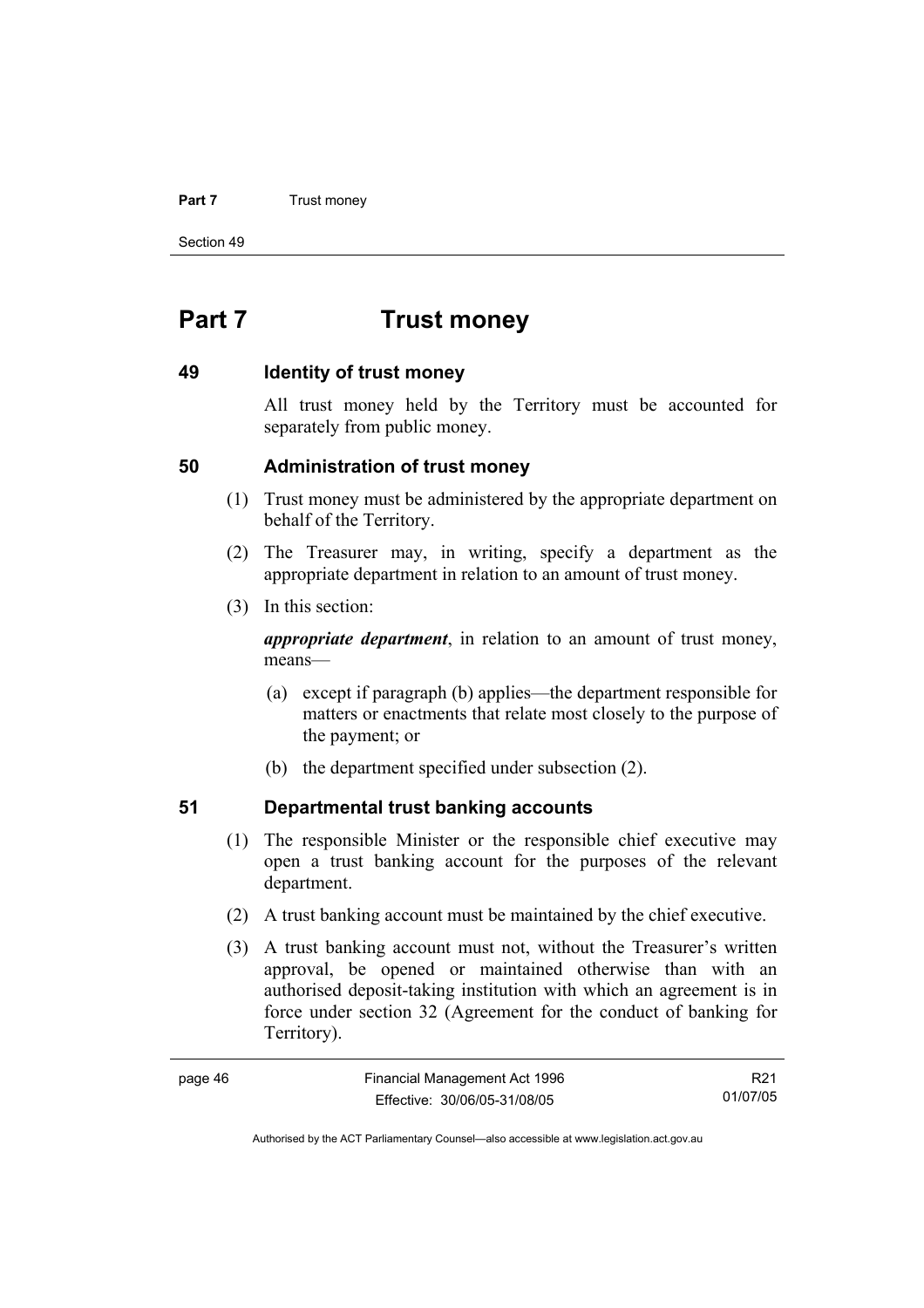- (4) No money may be held in a trust banking account other than trust money.
- (5) A Minister or a chief executive must not open or operate a trust banking account otherwise than in accordance with this Act.

## **52 Transfers between banking accounts**

- (1) Money may only be transferred between a trust banking account and the territory banking account—
	- (a) to facilitate investment of the trust money; or
	- (b) to make a payment required by section 53A (6).
- (2) Money may be transferred between trust banking accounts to facilitate investment of trust money.

#### **53 Investment of trust money**

The Treasurer may invest trust money as if the Treasurer were a trustee under the *Trustee Act 1925.*

#### **53A Unclaimed trust money**

- (1) For this section, money held in a trust banking account is unclaimed trust money if—
	- (a) not less than 6 years has elapsed since the date the money became payable; and
	- (b) during that period, no-one entitled to the money has requested that the money be paid to him or her or according to his or her direction.
- (2) If on 1 January in any year a trust banking account contains unclaimed trust money, the chief executive responsible for maintaining the account must, on or before 31 January in the year, give to the Treasurer a statement of all unclaimed trust money held in the account.

page 47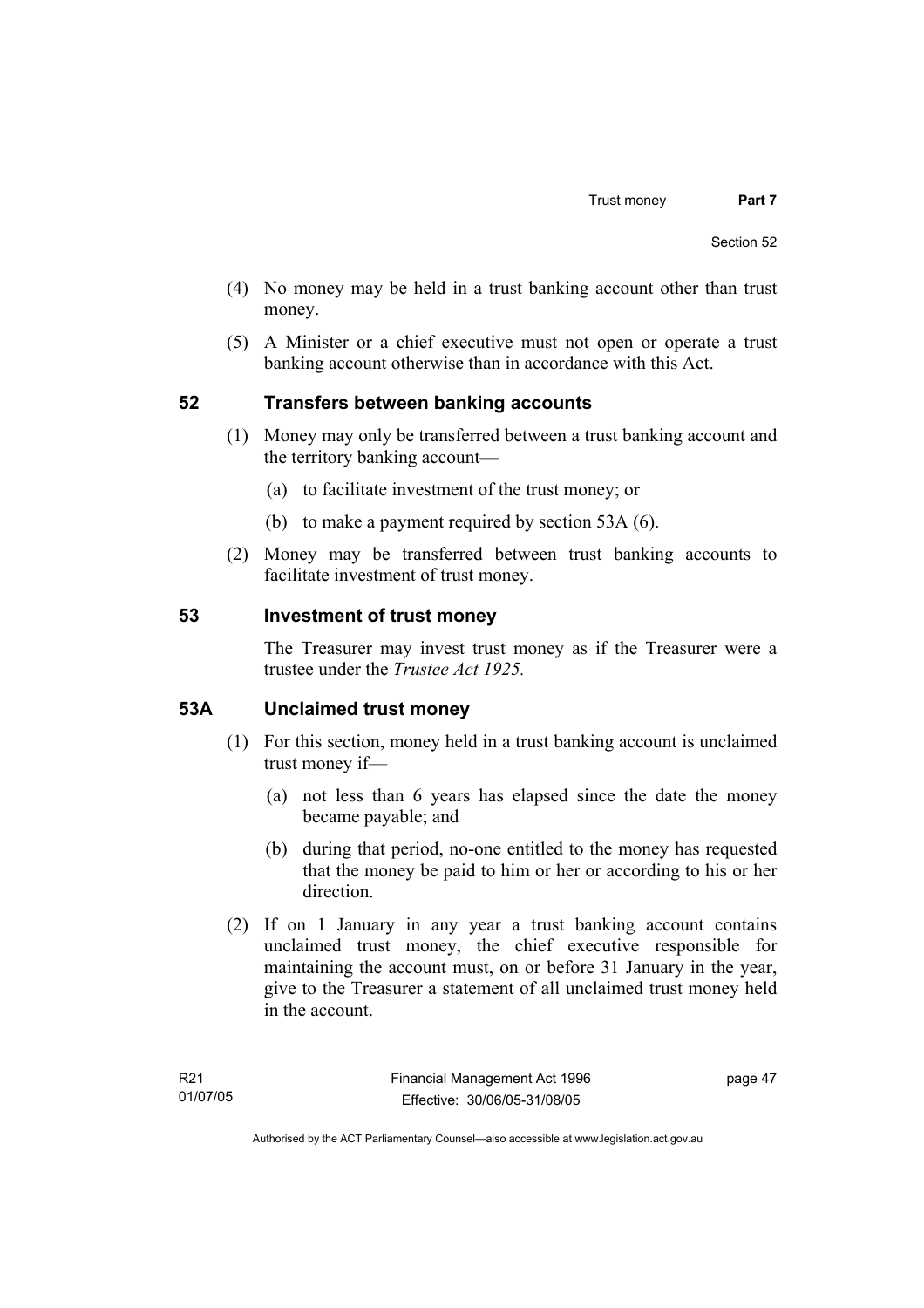#### **Part 7** Trust money

Section 53A

- (3) The statement must set out—
	- (a) the name, and last-known address, of each person entitled to unclaimed trust money held in the account; and
	- (b) the amount of the trust money to which each of those people is entitled; and
	- (c) the authorised deposit-taking institution, and the branch of the institution, with which the trust money is held.
- (4) The statement is a notifiable instrument.

*Note* A notifiable instrument must be notified under the Legislation Act.

- (5) The chief executive must also publish the statement in a newspaper published in the ACT.
- (6) The total amount shown in the statement must be paid into the territory banking account when the statement is given to the Treasurer and, on being paid into that account, becomes public money of the Territory.
- (7) A person who claims to be entitled to any money paid into the territory banking account in accordance with subsection (6) may apply to the Treasurer for a payment of an amount equal to the money to which the person is entitled.
- (8) The Treasurer must consider each application and either refuse it or approve it completely or partly.
- (9) The Treasurer must give the applicant written notice of his or her decision.
- (10) A payment approved by the Treasurer under subsection (8) may be made whether or not an appropriation is available for the purpose.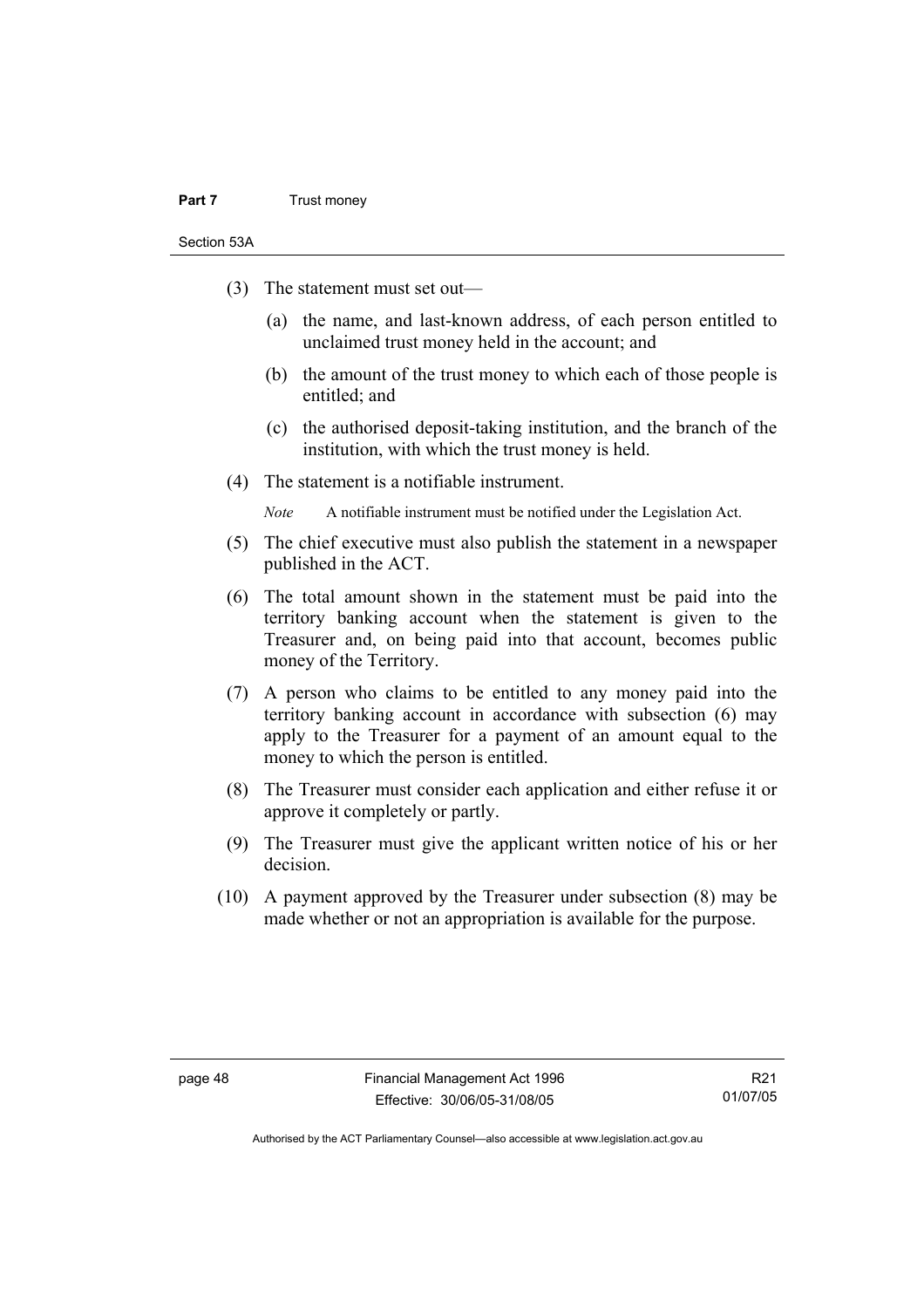#### **53B Review of decisions**

Application may be made to the administrative appeals tribunal for a review of a decision of the Treasurer under section 53A (8) refusing an application completely or partly.

#### **53C Notification of decisions**

A notice given under section 53A (9) must be in accordance with the requirements of the code of practice in force under the *Administrative Appeals Tribunal Act 1989*, section 25B (1).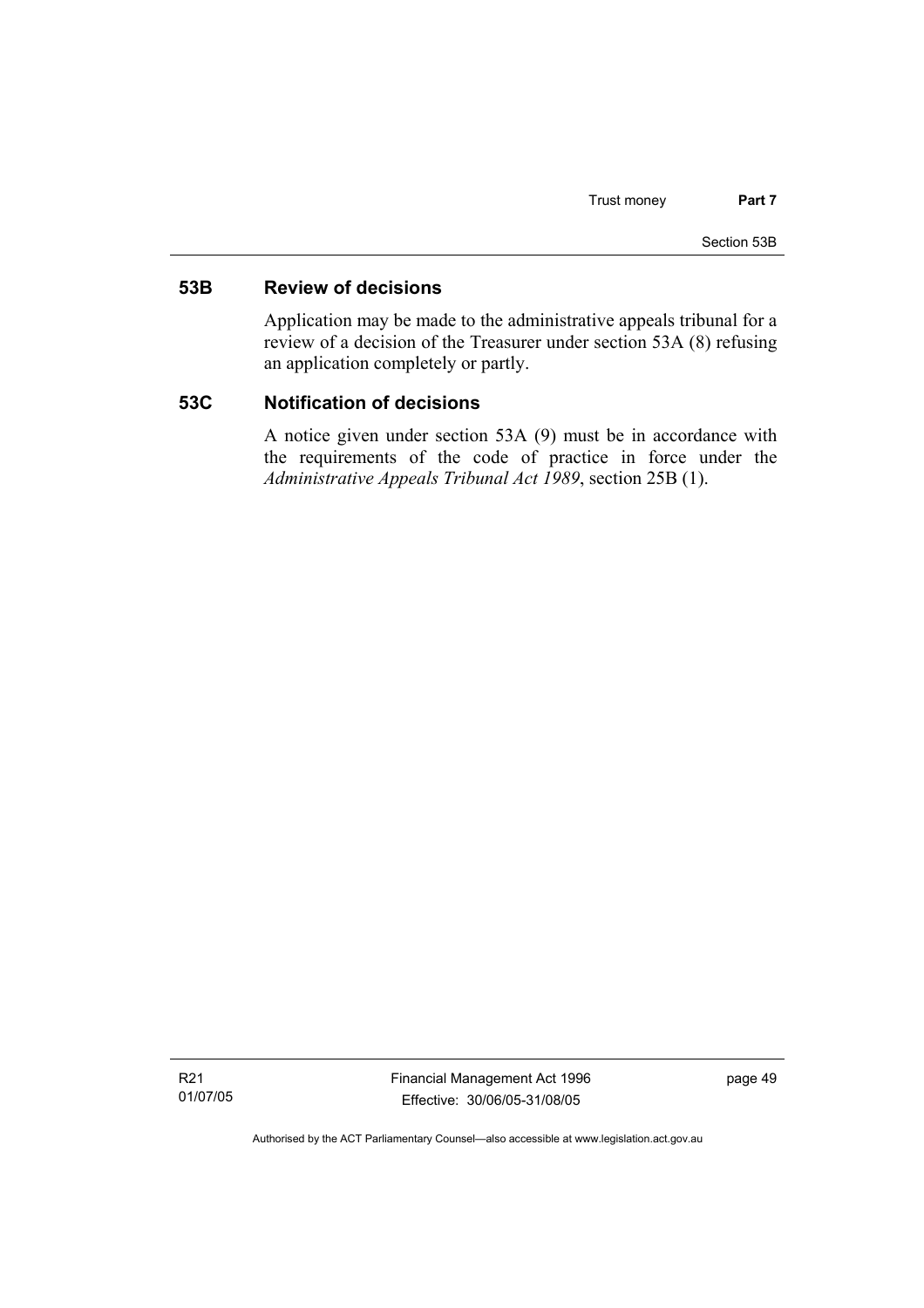# **Part 8 Financial provisions relating to territory authorities**

#### **54 Responsibilities of chief executive officers**

- (1) The chief executive officer of a territory authority is responsible, under the responsible Minister, for the efficient and effective financial management of the authority.
- (2) Subsection (1) has effect in relation to the chief executive officer of a territory authority subject to the Act by which the authority was established.
- (3) The chief executive officer of a territory authority is responsible, under the responsible Minister, for ensuring—
	- (a) that the expenses incurred by the authority are properly authorised; and
	- (b) that the operations of the authority during a financial year give a financial result at the end of the year that is in accordance with the estimates contained in the statement of intent of the authority for that year; and
	- (c) that the payments made by the authority are properly authorised and correctly made; and
	- (d) that the officers and staff of the authority comply with this Act (including the financial management guidelines); and
		- *Note* A reference to an Act includes a reference to the statutory instruments made or in force under the Act, including any guideline (see Legislation Act, s 104).
	- (e) that proper accounts and records are kept of the transactions and affairs of the authority in accordance with generally accepted accounting practice; and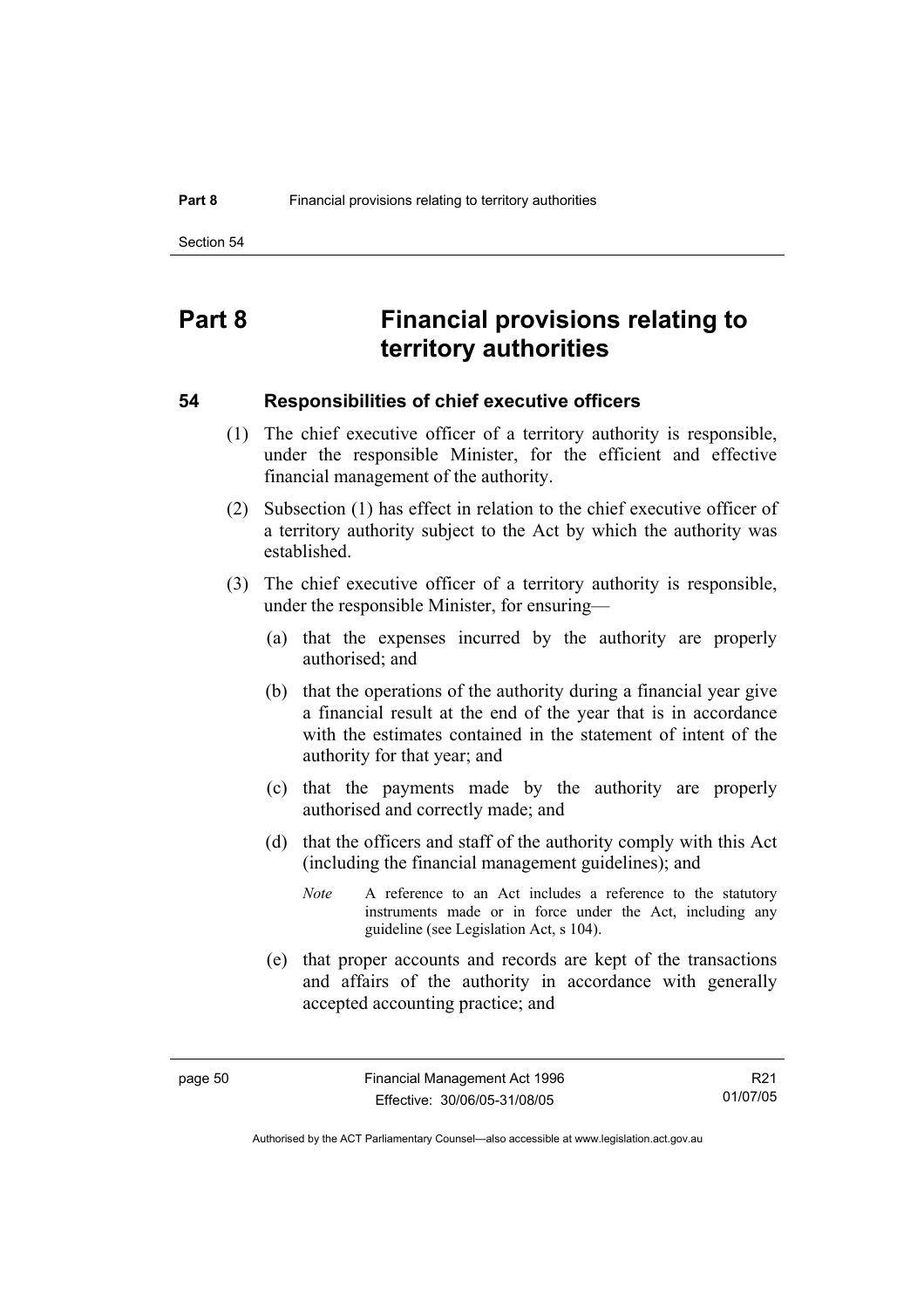- (f) that adequate control is maintained over the assets of the authority and assets in the control of the authority; and
- (g) that adequate control is maintained over the incurring of liabilities by the authority.

#### **55 Banking accounts**

- (1) A territory authority may open 1 or more banking accounts for the purposes of the authority.
- (2) A territory authority must at all times maintain at least 1 banking account.
- (3) A banking account of a territory authority must not, without the Treasurer's written approval, be opened or maintained otherwise than with an authorised deposit-taking institution with which an agreement is in force under section 32 (Agreement for the conduct of banking for Territory).

#### **56 Investment**

- (1) Funds not immediately required for the purposes of a territory authority may be invested—
	- (a) on deposit with an authorised deposit-taking institution; or
	- (b) in Territory, State or Commonwealth securities; or
	- (c) by the Treasurer, for the territory authority, in an investment mentioned in section 38 (1) (a) to (e); or
	- (d) in any investment prescribed under the financial management guidelines for this paragraph.
- (2) However, the funds of a territory authority may only be invested under this section to increase or protect the financial wealth of the authority.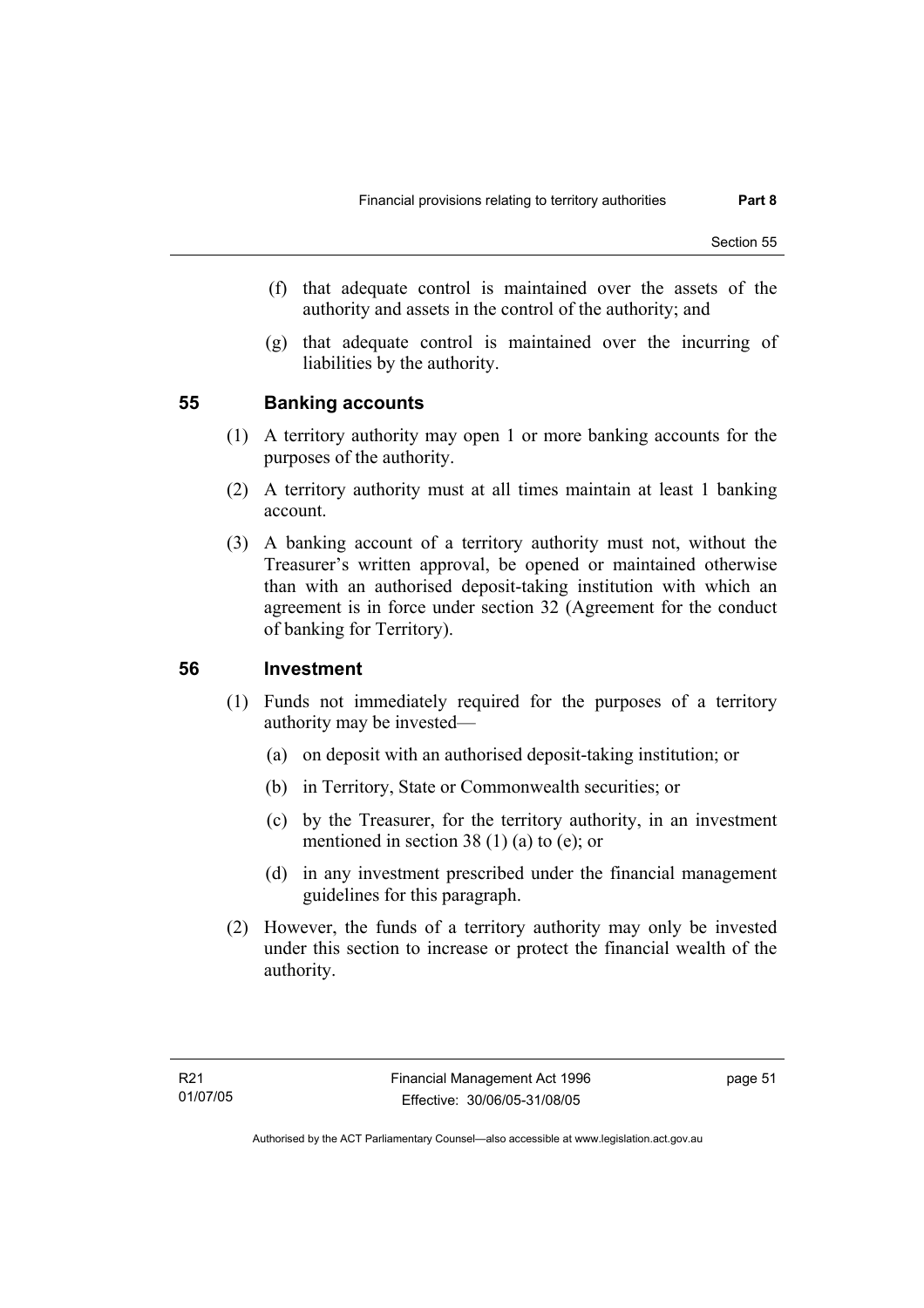- (3) Transfers between the territory banking account and the banking account of a territory authority to facilitate investments may be made without appropriation.
- (4) Interest received by the Treasurer for the investment of funds of a territory authority must be paid to the territory authority.
- (5) However, if an investment of funds of a territory authority is made or managed by a department, the department may deduct from the interest received by the department for the investment—
	- (a) a fee charged by the department for making or managing the investment; and
	- (b) expenses reasonably incurred by the department in making or managing the investment.
- (6) Interest that is to be paid to a territory authority under subsection (4) may be paid direct to the territory authority or through the territory banking account.
- (7) If interest to be paid to a territory authority is paid into the territory banking account under subsection (6), the interest may be paid to the authority from that account without further appropriation.
- (8) This section does not apply to money held on trust by a territory authority.

#### **57 Borrowing**

- (1) The Treasurer may—
	- (a) borrow money on behalf of a territory authority; or
	- (b) lend public money to a territory authority;

on the terms and conditions the Treasurer considers appropriate.

 (2) Borrowing may be secured by the authority's assets approved by the Treasurer for this section.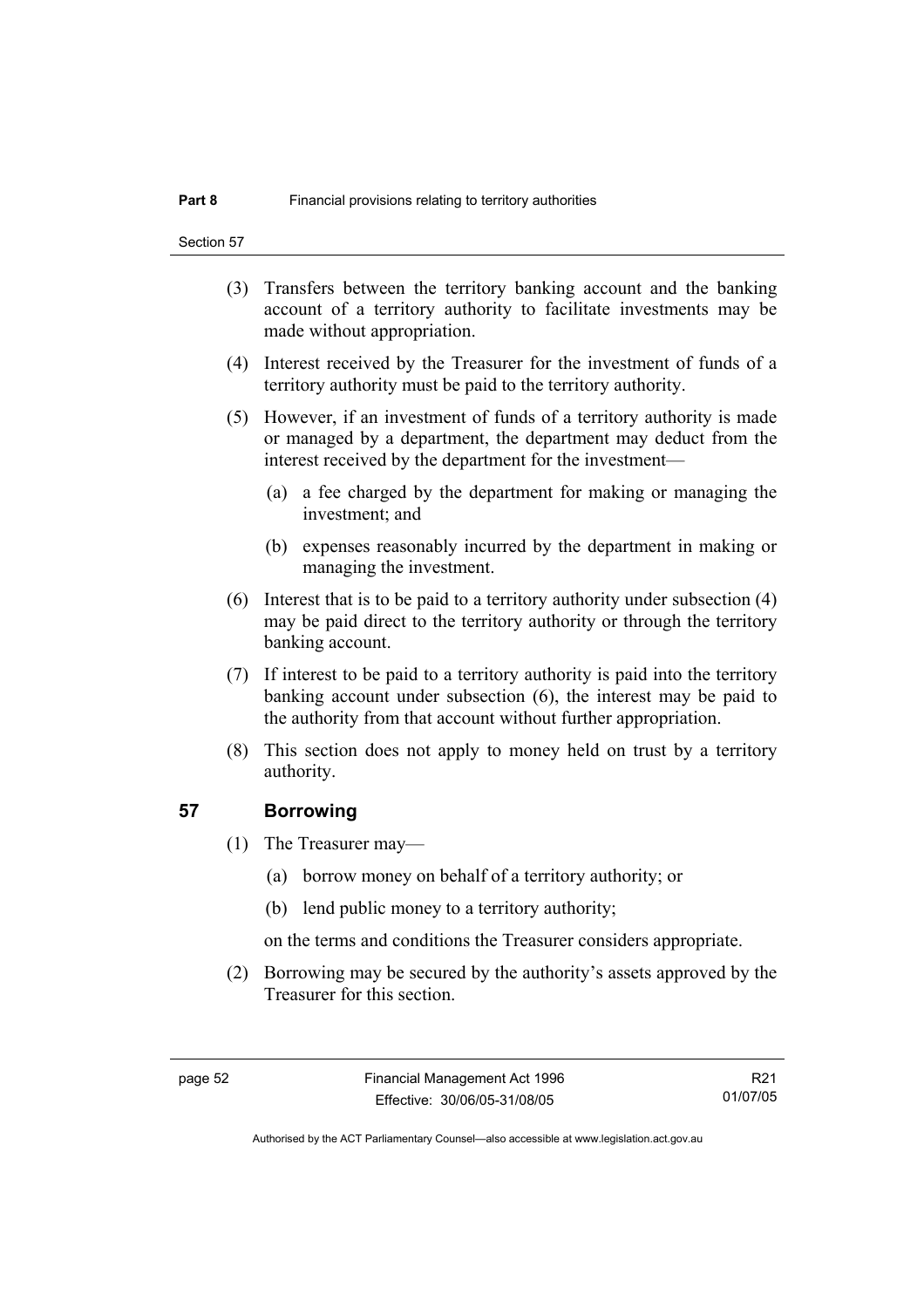- (3) A territory authority may only arrange an overdraft or credit facility with the written approval of the Treasurer.
- (4) A loan under subsection (1) (b) may be made only from—
	- (a) money appropriated for the purpose of making the loan; or
	- (b) money appropriated for purposes that include the making of the loan.

#### **58 Statements of intent**

- (1) A territory authority must, in relation to each financial year, provide to the Treasurer a statement of intent.
- (2) A statement of intent must be in the form the Treasurer requires and be provided to the Treasurer within the period the Treasurer specifies.
- (3) A statement of intent must include—
	- (a) the financial statements required under the financial management guidelines; and
	- (b) a statement of the objectives of the authority for the year; and
	- (c) a statement of the nature and scope of the activities to be carried out by the authority during the year; and
	- (d) the performance criteria and other measures by which the performance of the authority may be assessed against its objectives for the year; and
	- (e) any other information the Treasurer directs.

## **59 Annual financial statements**

 (1) A territory authority must, as soon as practicable after the end of each financial year, prepare annual financial statements relating to its operations during the year.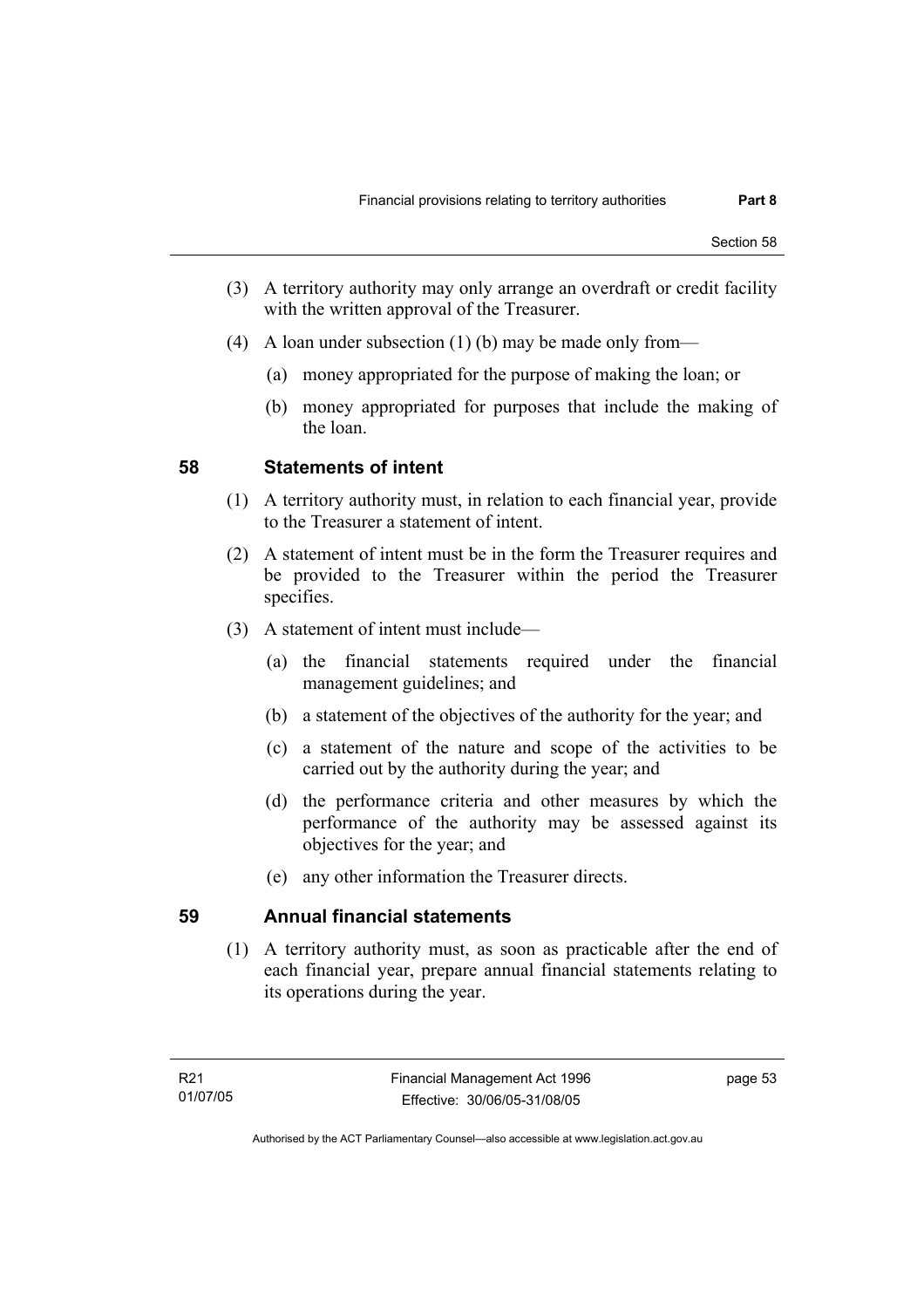Section 60

- (2) The annual financial statements must be prepared in accordance with generally accepted accounting practice and in a form that facilitates a comparison between the financial operations of the authority during the year and the estimates of those operations contained in the statement of intent for the year that was provided by the authority under section 58.
- (3) The annual financial statements must include—
	- (a) the financial statements required under the financial management guidelines; and
	- (b) a statement of the performance of the authority in meeting the objectives set out in the statement of intent for the year provided by the authority under section 58; and
	- (c) any other statements necessary to fairly reflect the financial operations of the authority during the year and its financial position at the end of the year.
- (4) The statement of performance under subsection (3) (b) must assess the performance of the authority in meeting the objectives included in the statement of intent by reference to the performance criteria and other measures included in that statement in accordance with section 58 (3) (d).

#### **60 Responsibility for annual financial statements**

- (1) Annual financial statements of a territory authority must have endorsed on them, or attached to them, a statement of responsibility signed by the chief executive officer of the authority.
- (2) A statement of responsibility must comprise—
	- (a) a statement of the chief executive officer's responsibility for the preparation of the financial statements and the judgments exercised in preparing them; and
	- (b) a statement that, in the opinion of the chief executive officer, the financial statements fairly reflect the financial operations

R21 01/07/05

Authorised by the ACT Parliamentary Counsel—also accessible at www.legislation.act.gov.au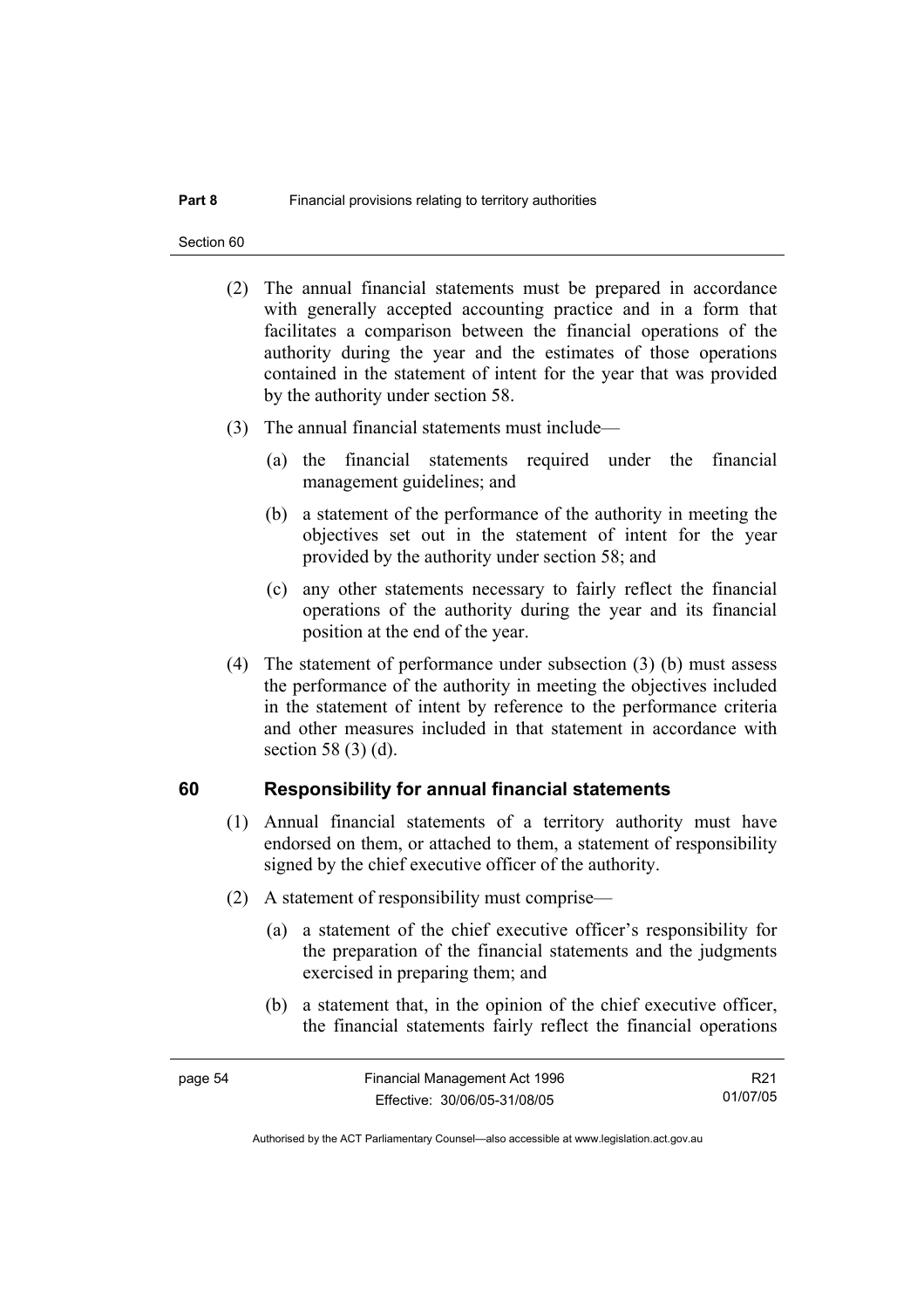and service performance of the authority during the year to which they relate and the financial position of the authority at the end of the year.

## **61 Audit of annual financial statements**

- (1) The chief executive of a territory authority must, within the prescribed period after the end of a financial year, give the auditor-general a copy of the financial statements of the authority for the year.
- (2) The copy of the financial statements given to the auditor-general under subsection (1) must have endorsed on them, or attached to them, a signed copy of the statement of responsibility made for the financial statements under section 60.
- (3) The auditor-general must give the chief executive officer an audit opinion about the financial statements as soon as practicable after the auditor-general receives them.

## **62 Presentation of annual financial statements**

- (1) If, under section 61 (2), the chief executive officer of a territory authority receives an audit opinion about annual financial statements of the authority, the officer must, within 7 days after receiving the opinion, give the responsible Minister of the authority—
	- (a) a copy of the annual financial statements; and
	- (b) a copy of the audit opinion.
- (2) The responsible Minister must present each document mentioned in subsection (1) (a) and (b) to the Legislative Assembly within 6 sitting days after the day the Minister receives the documents.

## **63 Interim financial statements**

 (1) The Treasurer may, in writing, direct the chief executive officer of a territory authority to provide the responsible Minister of the

page 55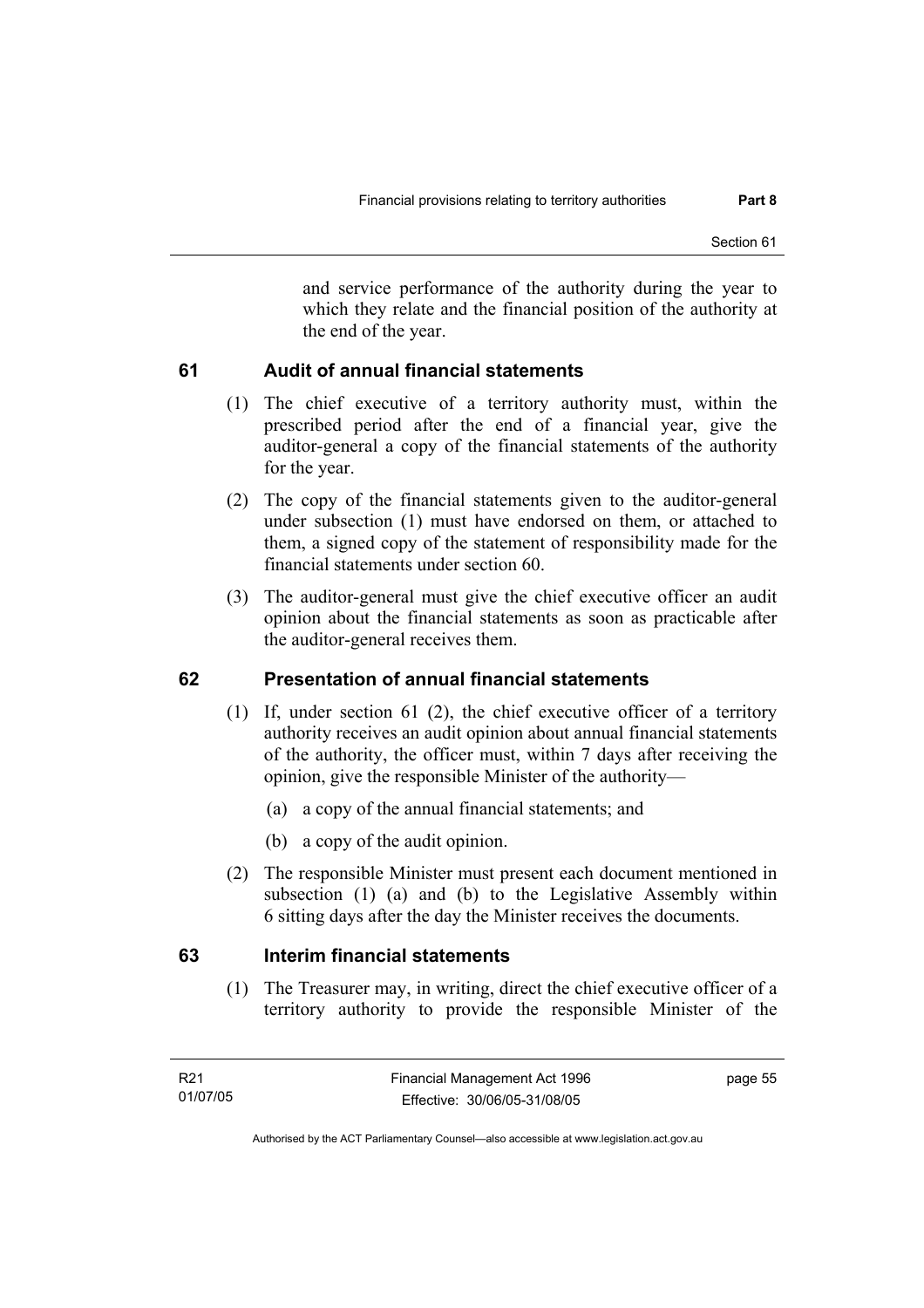Section 63

authority with financial or other statements relating to the authority—

- (a) for each month of the year; or
- (b) for each period of 3 months ending on 30 September, 31 December, 31 March or 30 June.
- (2) A chief executive officer of a territory authority who receives a direction under subsection (1) must prepare the statements specified in the direction and give them to the responsible Minister within the period specified in the direction.

page 56 Financial Management Act 1996 Effective: 30/06/05-31/08/05

R21 01/07/05

Authorised by the ACT Parliamentary Counsel—also accessible at www.legislation.act.gov.au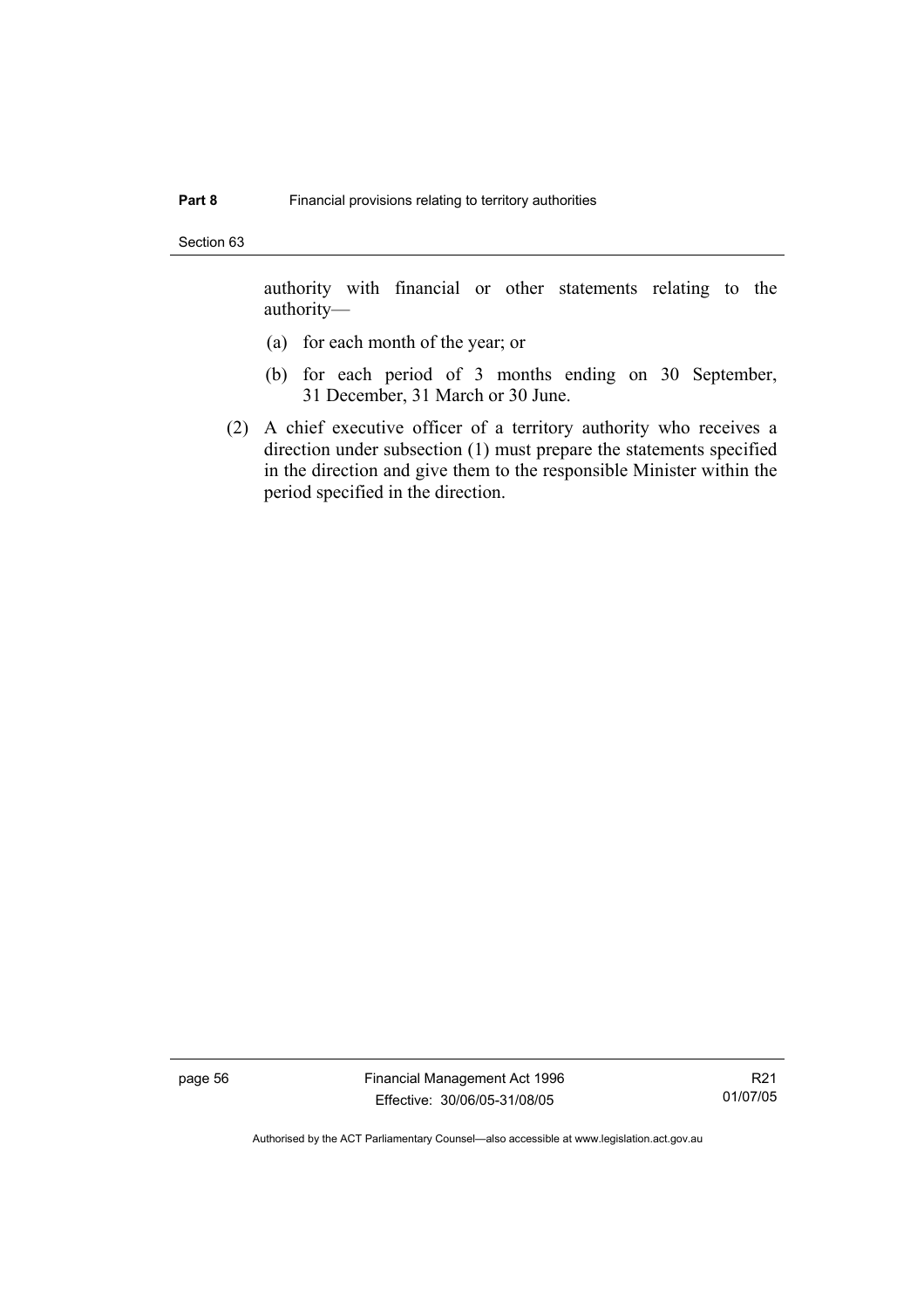# **Part 9 Miscellaneous**

#### **64 Act of grace payments**

- (1) If the Treasurer considers it appropriate to do so because of special circumstances, the Treasurer may authorise the payment by a department of an amount to a person (the *payee*) although the payment of that amount (the *relevant amount*) would not otherwise be authorised by law or required to meet a legal liability.
- (2) The authorisation may provide for the relevant amount to be paid  $by-$ 
	- (a) more than 1 instalment and on the dates specified in the authorisation; or
	- (b) periodical payments of an amount, and for the period, specified in the authorisation.
- (3) An authorisation may be expressed to be subject to conditions to be complied with by the payee.
- (4) If a condition is contravened, the Treasurer may by written notice addressed to the last-known address of the payee require the payee, within 30 days of receipt of the notice, to pay an amount equal to all or part of the relevant amount.
- (5) If the payee does not pay the amount specified in the notice under subsection (4), the amount may be recovered by the Territory as a debt.
- (6) If the payment of an amount by a department is authorised under this section, the Treasurer must —
	- (a) direct that the amount be paid from an appropriate appropriation for the department specified by the Treasurer; or
	- (b) authorise payment of the amount under section 18; or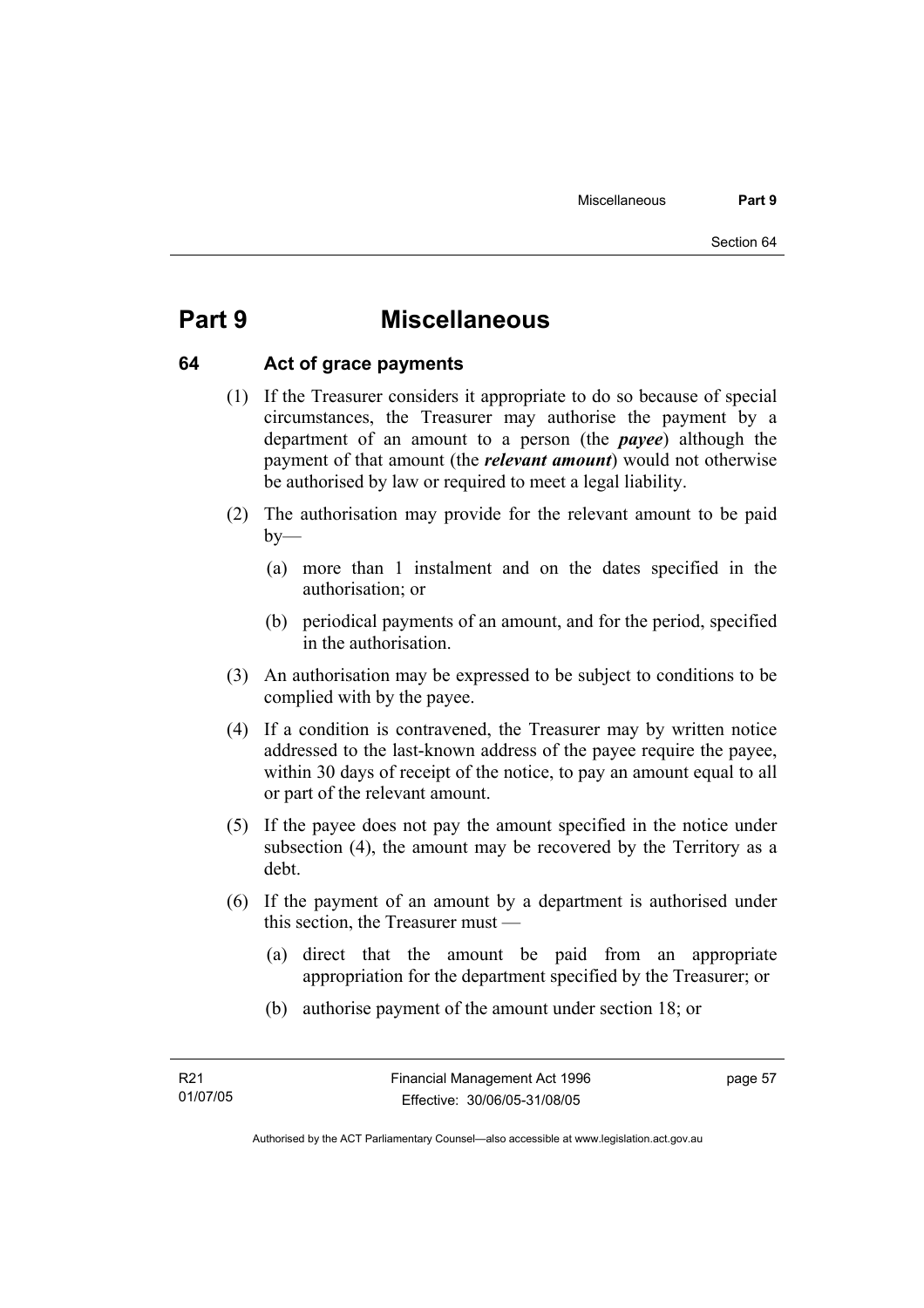#### **Part 9** Miscellaneous

#### Section 65

- (c) authorise payment of the amount out of the public money of the Territory.
- (7) The public money of the Territory is appropriated for subsection  $(6)$   $(c)$ .
- (8) A payment made by a department under this section must be reported in notes to the financial statements of the department that relate to the financial year when the payment was made.
- (9) The notes must indicate in relation to each payment under this section the amount and grounds for the payment.
- (10) The notes relating to a payment under this section must not disclose the identity of the payee unless disclosure was agreed to by the payee as a condition of authorising the payment.

#### **65 Waiver of debts etc**

- (1) The Treasurer may, in writing, on behalf of the Territory—
	- (a) waive the Territory's right to payment of an amount payable to the Territory; or
	- (b) postpone any right of the Territory to be paid a debt in priority to another debt; or
	- (c) allow the payment by instalments of an amount payable to the Territory; or
	- (d) defer the time for payment of an amount payable to the Territory.
- (2) A waiver relating to an amount payable to the Territory by a person may be expressed to be subject to a condition that the person agrees to pay an amount to the Territory in circumstances specified in the waiver.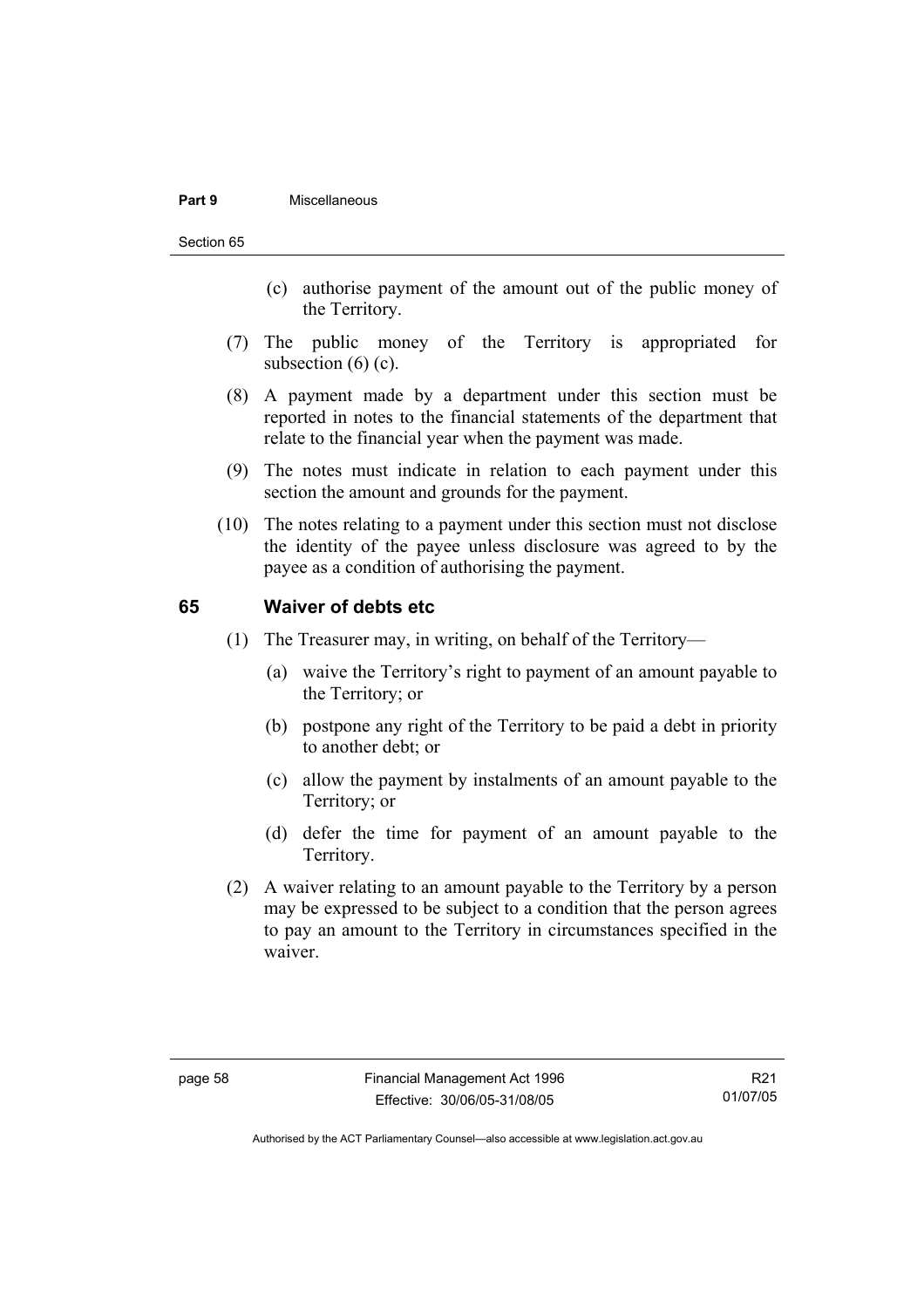(3) A waiver relating to an amount payable to the Territory must be reported in the notes to the financial statements of the relevant department that relate to the year in which the right to payment was waived.

#### **66 Payments in relation to deceased estates**

- (1) If, at the time of a person's death (whether before or after the commencement of this section), the Territory owed an amount to the person, the Treasurer may pay that amount to the person who the Treasurer considers should receive the payment.
- (2) In deciding who should be paid, the Treasurer must have regard  $to$ —
	- (a) the provisions of any will of the deceased person that identify the persons entitled to property under the will; and
	- (b) the law relating to the disposition of the property of deceased people.
- (3) Before making a payment to a person, the Treasurer may require the person to produce any documents and other evidence relating to—
	- (a) the disposition of the deceased person's estate; or
	- (b) the family of the deceased person and any other people apparently entitled to share in the estate of the deceased person.
- (4) Subject to subsection (3), the Treasurer may make the payment without requiring production of probate of the will, or letters of administration of the estate, of the deceased person.
- (5) If a payment is made in relation to an amount owing to a deceased person, the Territory is discharged from any further liability in relation to that amount.
- (6) This section does not relieve the recipient of a payment from liability to deal with the money in accordance with law.

page 59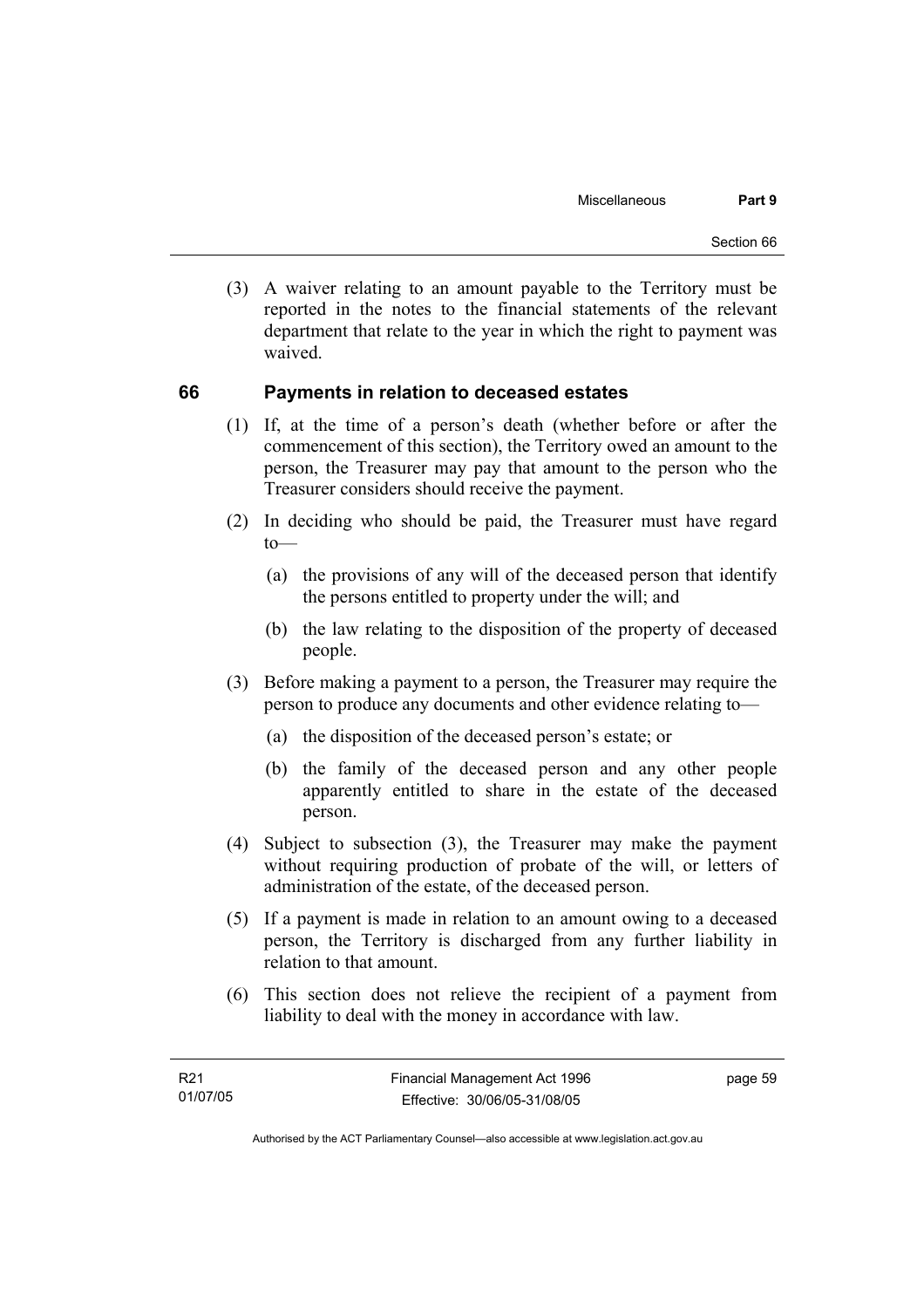#### **Part 9** Miscellaneous

Section 67

#### **67 Guideline-making power**

- (1) The Treasurer may, in writing, make financial management guidelines for this Act.
- (2) A financial management guideline is a disallowable instrument.
	- *Note* A disallowable instrument must be notified, and presented to the Legislative Assembly, under the Legislation Act.

#### **68 Regulation-making power**

The Executive may make regulations for this Act.

*Note* A regulation must be notified, and presented to the Legislative Assembly, under the Legislation Act.

page 60 Financial Management Act 1996 Effective: 30/06/05-31/08/05

R21 01/07/05

Authorised by the ACT Parliamentary Counsel—also accessible at www.legislation.act.gov.au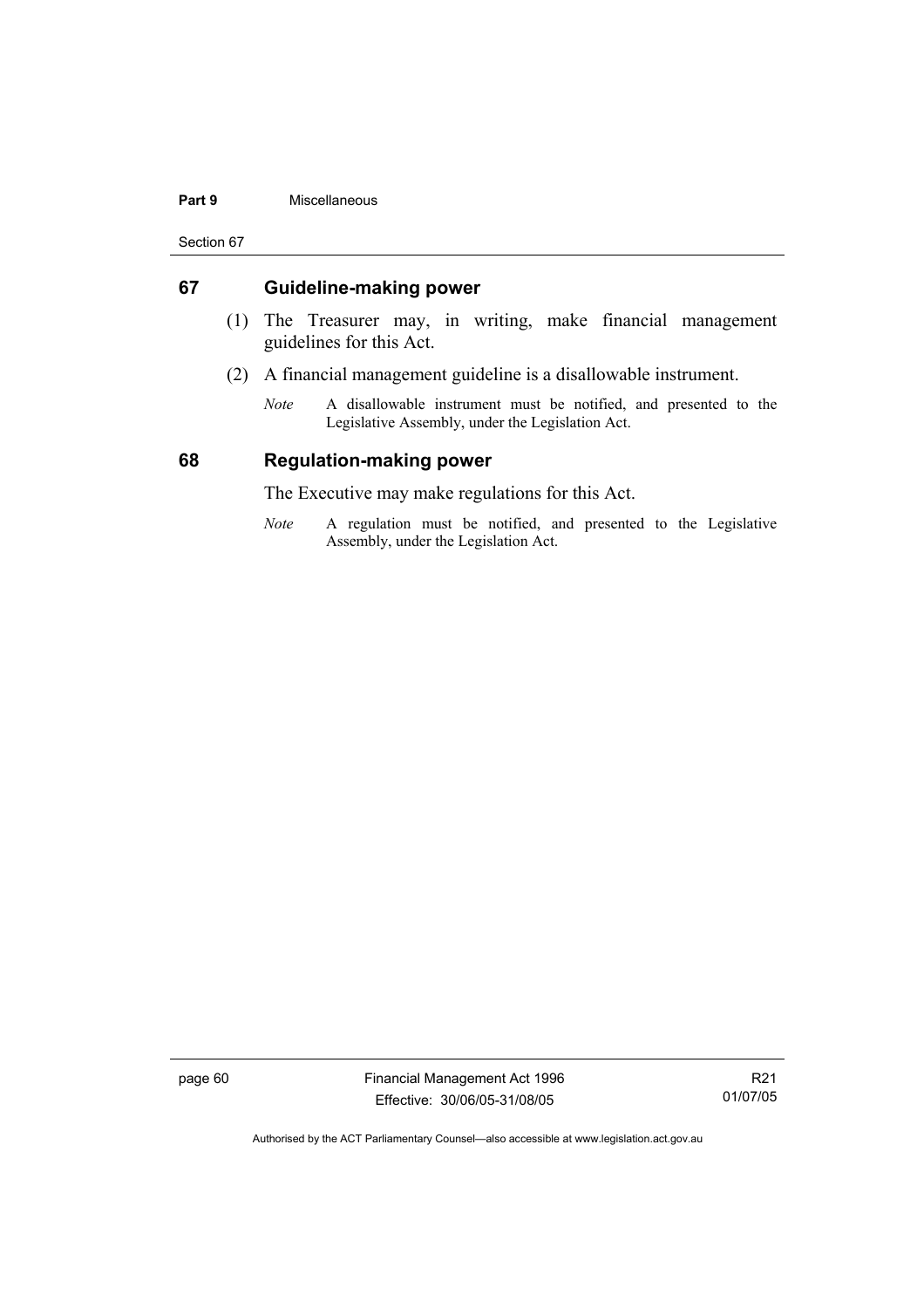# **Dictionary**

(see s 3)

*Note 1* The Legislation Act contains definitions and other provisions relevant to this Act.

*Note 2* For example, the Legislation Act, dict, pt 1, defines the following terms:

- administrative unit
- auditor-general
- authorised deposit-taking institution
- chief executive (see s 163)
- may (see s  $146$ )
- Minister (see s 162)
- must (see s  $146$ )
- Self-Government Act
- territory-owned corporation

*appropriation* means an appropriation of public money by any Act including this Act.

*Appropriation Act* means an Act that makes appropriations in relation to a financial year for purposes mentioned in section 8.

*appropriation unit* means a class of outputs, or a group of output classes, for which an appropriation is made by an Appropriation Act.

*banking account* means an account with an authorised deposit-taking institution that is, or is substantially the same as, a bank account.

*borrowing* includes—

- (a) raising money or obtaining credit, whether by dealing in securities or otherwise; and
- (b) entering into a financing lease;

page 61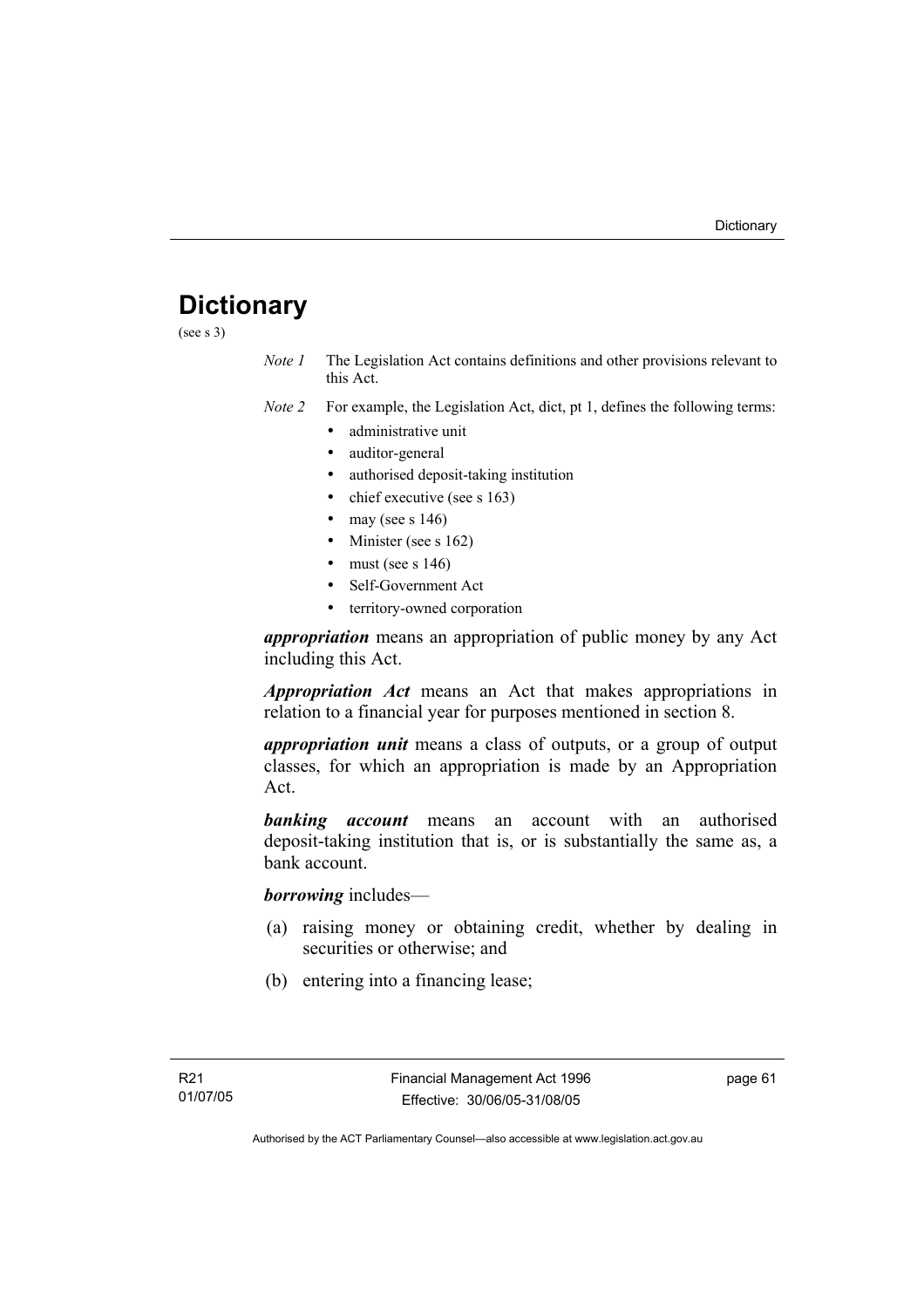but does not include using a credit card or overdraft facility, or otherwise obtaining credit, in a transaction forming part of the day-to-day operations of the Territory or a territory authority.

*budget papers* means documents presented to the Legislative Assembly under section 10 or section 13 (1).

*capital injection* means money provided, or to be provided, to a department for—

- (a) the purchase of assets to be held by the department or to be owned by a territory authority or territory-owned corporation; or
- (b) the development of assets held by the department or owned by a territory authority or territory-owned corporation; or
- (c) augmenting the assets held by the department or owned by a territory authority or territory-owned corporation; or
- (d) reducing the liabilities of the department, a territory authority or a territory-owned corporation;

but does not include money provided from an appropriation for a purpose mentioned in section 8 (a) or (c).

*chief executive officer*, in relation to a territory authority, means the person who has responsibility for managing the affairs of the authority.

*class of outputs* means a group of outputs identified as a class by an Appropriation Act.

#### *department* means—

- (a) an administrative unit (excluding any part of an administrative unit prescribed for paragraph (b) and any administrative unit forming part of a group of administrative units prescribed for paragraph (c)); or
- (b) a part of an administrative unit prescribed for this paragraph; or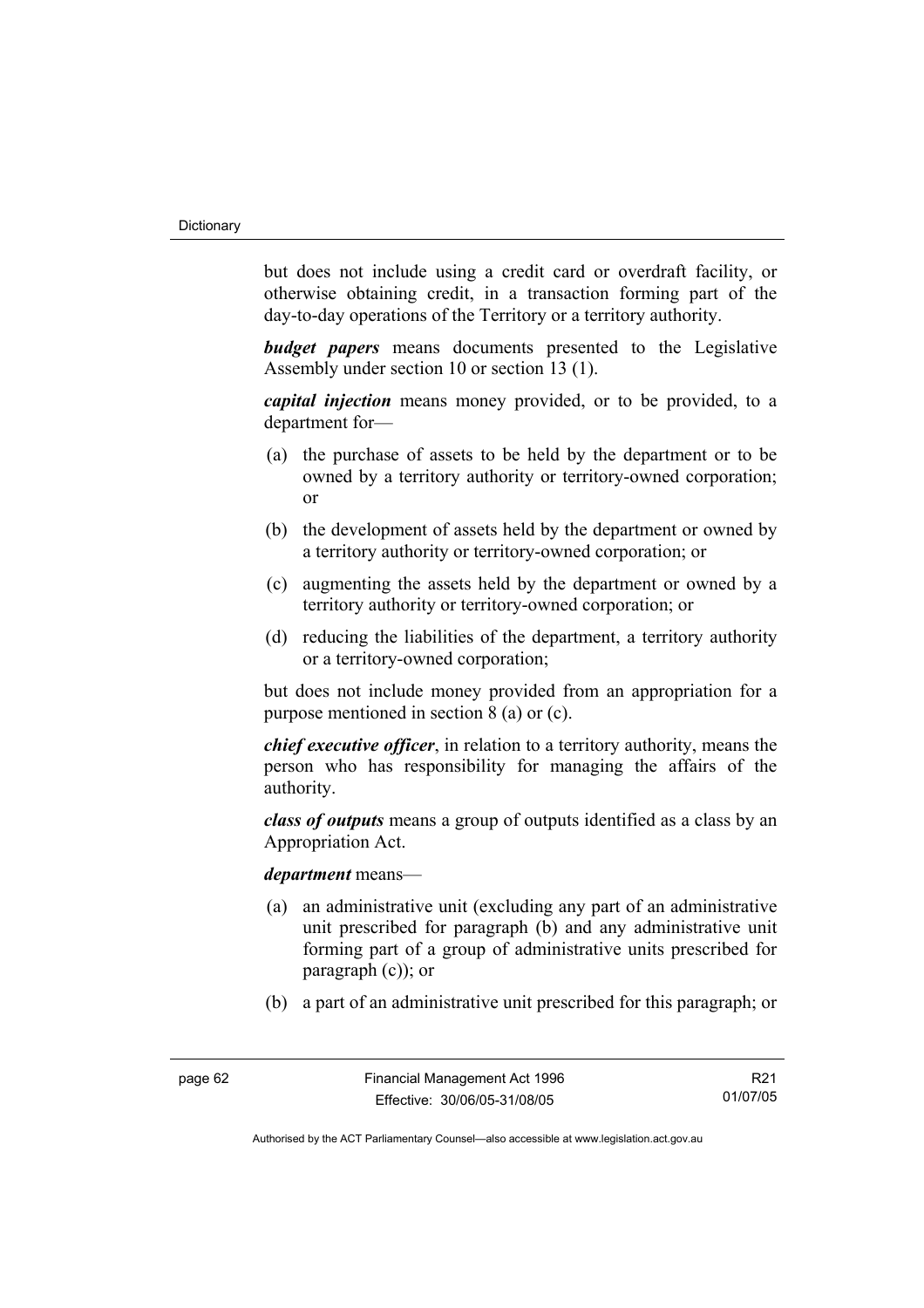(c) a group of 2 or more administrative units prescribed for this paragraph.

*departmental banking account* means a banking account mentioned in section 34 (1).

*expenses*, in relation to an output, means the expenses incurred in providing the output quantified on an accrual accounting basis and includes the overhead expenses properly attributable to the output.

*financial management guidelines* means the financial management guidelines under this Act.

#### *general government sector* means—

- (a) those organisations whose primary function is to provide services that are mainly not market orientated, are mainly for the consumption of the community generally, involve the transfer or redistribution of income, and are financed mainly through appropriation; and
- (b) those organisations that are controlled by the Territory and provide investment or other financial services.

*generally accepted accounting practice* means accounting practices and procedures that are—

- (a) recognised by the accounting profession as appropriate for reporting financial information relating to government, a department or a territory authority; and
- (b) consistent with this Act and any relevant Appropriation Act.

*GST*—see the *A New Tax System (Goods and Services Tax) Act 1999* (Cwlth), dictionary.

*input tax credit*—see the *A New Tax System (Goods and Services Tax) Act 1999* (Cwlth), dictionary.

*interest* includes a dividend and any other financial return on a deposit, loan or other investment.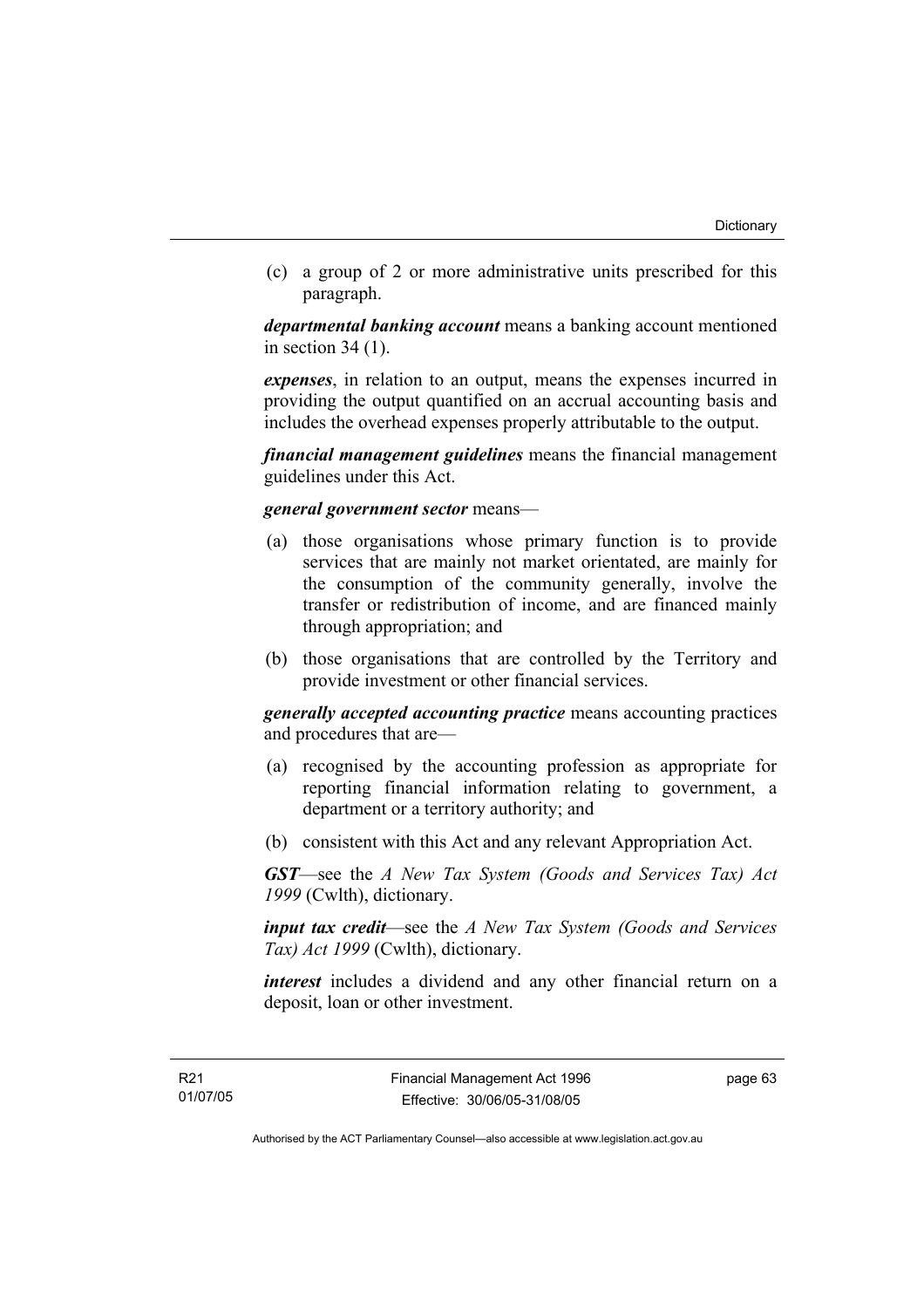*invest* includes enter into a transaction or arrangement for the protection or enhancement of investments.

*Legislative Assembly secretariat* means the clerk of the Legislative Assembly and the officers and employees of the public service who assist the clerk in the exercise of the clerk's functions.

*outcomes* means the consequences for the community of outputs.

*outputs* means goods produced or services provided by a department or territory authority or a person producing goods or providing services on behalf of a department or territory authority.

*prescribed* means prescribed by the financial management guidelines.

*public money* means all money received by the Territory, including the proceeds of all loans raised on behalf of the Territory, but does not include—

- (a) money held by the Territory as trust money; or
- (b) money received by a territory-owned corporation or subsidiary of a territory-owned corporation; or
- (c) money received by the Territory from a territory-owned corporation or subsidiary of a territory-owned corporation for investment for the corporation or subsidiary; or
- (d) money received by a territory authority; or
- (e) money received by the Territory from a territory authority for investment for the authority; or
- (f) money received by the Territory—
	- (i) in repayment of an investment made by the Territory for a territory authority; or
	- (ii) as interest on such an investment.

*public trading enterprise* means an organisation whose primary function is to provide goods and services that are mainly market

| page 64 | Financial Management Act 1996 | R21      |
|---------|-------------------------------|----------|
|         | Effective: 30/06/05-31/08/05  | 01/07/05 |

Authorised by the ACT Parliamentary Counsel—also accessible at www.legislation.act.gov.au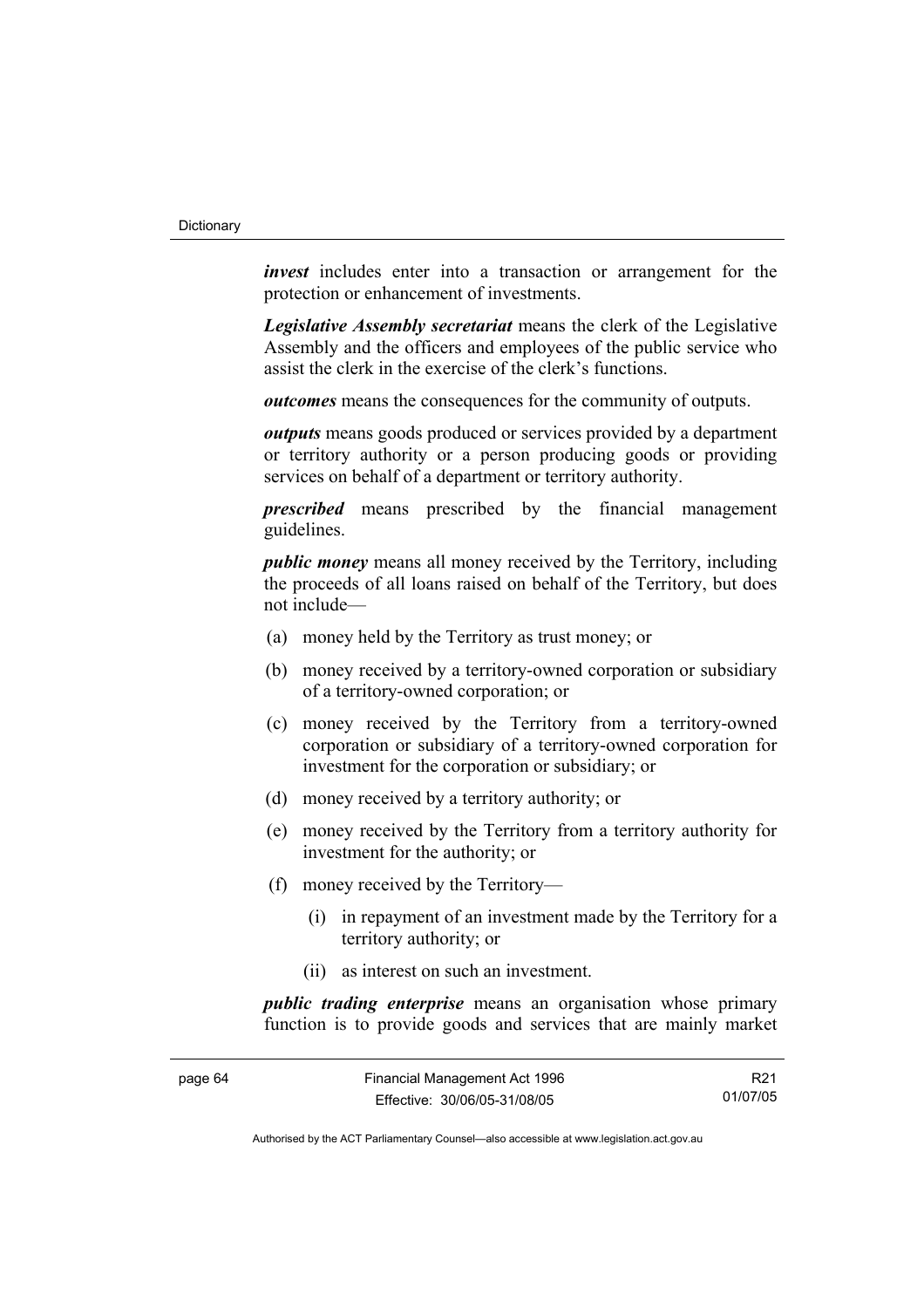orientated, non-regulatory and non-financial in nature and who may recover a significant part of their costs from individual consumers.

*public trading enterprise sector* means those organisations whose primary function is to provide goods and services that are mainly market orientated and non-regulatory in nature and who may recover a significant part of their costs from individual consumers.

*responsible chief executive*, in relation to a department, means—

- (a) if the department is constituted by an administrative unit or a part of an administrative unit—the chief executive of that administrative unit; or
- (b) if the department is constituted by a group of 2 or more administrative units—the person prescribed as the responsible chief executive in relation to the department.

### *responsible Minister* means—

- (a) in relation to a department that is constituted by an administrative unit or a part of an administrative unit—the Minister to whom responsibility for that administrative unit has been allocated under the *Public Sector Management Act 1994*, section 14; and
- (b) in relation to a department that is constituted by a group of 2 or more administrative units—the Minister prescribed as the responsible Minister in relation to the department; and
- (c) in relation to a territory authority—the Minister administering the Act by which the authority was established.

*securities* includes stocks, debentures, notes, bonds, promissory notes, bills of exchange, and any other securities approved in writing by the Treasurer.

*statement of intent* means a statement of a territory authority under section 58.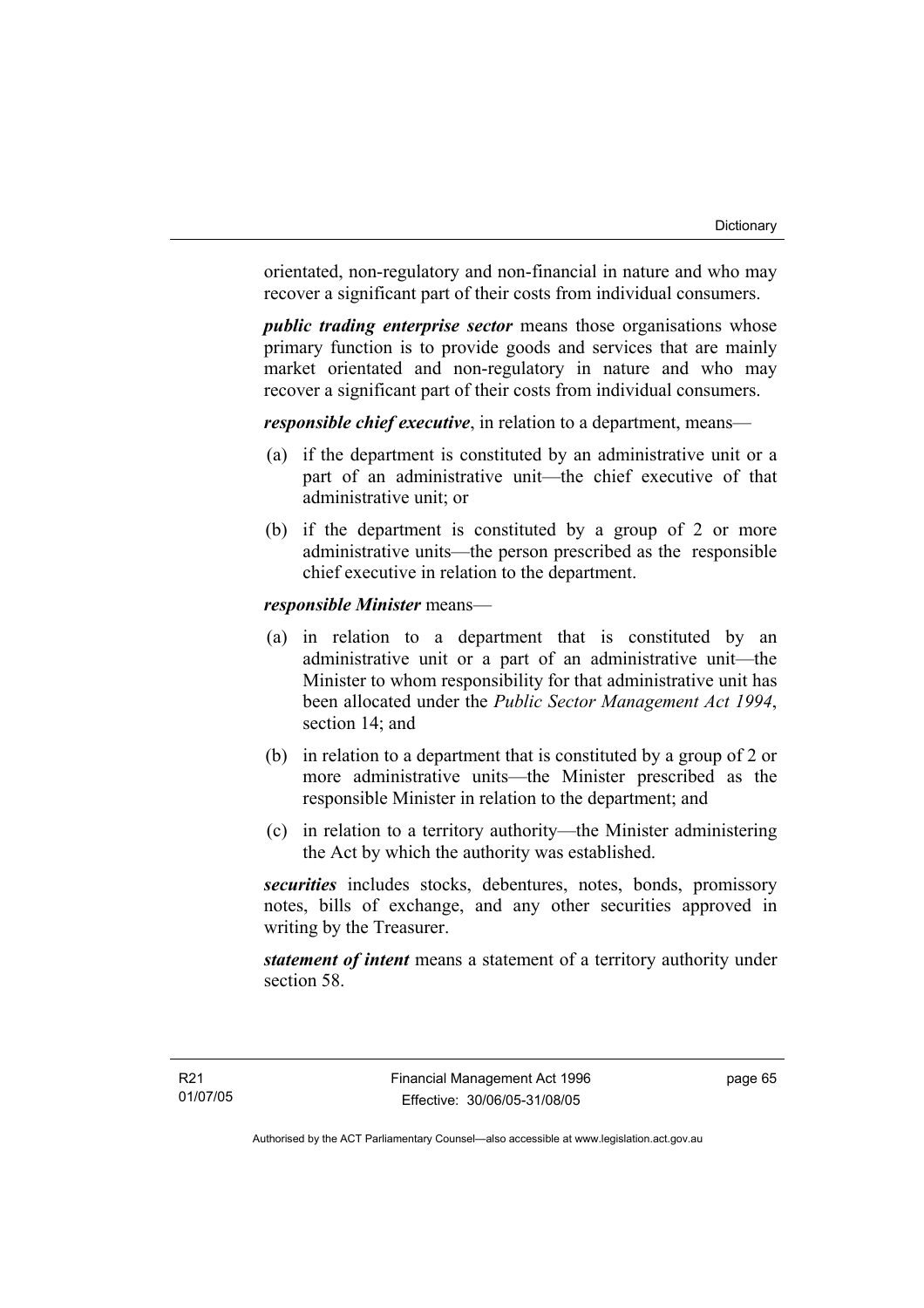*subsidiary*—see the *Territory Owned Corporations Act 1990*, dictionary.

*superannuation appropriation*—see the *Territory Superannuation Provision Protection Act 2000*, dictionary.

*superannuation banking account*—see the *Territory Superannuation Provision Protection Act 2000*, section 7.

*taxable supply*—see the *A New Tax System (Goods and Services Tax) Act 1999* (Cwlth), dictionary.

*territory authority* means a body corporate established by an Act, but does not include a body declared under section 3B not to be a territory authority.

*territory banking account* means the banking account mentioned in section 33.

*trust money* means—

- (a) money deposited with the Territory pending the completion of a transaction or the determination of a dispute and that may become repayable to the depositor or payable to the Territory or any other person; or
- (b) all money that is paid into a territory court for possible repayment to the payee or a third party because of any Act, order, instruction or authority; or
- (c) money that belongs to or is due to any person and is collected by the Territory as a result of an agreement between the Territory and that person; or
- (d) unclaimed money that is due to or belongs to any person and is deposited with the Territory; or
- (e) money that is paid to the Territory in trust for any other lawful purpose including interest on trust money.

R21 01/07/05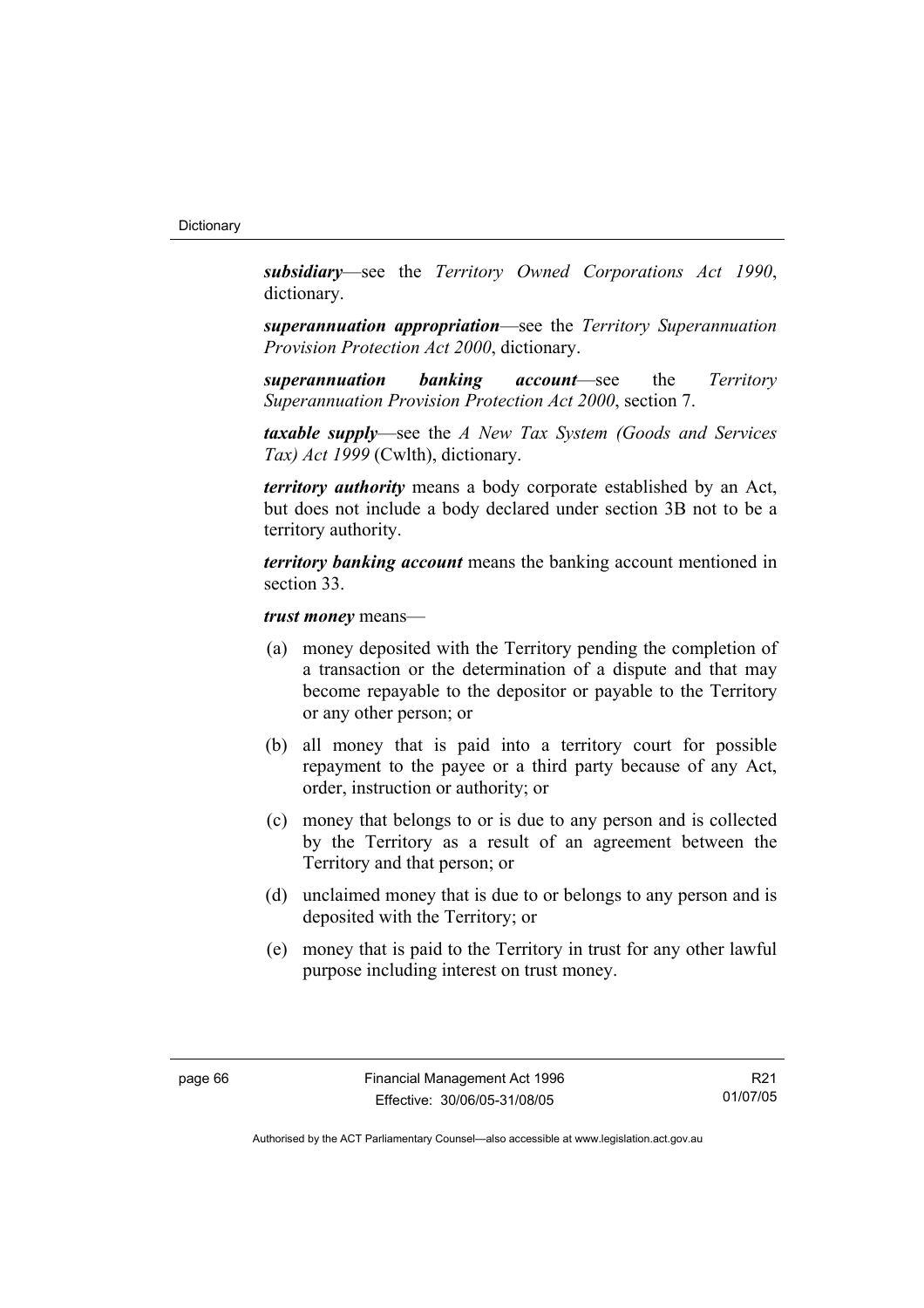# **Endnotes**

# **1 About the endnotes**

Amending and modifying laws are annotated in the legislation history and the amendment history. Current modifications are not included in the republished law but are set out in the endnotes.

Not all editorial amendments made under the *Legislation Act 2001*, part 11.3 are annotated in the amendment history. Full details of any amendments can be obtained from the Parliamentary Counsel's Office.

Uncommenced amending laws and expiries are listed in the legislation history and the amendment history. These details are underlined. Uncommenced provisions and amendments are not included in the republished law but are set out in the last endnote.

If all the provisions of the law have been renumbered, a table of renumbered provisions gives details of previous and current numbering.

The endnotes also include a table of earlier republications.

| $am = amended$                             | $ord = ordinance$                         |
|--------------------------------------------|-------------------------------------------|
| $amdt = amendment$                         | orig = original                           |
| $ch = chapter$                             | par = paragraph/subparagraph              |
| $def = definition$                         | $pres = present$                          |
| $dict = dictionary$                        | $prev = previous$                         |
| disallowed = disallowed by the Legislative | $(\text{prev}) = \text{previously}$       |
| Assembly                                   | $pt = part$                               |
| $div = division$                           | $r = rule/subrule$                        |
| $exp = expires/expired$                    | $renum = renumbered$                      |
| $Gaz = gazette$                            | $reloc = relocated$                       |
| $hda =$ heading                            | $R[X]$ = Republication No                 |
| IA = Interpretation Act 1967               | $RI =$ reissue                            |
| ins = inserted/added                       | $s = section/subsection$                  |
| $LA =$ Legislation Act 2001                | $sch = schedule$                          |
| $LR =$ legislation register                | $sdiv = subdivision$                      |
| LRA = Legislation (Republication) Act 1996 | $sub =$ substituted                       |
| $mod = modified/modification$              | SL = Subordinate Law                      |
| $o = order$                                | underlining = whole or part not commenced |
| om = omitted/repealed                      | or to be expired                          |
|                                            |                                           |

# **2 Abbreviation key**

R21 01/07/05 Financial Management Act 1996 Effective: 30/06/05-31/08/05

page 67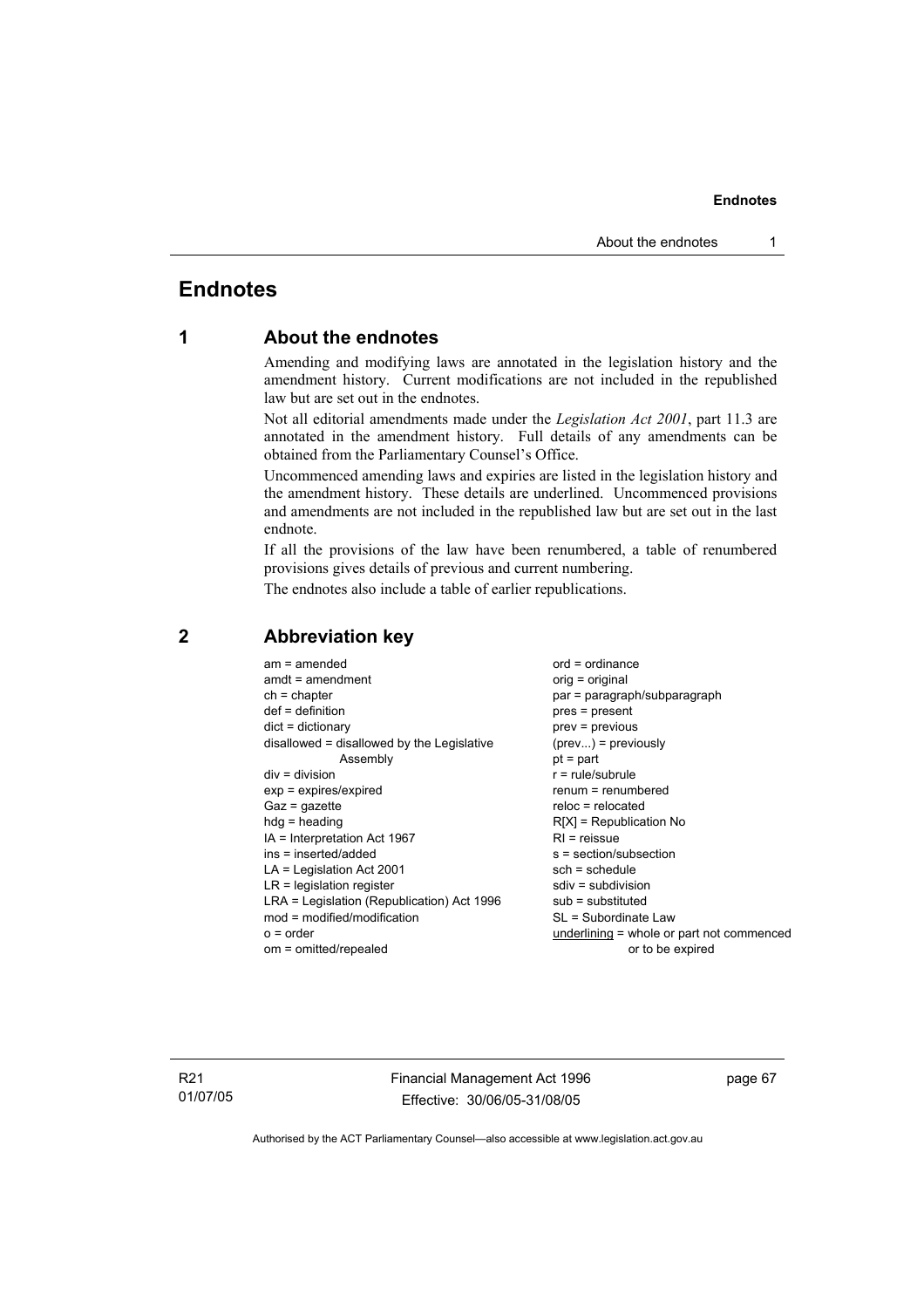| 3 | Legislation history |  |
|---|---------------------|--|
|---|---------------------|--|

# **3 Legislation history**

**Financial Management Act 1996 No 22**  notified 4 June 1996 (Gaz 1996 No 101) commenced 1 July 1996 (s 2)

as amended by

### **Financial Management (Amendment) Act 1997 No 39**  notified 1 September 1997 (Gaz 1997 No S257) commenced 1 September 1997 (s 2)

**Financial Management (Amendment) Act (No 2) 1997 No 102**  notified 24 December 1997 (Gaz 1997 No S420) ss 1-3 commenced 24 December 1997 (s 2 (1)) remainder commenced 14 January 1998 (s 2 (2) and Gaz 1998 No S24)

**Financial Management (Amendment) Act (No 3) 1997 No 124**  notified 24 December 1997 (Gaz 1997 No S420) commenced 24 December 1997 (s 2)

**Trustee (Amendment) Act 1999 No 28 sch**  notified 21 May 1999 (Gaz 1999 No S24) sch commenced 21 May 1999 (s 2)

### **Financial Sector Reform (ACT) Act 1999 No 33 sch**  notified 25 June 1999 (Gaz 1999 No S34) s 1, s 2 and dict commenced 25 June 1999 (s 2 (1)) sch commenced 1 July 1999 (s 2 (2) and Cwlth Gaz 1999 No S289)

**Appropriation Act 1999-2000 No 36 s 9**  notified 12 July 1999 (Gaz 1999 No S44)

s 9 commenced 12 July 1999 (s 2)

### **Financial Management Amendment Act 1999 No 58**  notified 10 November 1999 (Gaz 1999 No 45) commenced 10 November 1999 (s 2)

page 68 Financial Management Act 1996 Effective: 30/06/05-31/08/05

R21 01/07/05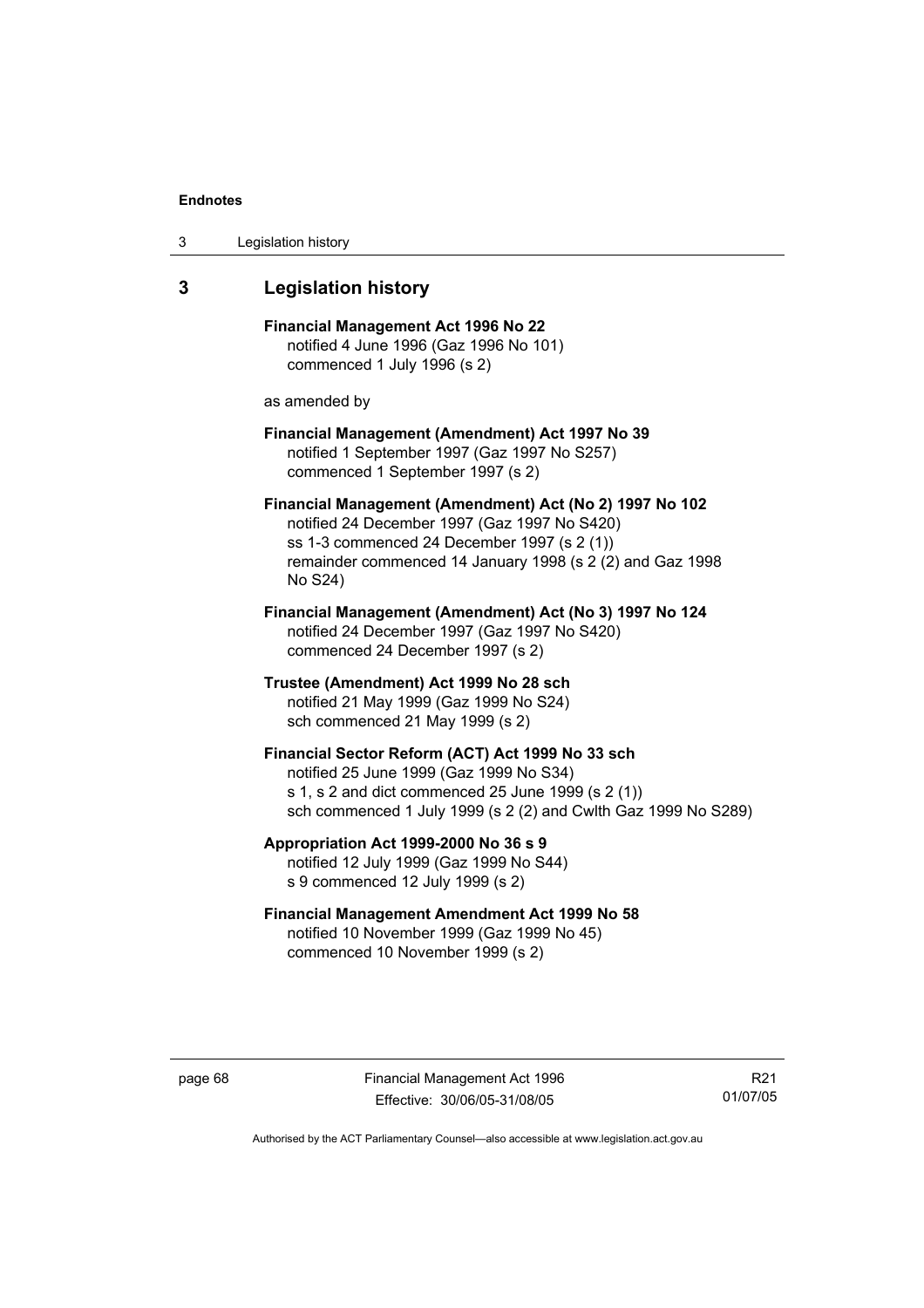### **Territory Superannuation Provision Protection Act 2000 No 21 sch**

notified 15 June 2000 (Gaz 2000 No 24) s 1, s 2 commenced 15 June 2000 (IA s 10B) sch commenced 1 July 2000 (s 2)

### **Financial Management Amendment Act 2000 No 27**

notified 30 June 2000 (Gaz 2000 No S30) s 1, s 2 commenced 30 June 2000 (IA s 10B) remainder commenced 30 June 2000 (s 2)

### **Financial Management Amendment Act 2001 No 4**

notified 8 March 2001 (Gaz 2001 No 10) s 1, s 2 commenced 8 March 2001 (IA s 10B) s 3 commenced 8 March 2001 (s 2) remainder commenced 8 September 2001 (IA s 10E)

### **Statute Law Amendment Act 2001 No 11 sch 3**

notified 29 March 2001 (Gaz 2001 No 13) commenced 29 March 2001 (s 2)

### **Financial Management Amendment Act 2001 (No 2) 2001 No 42**

notified 29 June 2001 (Gaz 2001 No S36)

- s 1, s 2 commenced 29 June 2001 (IA s 10B)
- s 3, s 4, s 6, s 7 commenced 29 June 2001 (s 2 (1))
- s 5 commenced 1 July 2001 (s 2 (2))

# **Appropriation Act 2001-2002 2001 No 43 s 12**

notified 29 June 2001 (Gaz 2001 No S36)

- s 1, s 2 commenced 29 June 2001 (IA s 10B)
- s 12 commenced 1 July 2001 (s 2)

### **Legislation (Consequential Amendments) Act 2001 No 44 pt 146**

notified 26 July 2001 (Gaz 2001 No 30) s 1, s 2 commenced 26 July 2001 (IA s 10B) pt 146 commenced 12 September 2001 (s 2 and see Gaz 2001 No S65)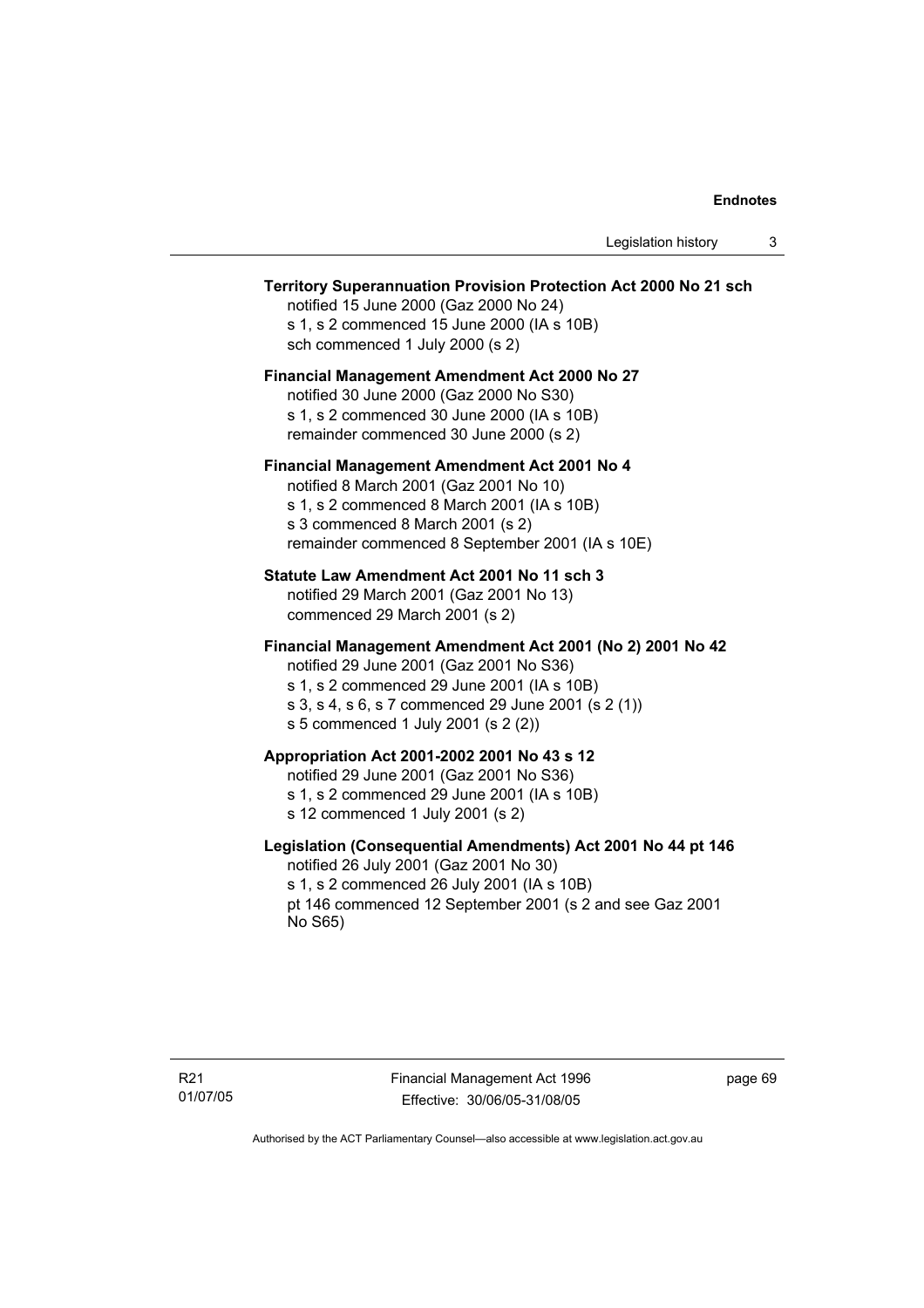| ు | Legislation history |  |
|---|---------------------|--|
|---|---------------------|--|

### **Financial Management Legislation Amendment Act 2001 No 45 pt 2 (as am by 2002 No 30 pt 3.26)**

notified 12 July 2001 (Gaz 2001 No 28) s 1, s 2 commenced 12 July 2001 (IA s 10B) s 4 commenced 12 January 2002 (s 2 (3) and see Act 2002 No 30 amdt 3.370) pt 2 remainder commenced 12 January 2002 (LA s 79)

### **Statute Law Amendment Act 2001 No 56 pt 3.20**

notified 5 September 2001 (Gaz 2001 No S65) commenced 5 September 2001 (s 2)

## **Financial Management Amendment Act 2001 (No 3) 2001 No 95**

notified 10 September 2001 (Gaz 2001 No S66) s 1, s 2 commenced 10 September 2001 (LA s 75) remainder commenced 1 January 2002 (CN 2001 No 6)

### **Financial Management Amendment Act 2001 (No 4) No 97**

notified LR 20 December 2001 commenced 20 December 2001 (s 2)

### **Appropriation Act 2002-2003 No 29 s 12**

notified LR 9 September 2002 taken to have commenced 30 June 2002 (s 2)

### **Statute Law Amendment Act 2002 No 30 pt 3.25**

notified LR 16 September 2002 s 1, s 2 taken to have commenced 19 May 1997 (LA s 75 (2)) amdt 3.369 taken to have commenced 31 December 2001 (s 2 (2)) pt 3.25 remainder commenced 17 September 2002 (s 2 (1))

# **Financial Management Amendment Act 2002 No 38**

notified LR 8 October 2002 s 1, s 2 commenced 8 October 2002 (LA s 75 (1)) remainder commenced 1 November 2002 (s 2 and CN2002-12)

#### **Appropriation Act 2002-2003 (No 2) A2003-9 s 9**

notified LR 7 March 2003

s 1, s 2 commenced 7 March 2003 (LA s 75 (1))

s 9 commenced 8 March 2003 (s 2)

R21 01/07/05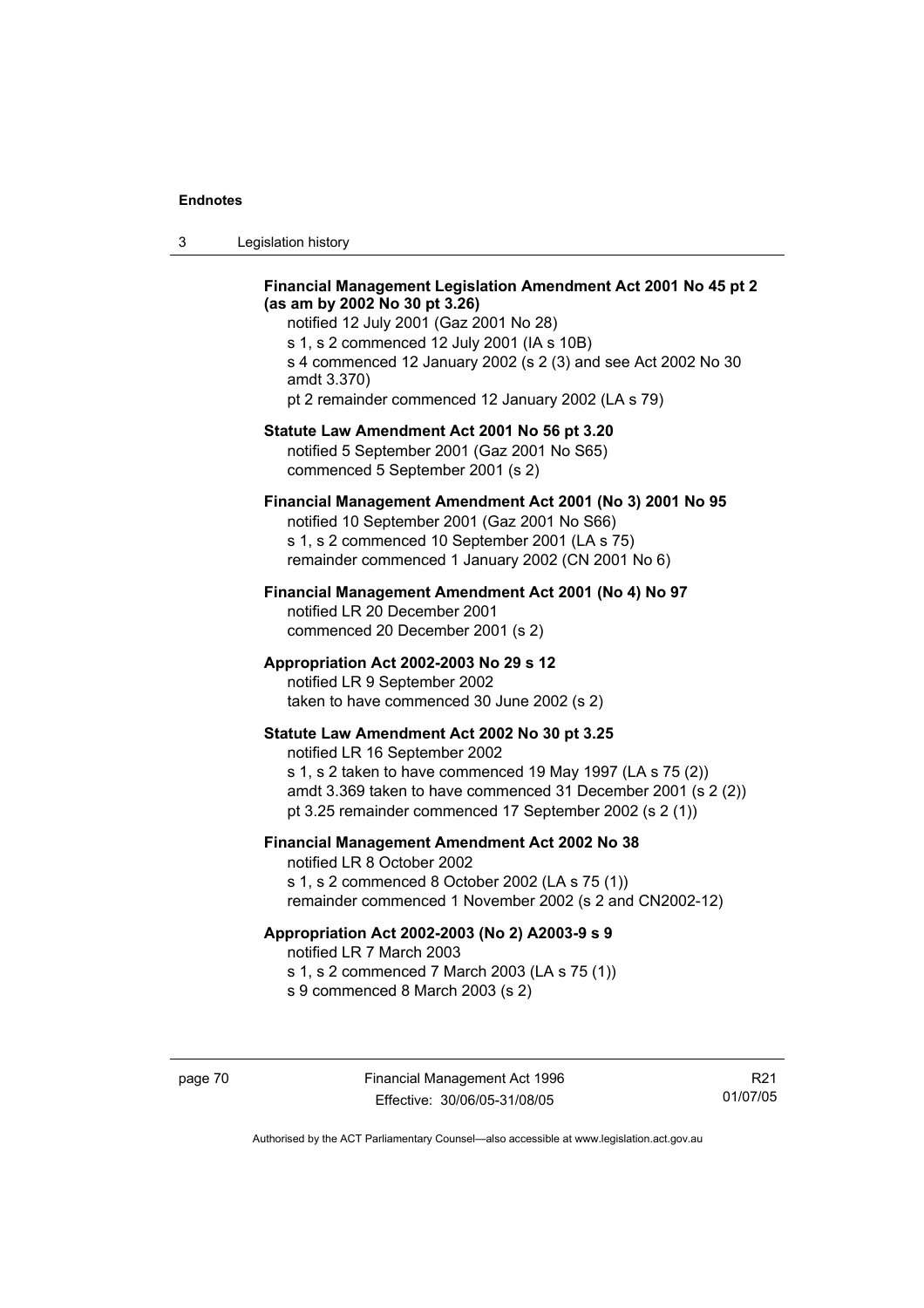#### **Financial Management Amendment Act 2003 A2003-21**

notified LR 19 May 2003 s 1, s 2 commenced 19 May 2003 (LA s 75 (1)) remainder commenced 20 May 2003 (s 2)

### **Appropriation Act 2003-2004 A2003-27**  notified LR 30 June 2003 commenced 30 June 2003 (s 2)

### **Financial Management Amendment Act 2003 (No 2) A2003-46**

notified LR 31 October 2003 s 1, s 2 commenced 31 October 2003 (LA s 75 (1)) remainder commenced 1 November 2003 (s 2)

### **Statute Law Amendment Act 2003 (No 2) A2003-56 sch 3 pt 3.9**

notified LR 5 December 2003 s 1, s 2 commenced 5 December 2003 (LA s 75 (1)) sch 3 pt 3.9 commenced 19 December 2003 (s 2)

# **Financial Management Amendment Act 2004 A2004-19**  notified LR 6 April 2004

s 1, s 2 commenced 6 April 2004 (LA s 75 (1)) remainder commenced 7 April 2004 (s 2)

#### **Financial Management Amendment Act 2004 (No 2) A2004-33**

notified LR 30 June 2004 s 1, s 2 commenced 30 June 2004 (LA s 75 (1)) remainder commenced 1 July 2004 (s 2)

### **Appropriation Act 2004-2005 A2004-35 s 12**

notified LR 30 June 2004 commenced 30 June 2004 (s 2)

### **Territory Owned Corporations Amendment Act 2004 A2004-53 sch 1**  notified LR 16 August 2004

s 1, s 2 commenced 16 August 2004 (LA s 75 (1)) sch 1 commenced 17 August 2004 (s 2)

# **Statute Law Amendment Act 2005 A2005-20 sch 3 pt 3.22**

notified LR 12 May 2005

- s 1, s 2 taken to have commenced 8 March 2005 (LA s 75 (2))
- sch 3 pt 3.22 commenced 2 June 2005 (s 2 (1))

R21 01/07/05 page 71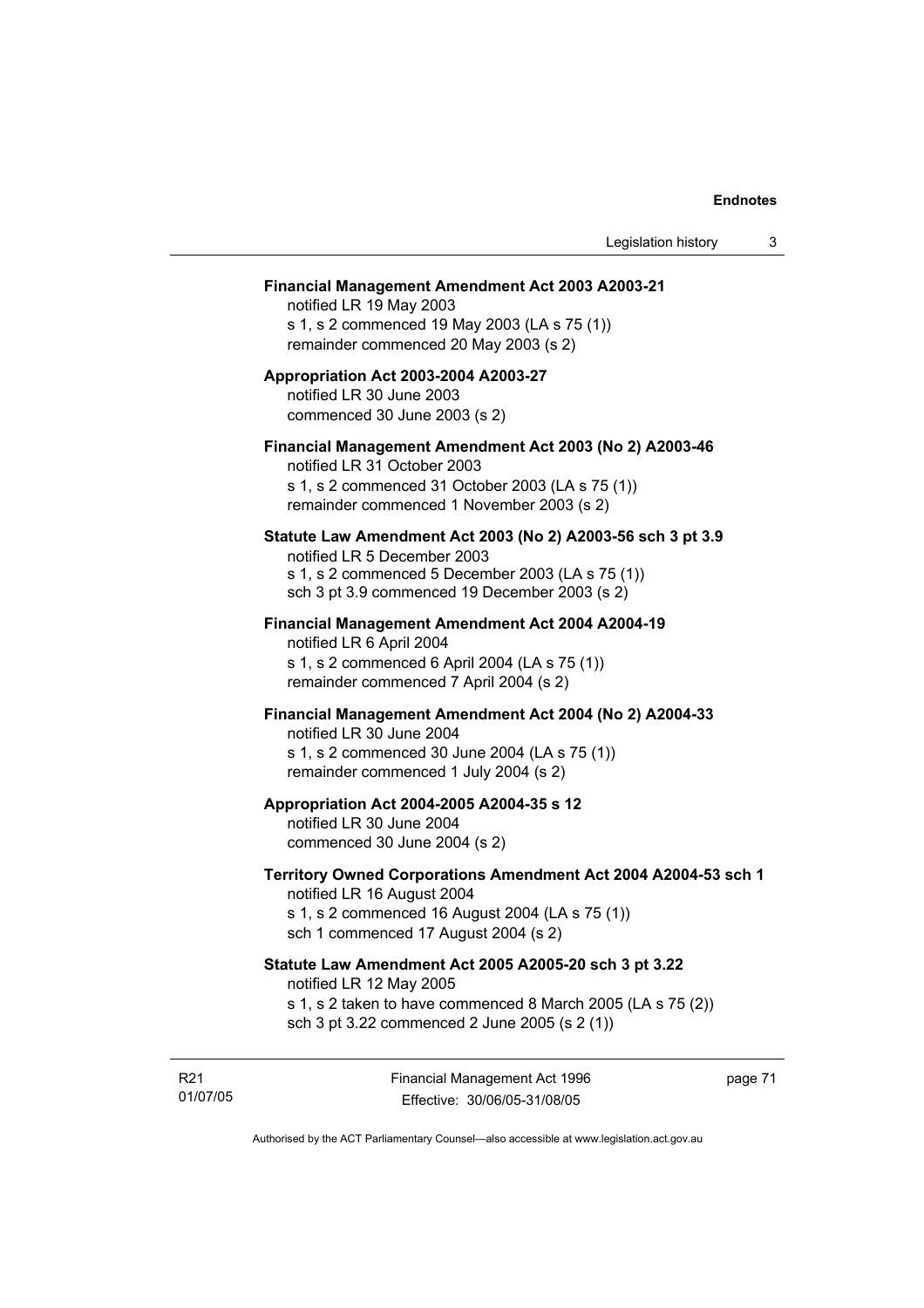4 Amendment history

# **Appropriation Act 2005-2006 A2005-32 s 12, s 13**

notified LR 1 July 2005

s 1, s 2 taken to have commenced 30 June 2005 (LA s 75 (2)) s 12, s 13 taken to have commenced 30 June 2005 (s 2)

# **4 Amendment history**

#### **Name of Act**

s 1 sub 2001 No 56 amdt 3.255

**Act subject to Territory Superannuation Provision Protection Act** s 2 sub 2000 No 21 sch

#### **Dictionary**

| s 3 hdg<br>s <sub>3</sub>                                                       | sub 2000 No 21 sch<br>am 2000 No 21 sch<br>def bank om 1999 No 33 sch<br>def banking institution ins 1997 No 102 s 4<br>om 1999 No 33 sch<br>def Territory activities ins 1997 No 124 s 4<br>om 2001 No 95 amdt 1.3<br>def Treasurer om 2001 No 95 amdt 1.2<br>remaining defs reloc to dict 2001 No 95 amdt 1.4<br>sub 2001 No 95 amdt 1.5 |  |
|---------------------------------------------------------------------------------|--------------------------------------------------------------------------------------------------------------------------------------------------------------------------------------------------------------------------------------------------------------------------------------------------------------------------------------------|--|
| <b>Notes</b>                                                                    |                                                                                                                                                                                                                                                                                                                                            |  |
| s 3A                                                                            | orig s 3A renum as s 3B 2001 No 95 amdt 1.6<br>ins 2001 No 95 amdt 1.5                                                                                                                                                                                                                                                                     |  |
| Declaration that certain authorities are not territory authorities for this Act |                                                                                                                                                                                                                                                                                                                                            |  |
| s 3B                                                                            | (prev s 3A) ins 2000 No 21 sch<br>am 2001 No 44 amdt 1.1631, amdt 1.1632<br>renum as s 3B 2001 No 95 amdt 1.6                                                                                                                                                                                                                              |  |
| <b>Budget management</b>                                                        |                                                                                                                                                                                                                                                                                                                                            |  |
| pt 2 hdg                                                                        | sub A2003-46 s 4                                                                                                                                                                                                                                                                                                                           |  |
| <b>Appropriations and budgets</b>                                               |                                                                                                                                                                                                                                                                                                                                            |  |
| div 2.1 h dq                                                                    | ins A2003-46 s 4                                                                                                                                                                                                                                                                                                                           |  |
| Net appropriations for outputs                                                  |                                                                                                                                                                                                                                                                                                                                            |  |
| s 9                                                                             | am 2000 No 27 s 5                                                                                                                                                                                                                                                                                                                          |  |
| s <sub>9A</sub>                                                                 | Net appropriations for capital injections<br>ins 2000 No 27 s 6                                                                                                                                                                                                                                                                            |  |
| s 9B                                                                            | Appropriations for payments on behalf of Territory to be net appropriations<br>ins 2001 No 95 s 5                                                                                                                                                                                                                                          |  |
|                                                                                 |                                                                                                                                                                                                                                                                                                                                            |  |

page 72 Financial Management Act 1996 Effective: 30/06/05-31/08/05

R21 01/07/05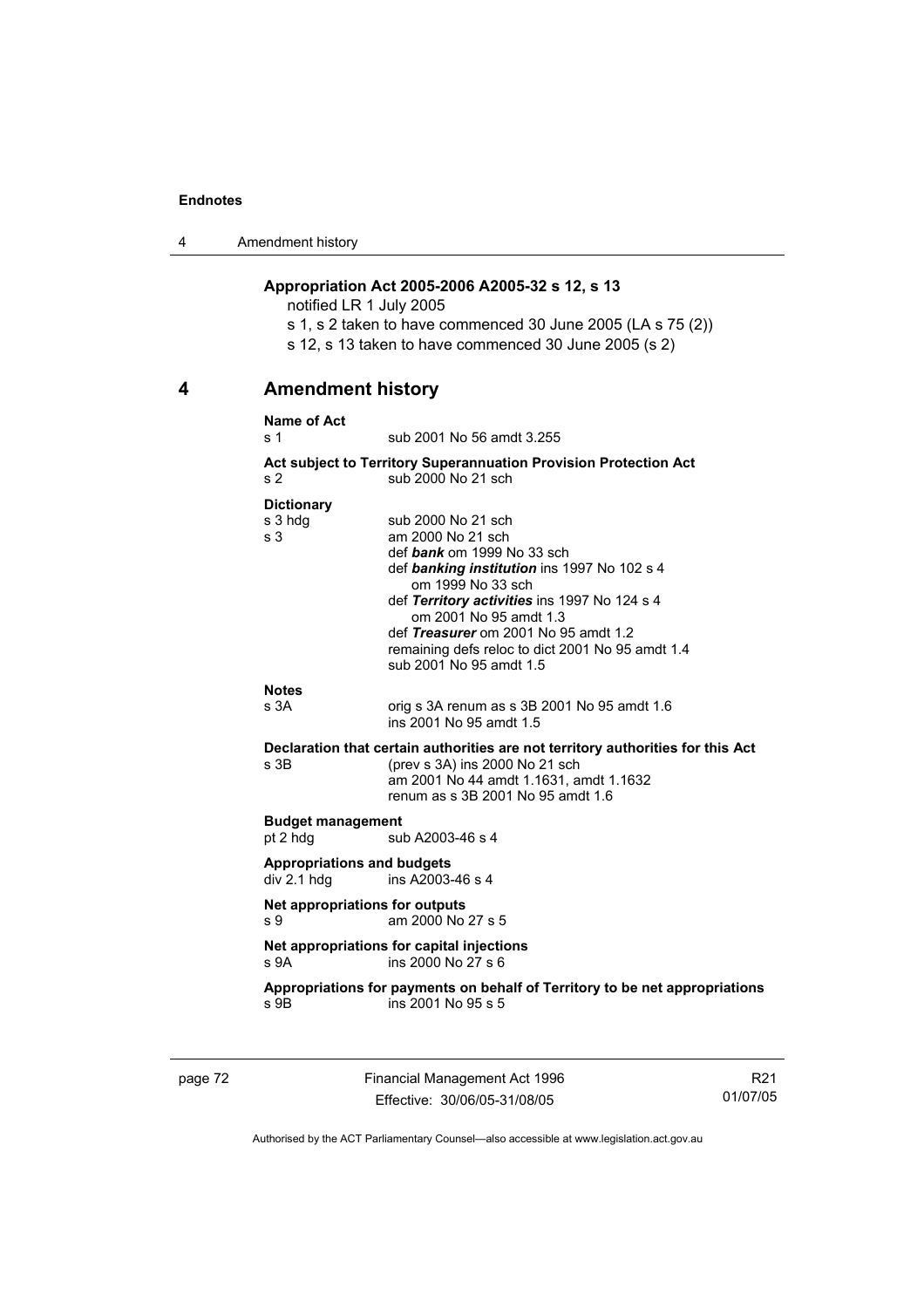Amendment history 4 **Budget papers**  s 10 am 1997 No 124 s 5; 2001 No 56 amdt 3.257 **Territory budgets**  s 11 am 1997 No 124 s 6; 2001 No 4 s 4; 2001 No 56 amdt 3.258; 2001 No 95 s 6 sub A2003-46 s 5 am A2005-32 s 12 **Financial policy objectives and strategies statement**  s 11A ins A2003-46 s 5 **Departmental budgets** s 12 am 1997 No 102 s 5; 1997 No 124 s 7; 1999 No 58 s 3; 2001 No 56 amdt 3.258; 2001 No 95 s 7; ss renum R6 LA (see 2001 No 95 amdt 1.7); 2002 No 38 s 4, s 5 **Public trading enterprise budgets** s 12A ins 1997 No 124 s 8 am 2001 No 56 amdt 3.258; 2001 No 95 s 8 **Supplementary budget papers**  s 13 am 2001 No 56 amdt 3.259, amdt 3.260 sub 2001 No 97 s 4 **Amendment of departmental budget for supplementary appropriation**  s 13A ins A2003-9 s 9 **Transfer of funds between appropriations** s 14 am 1997 No 102 s 6; 2000 No 21 sch; 2001 No 56 amdt 3.261 **Transfer of funds within appropriations** s 15 am 1997 No 102 s 7; 2001 No 56 amdt 3.262 **Reclassification of certain appropriations** s 15A ins 1997 No 102 s 8; 2001 No 56 amdt 3.263 **Transfer of functions between departments** s 16 am 2000 No 21 sch; 2001 No 56 amdt 3.263 **Amendment of budgets on transfer of functions between departments**  s 16A ins A2003-21 s 4 om A2004-19 s 4 **Variation of appropriations for Commonwealth grants** s 17 am 1997 No 102 s 9; 2001 No 56 amdt 3.264, amdt 3.265; 2002 No 38 s 6

page 73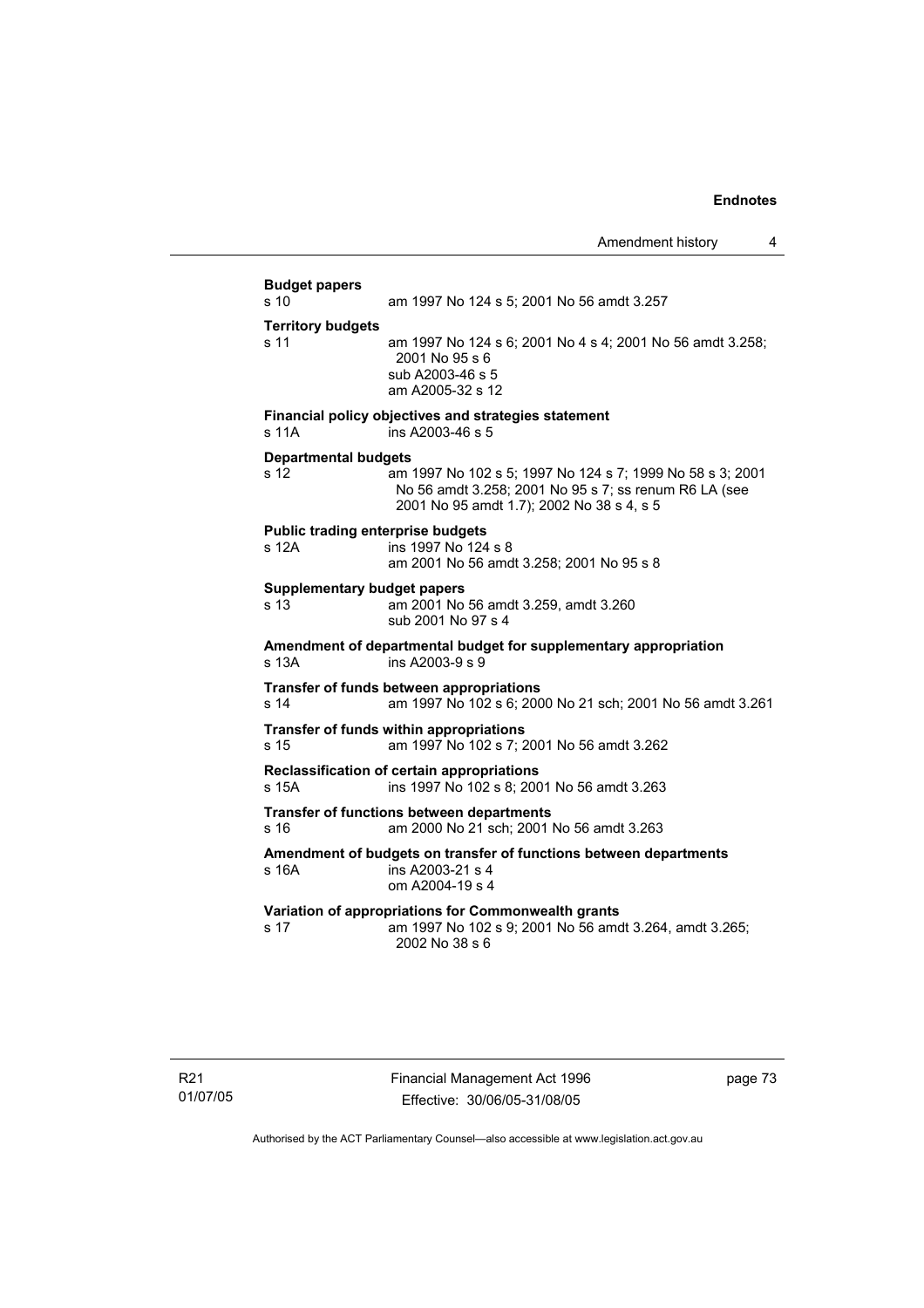4 Amendment history

| s 17A                                | ins 1999 No 36 s 9<br>am 2000 No 27 s 7; 2001 No 43 s 12; 2001 No 56 amdt 3.266,<br>amdt 3.267; A2003-27 s 12; A2004-35 s 12; A2005-32 s 13 |
|--------------------------------------|---------------------------------------------------------------------------------------------------------------------------------------------|
| <b>Treasurer's advance</b>           |                                                                                                                                             |
| s 18                                 | am 2001 No 56 amdt 3.268; 2001 No 97 s 5, s 6; ss renum<br>R4IA<br>sub A2004-33 s 4<br>am A2005-20 amdt 3.153                               |
| s 18A                                | Assembly to be told about treasurer's advance<br>ins 1997 No 102 s 10<br>am 2001 No 56 amdt 3.269<br>om 2002 No 38 s 7<br>ins A2004-33 s 4  |
| s 19A                                | <b>Payments for Territory GST liabilities</b><br>ins 1997 No 39 s 4<br>sub 2000 No 27 s 8                                                   |
| s 19B                                | Authorisation of expenditure of certain Commonwealth grants<br>ins 1997 No 102 s 11<br>am 2001 No 56 amdt 3.269                             |
| s 19C                                | Amendment of conditions of capital injection<br>ins 2002 No 38 s 8                                                                          |
| $s$ 19D                              | Amendment of performance criteria<br>ins 2002 No 38 s 8                                                                                     |
| s 19E                                | <b>Amendment of financial targets</b><br>ins 2002 No 38 s 8                                                                                 |
| <b>Amendment of budgets</b><br>s 19F | ins A2004-19 s 5<br>am A2004-33 s 5                                                                                                         |
| s <sub>20</sub>                      | <b>Budgets for Legislative Assembly secretariat</b><br>am A2003-21 s 5                                                                      |
| div 2.2 hdg                          | <b>Budget reviews and pre-election updates</b><br>ins A2003-46 s 6                                                                          |
| <b>Budget review</b><br>s20A         | ins A2003-46 s 6                                                                                                                            |
| $s$ 20 $B$                           | Purpose and contents of budget review<br>ins A2003-46 s 6                                                                                   |
| Pre-election budget update<br>s, 20C | ins $A2003-46$ s 6                                                                                                                          |

page 74 Financial Management Act 1996 Effective: 30/06/05-31/08/05

R21 01/07/05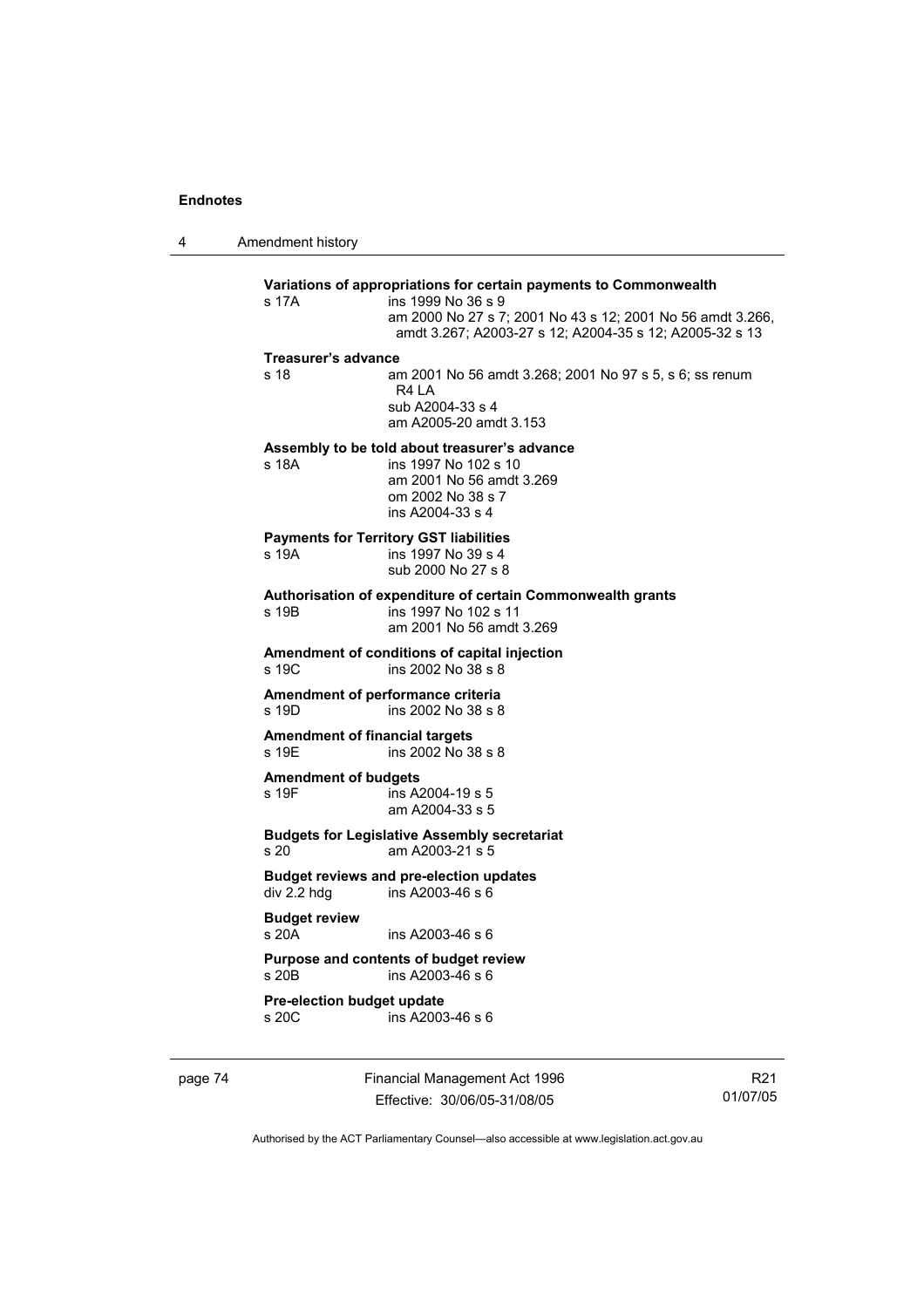| Amendment history |  |
|-------------------|--|
|-------------------|--|

Financial Management Act 1996 page 75 **Purpose and contents of pre-election budget update**  s 20D ins A2003-46 s 6 **Financial reports of the Territory**  div 3.1 hdg (prev pt 3 div 1 hdg) renum R3 LA (see 2001 No 95 amdt 1.11) **Meaning of** *the Territory* **in div 3.1** s 21 hdg am R3 LA am R3 LA **Annual financial statements of the Territory**  s 22 am 2001 No 95 s 9 **Audit of annual financial statements**  s 24 am 2002 No 38 s 9, amdt 1.1; A2003-46 s 7 **Presentation of annual financial statements to Legislative Assembly**  s 25 hdg sub 2002 No 38 amdt 1.2 s 25 am 2001 No 56 amdt 3.270; A2003-46 s 8, s 9 **Quarterly departmental performance reports**  s 25A reloc to s 30A **Periodic financial statements** s 26 am 1997 No 124 s 10; 2001 No 42 s 4 (6), (7) exp 30 June 2001 (s 26 (7)) sub 2001 No 42 s 5; 2001 No 95 s 11 **Financial reports of departments**  div 3.2 hdg (prev pt 3 div 2 hdg) renum R3 LA (see 2001 No 95 amdt 1.11) **Annual financial statements of departments**  s 27 am 2001 No 56 amdt 3.272; 2001 No 95 s 12; 2002 No 38 ss 10-13; pars renum R10 LA (see 2002 No 38 amdt 1.5) **Responsibility for annual financial statements**  s 28 hdg sub 2002 No 38 amdt 1.6 **Audit of financial statements of departments**  s 29 sub 2002 No 38 s 14 **Audit of financial statements for departments for 2000-2001**  s 29A ins 2001 No 42 s 6 exp 31 December 2001 (s 29A (2)) **Presentation of annual financial statements**<br>s 30 hdg<br> $sub 2002$  No 38 amdt 1.7 sub 2002 No 38 amdt 1.7 s 30 am 2001 No 56 amdt 3.273 **Quarterly departmental performance reports**  (prev s 25A) ins 1997 No 124 s 9 am 2001 No 56 amdt 3.271; 2001 No 95 s 10; 2002 No 38 amdt 1.3 reloc from s 25A 2002 No 38 amdt 1.4

R21 01/07/05

Effective: 30/06/05-31/08/05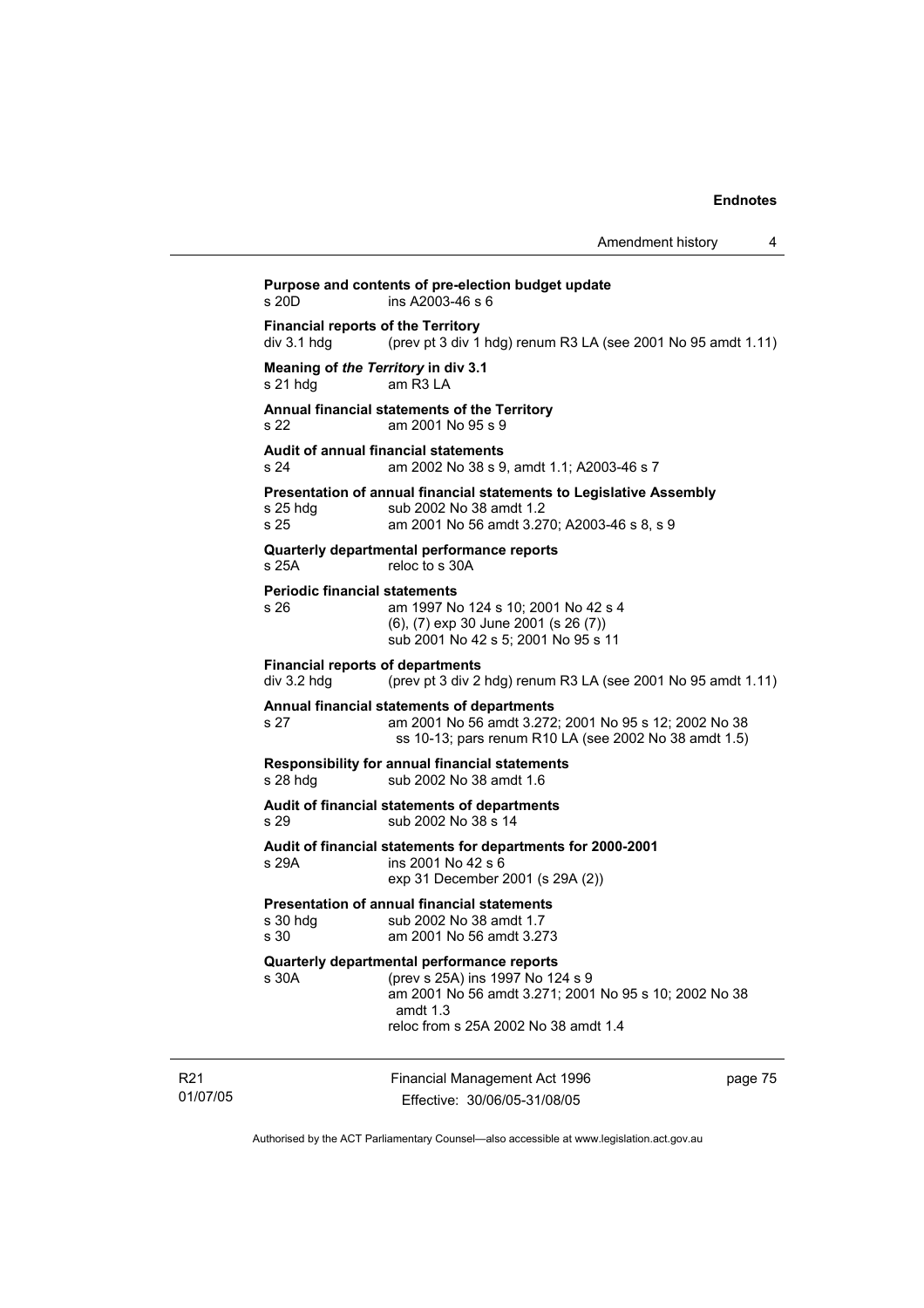| 4       | Amendment history                                                                                                                                                  |                                                                                                                                                                        |                 |
|---------|--------------------------------------------------------------------------------------------------------------------------------------------------------------------|------------------------------------------------------------------------------------------------------------------------------------------------------------------------|-----------------|
|         | Responsibilities of chief executives of departments<br>s 31                                                                                                        | am 2002 No 38 s 15; A2005-20 amdt 3.154                                                                                                                                |                 |
|         | Agreement for the conduct of banking for Territory<br>am 1997 No 102 sch; 1999 No 33 sch<br>s 32<br><b>Territory banking account</b><br>am 1997 No 102 sch<br>s 33 |                                                                                                                                                                        |                 |
|         |                                                                                                                                                                    |                                                                                                                                                                        |                 |
|         | <b>Departmental banking accounts</b><br>s 34<br>No 38 s 16                                                                                                         | am 1997 No 102 sch; 1999 No 33 sch; 2001 No 95 s 13; 2001<br>No 95 s 7; ss renum R6 LA (see 2001 No 95 amdt 1.8); 2002                                                 |                 |
|         | Transfer of departmental banking account<br>s 34A                                                                                                                  | prev s 34A renum as s 34B<br>ins 2001 No 95 s 14                                                                                                                       |                 |
|         | s 34B                                                                                                                                                              | End of year balances of departmental banking accounts<br>(prev s 34A) ins 1997 No 102 s 12<br>renum 2001 No 95 s 15                                                    |                 |
|         | <b>Payments into banking accounts</b><br>s 35                                                                                                                      | am 1997 No 102 sch; 1999 No 33 sch                                                                                                                                     |                 |
|         | s 36                                                                                                                                                               | Transfer following change in departmental responsibilities<br>am 1997 No 102 sch                                                                                       |                 |
|         | s 36A                                                                                                                                                              | Transfers from departmental banking accounts to territory banking account<br>ins 2002 No 38 s 17                                                                       |                 |
|         | Payments from territory banking account<br>s 37 hdg<br>s 37                                                                                                        | sub 2002 No 38 s 18<br>am 1997 No 102 sch; 2000 No 21 sch; 2001 No 95 s 16; 2002<br>No 38 s 19; ss renum R10 LA (see 2002 No 38 amdt 1.8)                              |                 |
|         | Investment of certain public money<br>s 38 hdg<br>s 38                                                                                                             | sub 2000 No 21 sch<br>am 1997 No 102 sch; 1999 No 33 sch; 2000 No 21 sch; 2001<br>No 45 s 5; 2001 No 95 s 17; A2003-21 s 6, s 7; ss renum<br>R12 LA (see A2003-21 s 8) |                 |
|         | Borrowing and guarantees<br>pt 6 hdg                                                                                                                               | sub 2001 No 45 s 6                                                                                                                                                     |                 |
|         | Borrowings by territory authorities to be approved<br>s 42                                                                                                         | am 2001 No 95 s 18, amdt 1.9                                                                                                                                           |                 |
|         | Loans to be paid into territory banking account<br>s 45                                                                                                            | am 1997 No 102 sch; 2001 No 95 s 19                                                                                                                                    |                 |
|         | <b>Payments by Treasurer</b><br>s 46                                                                                                                               | sub 2002 No 38 s 20                                                                                                                                                    |                 |
| page 76 |                                                                                                                                                                    | Financial Management Act 1996                                                                                                                                          | R <sub>21</sub> |

Authorised by the ACT Parliamentary Counsel—also accessible at www.legislation.act.gov.au

01/07/05

Effective: 30/06/05-31/08/05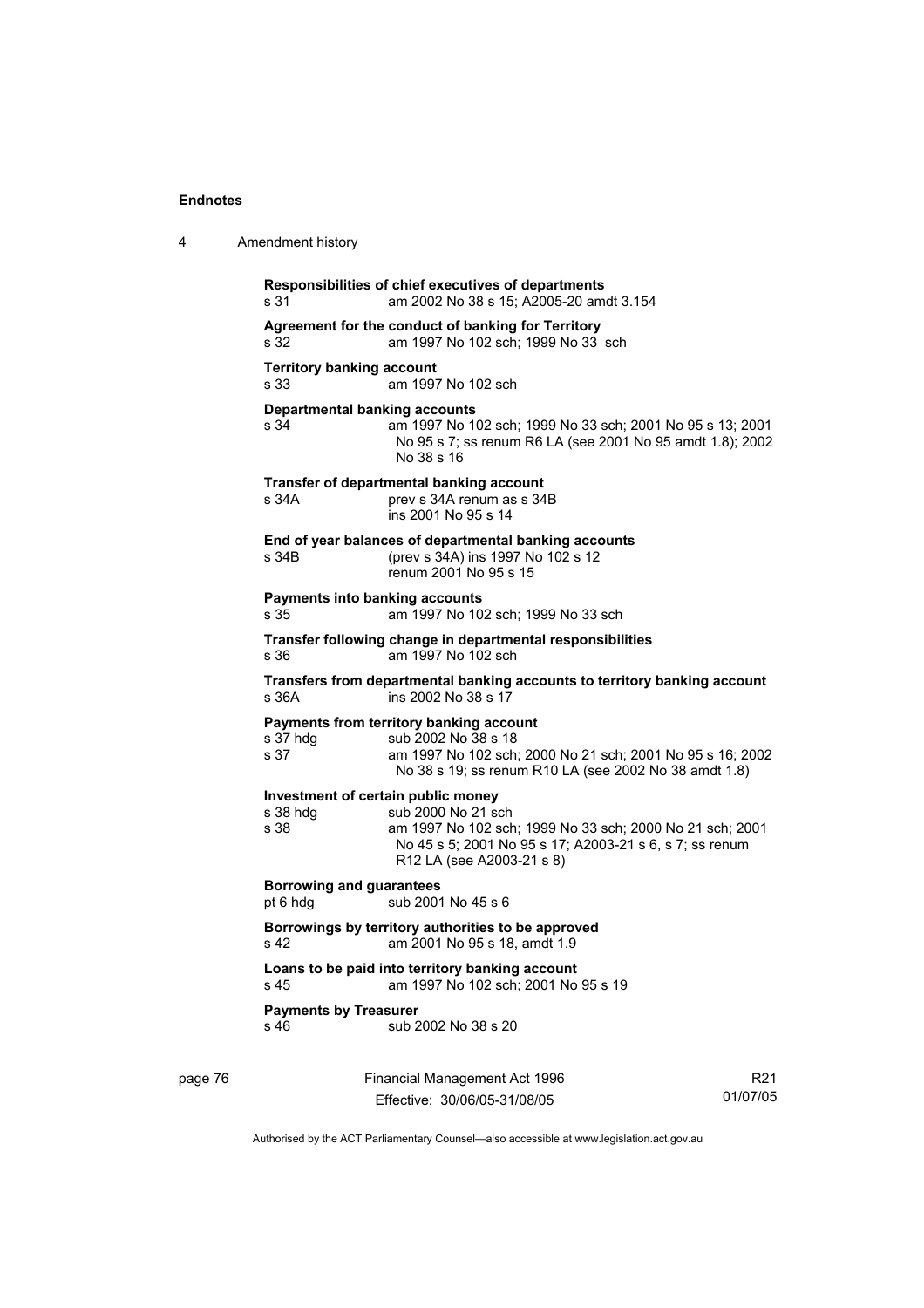Amendment history 4

**Guarantees by Territory**  am 2001 No 56 amdt 3.274 **Financial derivatives**<br>s 48 on om 2001 No 45 s 7 **Departmental trust banking accounts** s 51 am 1997 No 102 sch; 1999 No 33 sch; 2002 No 38 s 21 **Transfers between banking accounts** s 52 am 1997 No 102 sch sub 2001 No 95 s 20 **Investment of trust money**  s 53 am 1999 No 28 sch **Unclaimed trust money**  s 53A ins 1997 No 102 s 13 am 1999 No 33 sch; 2001 No 44 amdts 1.1633-1.1635; ss renum R3 LA (see 2001 No 44 amdt 1.1636); 2001 No 95 s 21; ss renum R6 LA; 2002 No 30 amdt 3.367 **Review of decisions**  s 53B ins 1997 No 102 s 13 am 2002 No 30 amdt 3.368 **Notification of decisions**  ins 1997 No 102 s 13 **Responsibilities of chief executive officers**  s 54 am A2005-20 amdt 3.155 **Banking accounts**  am 1997 No 102 sch; 1999 No 33 sch; 2002 No 38 s 22 **Investment**  s 56 am 1997 No 102 sch; 1999 No 33 sch; 2001 No 45 s 8; 2001 No 95 s 22; 2002 No 38 s 23, s 24; A2003-21 ss 9-12; ss renum R12 LA (see A2003-21 s 13) **Borrowing**  s 57 am 2001 No 95 s 23 **Statements of intent** s 58 am am 2001 No 95 s 24 **Annual financial statements**  s 59 am 2001 No 95 s 25 **Audit of annual financial statements**  sub 2002 No 38 s 25

R21 01/07/05 Financial Management Act 1996 Effective: 30/06/05-31/08/05

page 77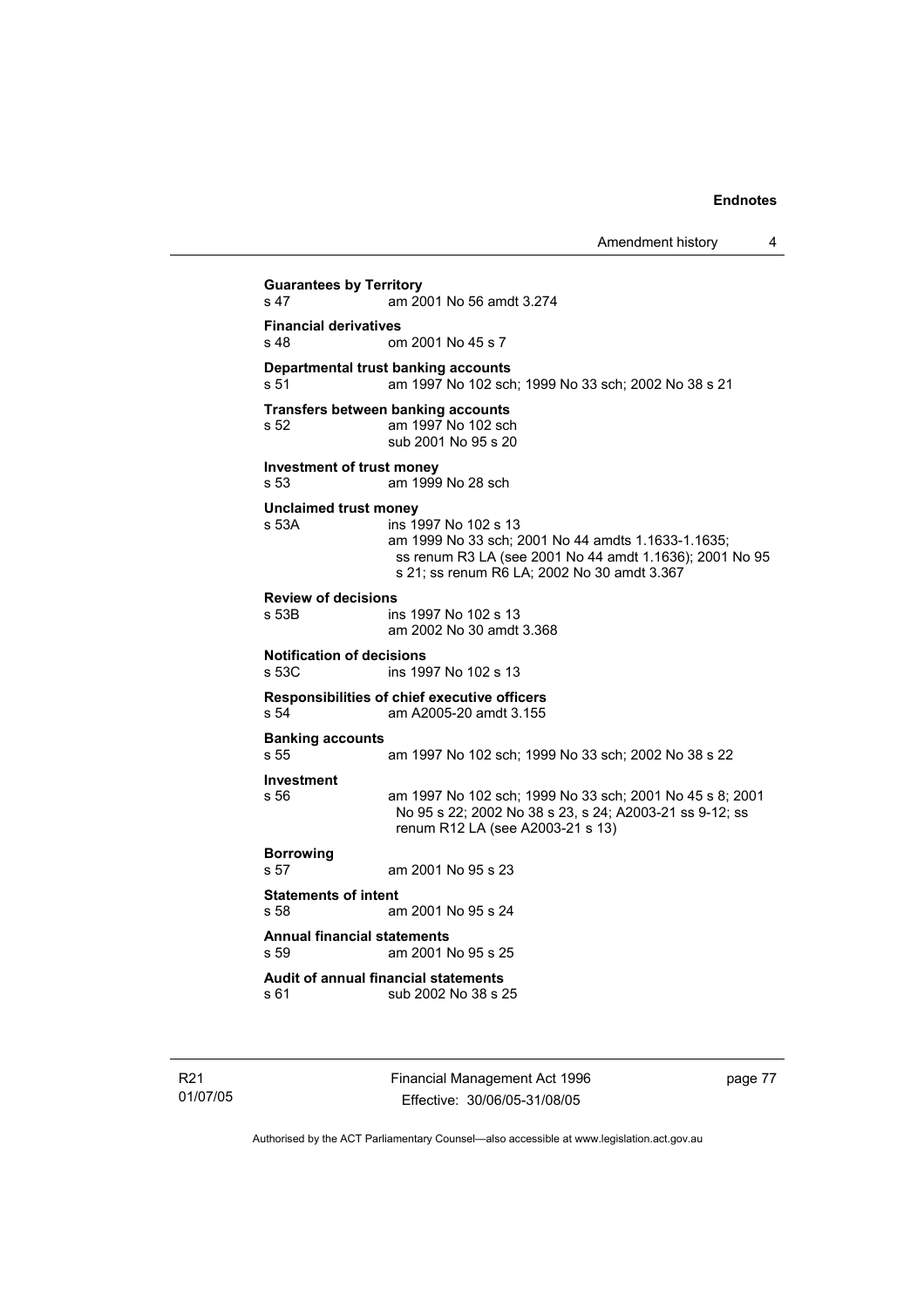| 4 | Amendment history                          |                                                                                                                                                                                                                                                                                                                                                                                                                                                                                                                                                                                                                                                                                                                                                                                                                                                                                                                                                                                                                                                   |  |
|---|--------------------------------------------|---------------------------------------------------------------------------------------------------------------------------------------------------------------------------------------------------------------------------------------------------------------------------------------------------------------------------------------------------------------------------------------------------------------------------------------------------------------------------------------------------------------------------------------------------------------------------------------------------------------------------------------------------------------------------------------------------------------------------------------------------------------------------------------------------------------------------------------------------------------------------------------------------------------------------------------------------------------------------------------------------------------------------------------------------|--|
|   | s 61A                                      | Audit of annual financial statements for 2000-2001<br>ins 2001 No 42 s 7<br>exp 31 December 2001 (s 61A (2))                                                                                                                                                                                                                                                                                                                                                                                                                                                                                                                                                                                                                                                                                                                                                                                                                                                                                                                                      |  |
|   | s 62                                       | <b>Presentation of annual financial statements</b><br>am 2001 No 56 amdt 3.275; R8 LA (see also 2002 No 38<br>amdt $1.9$                                                                                                                                                                                                                                                                                                                                                                                                                                                                                                                                                                                                                                                                                                                                                                                                                                                                                                                          |  |
|   | Act of grace payments<br>s 64              | am 2001 No 95 amdt 1.10                                                                                                                                                                                                                                                                                                                                                                                                                                                                                                                                                                                                                                                                                                                                                                                                                                                                                                                                                                                                                           |  |
|   | Guideline-making power<br>s 66A            | ins 2000 No 27 s 9<br>om 2001 No 44 amdt 1.1637                                                                                                                                                                                                                                                                                                                                                                                                                                                                                                                                                                                                                                                                                                                                                                                                                                                                                                                                                                                                   |  |
|   | Guideline-making power<br>s 67 hdg<br>s 67 | sub 2000 No 27 s 10<br>am 2000 No 27 s 10<br>sub 2001 No 44 amdt 1.1637<br>am A2003-56 amdt 3.139                                                                                                                                                                                                                                                                                                                                                                                                                                                                                                                                                                                                                                                                                                                                                                                                                                                                                                                                                 |  |
|   | <b>Regulation-making power</b><br>s 68     | ins 2001 No 44 amdt 1.1637                                                                                                                                                                                                                                                                                                                                                                                                                                                                                                                                                                                                                                                                                                                                                                                                                                                                                                                                                                                                                        |  |
|   | <b>Dictionary</b><br>dict                  | def <i>appropriation</i> reloc from s 3 2001 No 95 amdt 1.4<br>def Appropriation Act reloc from s 3 2001 No 95 amdt 1.4<br>def appropriation unit reloc from s 3 2001 No 95 amdt 1.4<br>def banking account ins 1997 No 102 s 4<br>am 1999 No 33 sch<br>reloc from s 3 2001 No 95 amdt 1.4<br>def borrowing reloc from s 3 2001 No 95 amdt 1.4<br>def budget papers am 2001 No 56 amdt 3.256<br>reloc from s 3 2001 No 95 amdt 1.4<br>def capital injection reloc from s 3 2001 No 95 amdt 1.4<br>def <i>chief executive officer</i> reloc from s 3 2001 No 95<br>amdt $1.4$<br>def class of outputs reloc from s 3 2001 No 95 amdt 1.4<br>def department reloc from s 3 2001 No 95 amdt 1.4<br>def departmental banking account am 1997 No 102 sch<br>reloc from s 3 2001 No 95 amdt 1.4<br>def expenses reloc from s 3 2001 No 95 amdt 1.4<br>def financial management guidelines sub 2001 No 11<br>amdt 3.125<br>reloc from s 3 2001 No 95 amdt 1.4<br>def general government sector ins 1997 No 124 s 4<br>reloc from s 3 2001 No 95 amdt 1.4 |  |

page 78 Financial Management Act 1996 Effective: 30/06/05-31/08/05

R21 01/07/05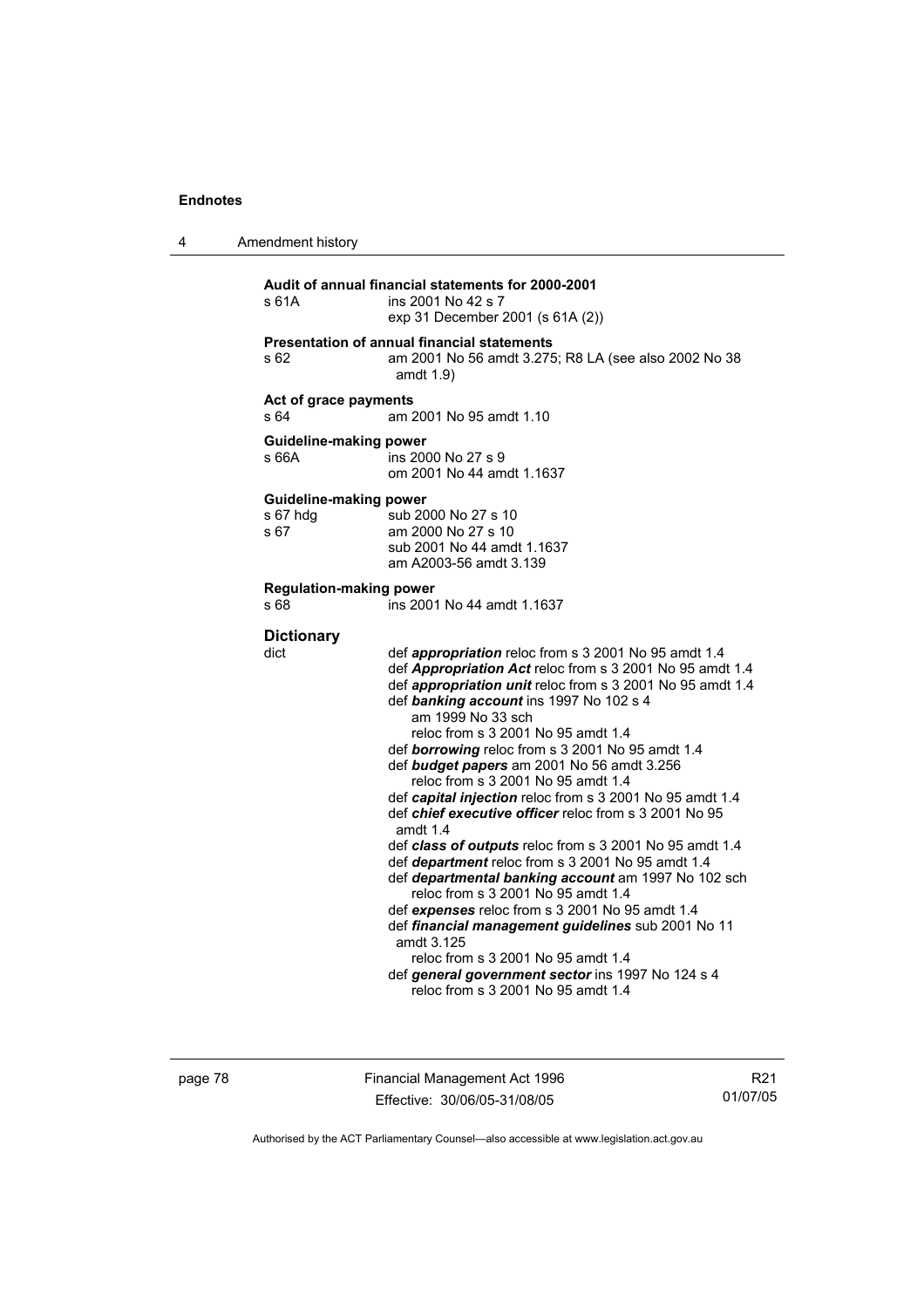def *generally accepted accounting practice* reloc from s 3 2001 No 95 amdt 1.4 def *GST* ins 2000 No 27 s 4 reloc from s 3 2001 No 95 amdt 1.4 def *input tax credit* ins 2000 No 27 s 4 reloc from s 3 2001 No 95 amdt 1.4 def *interest* ins 2001 No 45 s 4 (as am 2002 No 30 amdt 3.370) def *invest* ins 2001 No 45 s 4 (as am 2002 No 30 amdt 3.370) def *Legislative Assembly secretariat* sub 2001 No 95 amdt 1.1 reloc from s 3 2001 No 95 amdt 1.4 def *outcomes* reloc from s 3 2001 No 95 amdt 1.4 def *outputs* reloc from s 3 2001 No 95 amdt 1.4 def *prescribed* reloc from s 3 2001 No 95 amdt 1.4 def *public money* am 2001 No 95 s 4 reloc from s 3 2001 No 95 amdt 1.4 am A2004-53 amdt 1.1; pars renum R19 LA (see A2004-53 amdt 1.2) def *public trading enterprise* ins 1997 No 124 s 4 reloc from s 3 2001 No 95 amdt 1.4 am A2003-21 s 14 def *public trading enterprise sector* ins 1997 No 124 s 4 reloc from s 3 2001 No 95 amdt 1.4 def *responsible chief executive* reloc from s 3 2001 No 95 amdt 1.4 def *responsible Minister* reloc from s 3 2001 No 95 amdt 1.4 def *securities* reloc from s 3 dict 2001 No 95 amdt 1.4 def *statement of intent* reloc from s 3 2001 No 95 amdt 1.4 def *subsidiary* ins A2004-53 amdt 1.3 def *superannuation appropriation* ins 2000 No 21 sch reloc from s 3 2001 No 95 amdt 1.4 def *superannuation banking account* ins 2000 No 21 sch reloc from s 3 2001 No 95 amdt 1.4 def *taxable supply* ins 2000 No 27 s 4 reloc from s 3 2001 No 95 amdt 1.4 def *territory authority* am 2000 No 21 sch; 2001 No 95 amdt 1.3 reloc from s 3 2001 No 95 amdt 1.4 def *territory banking account* am 1997 No 102 sch reloc from s 3 2001 No 95 amdt 1.4 def *trust money* reloc from s 3 2001 No 95 amdt 1.4 def *warrant* am 1997 No 102 sch reloc from s 3 2001 No 95 amdt 1.4 om 2002 No 38 amdt 1.10

R21 01/07/05 Financial Management Act 1996 Effective: 30/06/05-31/08/05

page 79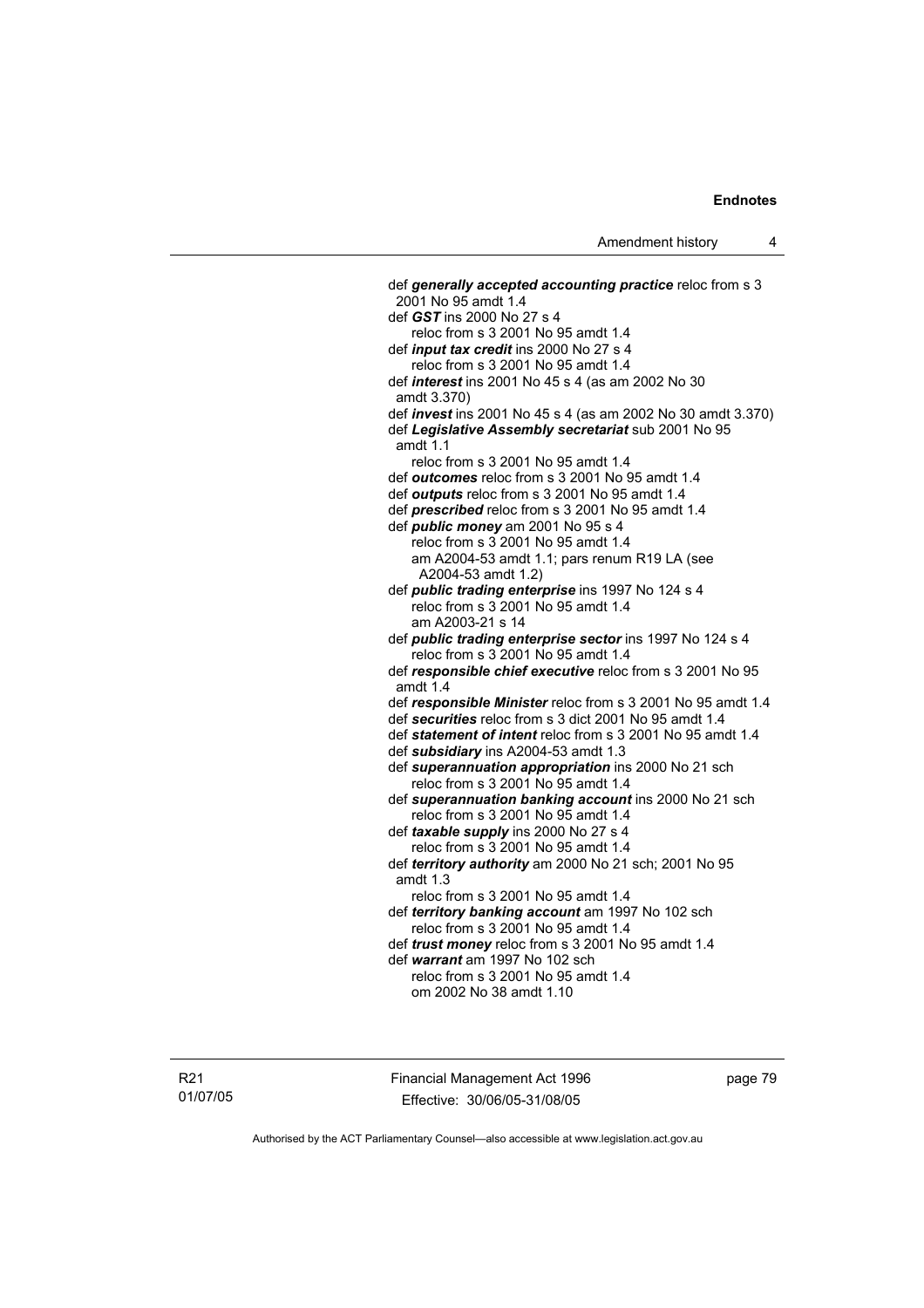5 Earlier republications

# **5 Earlier republications**

Some earlier republications were not numbered. The number in column 1 refers to the publication order.

Since 12 September 2001 every authorised republication has been published in electronic pdf format on the ACT legislation register. A selection of authorised republications have also been published in printed format. These republications are marked with an asterisk (\*) in column 1. Electronic and printed versions of an authorised republication are identical.

| <b>Republication No</b> | <b>Amendments to</b> | <b>Republication date</b> |
|-------------------------|----------------------|---------------------------|
| 1                       | Act 1997 No 124      | 31 January 1998           |
| 2                       | Act 1999 No 58       | 10 November 1999          |
| 3                       | Act 2001 No 56       | 12 September 2001         |
| 4                       | Act 2001 No 97       | 20 December 2001          |
| 5                       | Act 2001 No 97       | 31 December 2001          |
| 5(RI)                   | Act 2001 No 97 ±     | 19 September 2002         |
| 6                       | Act 2001 No 97       | 4 January 2002            |
| 6(RI)                   | Act 2001 No 97 ±     | 19 September 2002         |
| $7^*$                   | Act 2001 No 97       | 14 January 2002           |
| 7(RI)                   | Act 2001 No 97 ±     | 19 September 2002         |
| 7A                      | Act 2001 No 97 ‡     | 19 September 2002         |
| 8                       | Act 2001 No 97       | 1 July 2002               |
| 8 (RI)                  | Act 2001 No 97 ‡     | 19 September 2002         |
| 9*                      | Act 2002 No 30       | 19 September 2002         |
| 10                      | Act 2002 No 38       | 1 November 2002           |
| 11                      | A2003-9              | 8 March 2003              |
| 12                      | A2003-21             | 20 May 2003               |
| 13                      | A2003-27             | 30 June 2003              |
| 14                      | A2003-46             | 1 November 2003           |

page 80 Financial Management Act 1996 Effective: 30/06/05-31/08/05

R21 01/07/05